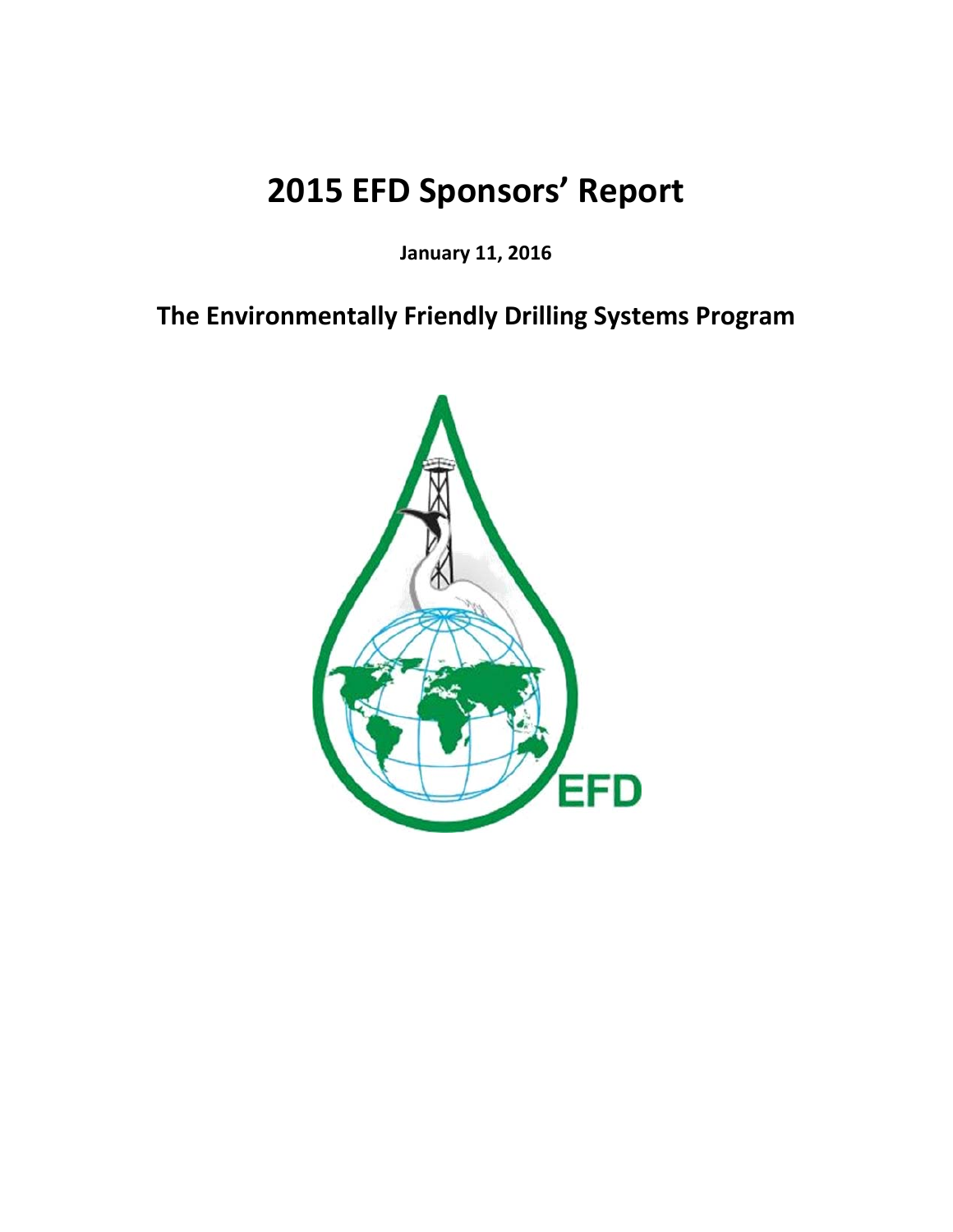This page is intentionally blank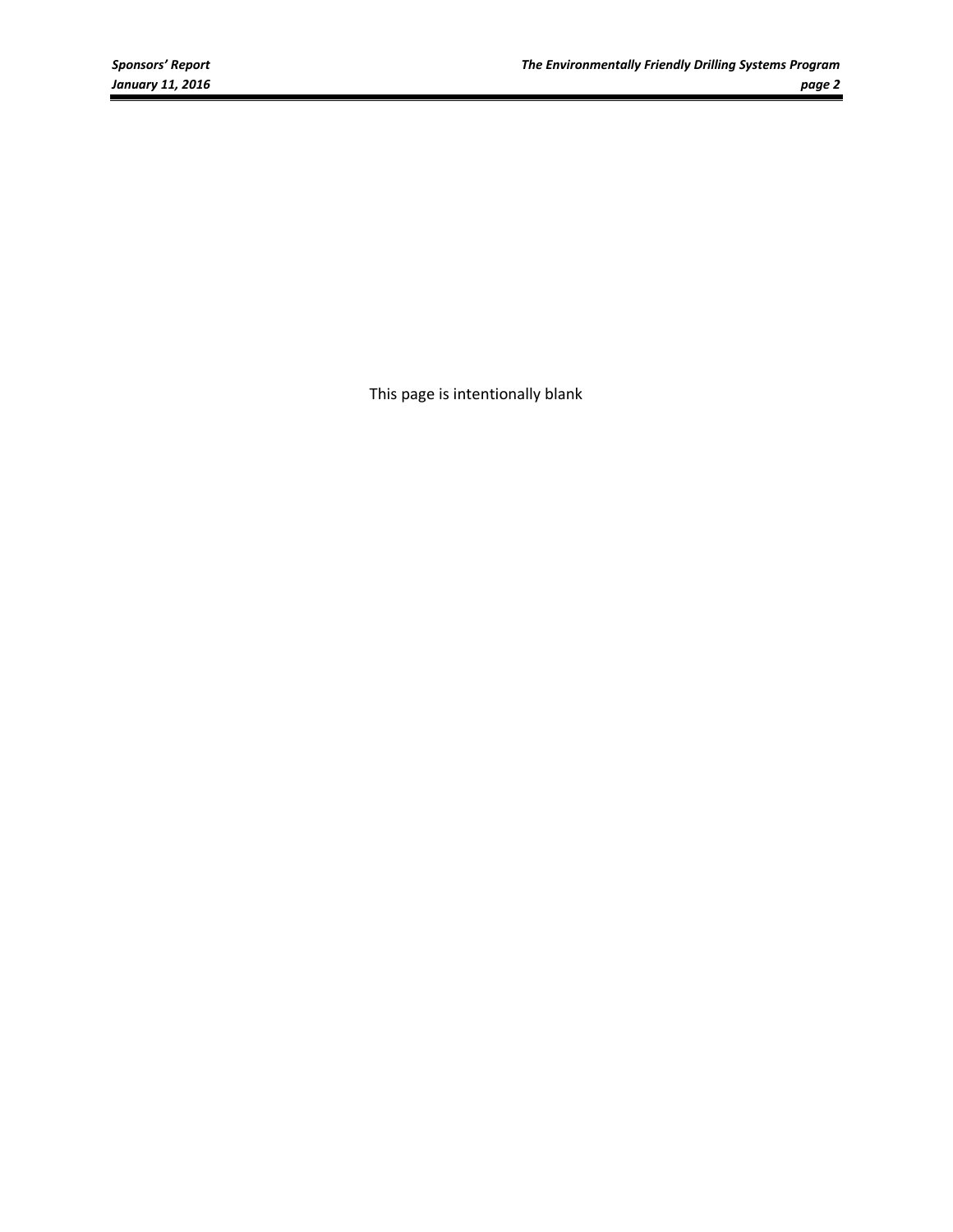# 2015 Sponsors' Report

# The Environmentally Friendly Drilling Systems Program

| EFD FLARING INITIATIVES, SOLUTIONS, TECHNOLOGIES (FIST) -FLARING MITIGATION 10                              |  |
|-------------------------------------------------------------------------------------------------------------|--|
|                                                                                                             |  |
|                                                                                                             |  |
|                                                                                                             |  |
|                                                                                                             |  |
|                                                                                                             |  |
|                                                                                                             |  |
|                                                                                                             |  |
|                                                                                                             |  |
|                                                                                                             |  |
|                                                                                                             |  |
|                                                                                                             |  |
|                                                                                                             |  |
|                                                                                                             |  |
| Assessment of the Environmental, Performance and Economic Impact of a High-Performance Water-based Drilling |  |
|                                                                                                             |  |
|                                                                                                             |  |
|                                                                                                             |  |
|                                                                                                             |  |
|                                                                                                             |  |
|                                                                                                             |  |
|                                                                                                             |  |
|                                                                                                             |  |
|                                                                                                             |  |
|                                                                                                             |  |
|                                                                                                             |  |
|                                                                                                             |  |
|                                                                                                             |  |
|                                                                                                             |  |
|                                                                                                             |  |
|                                                                                                             |  |
|                                                                                                             |  |
|                                                                                                             |  |
|                                                                                                             |  |
|                                                                                                             |  |
|                                                                                                             |  |
|                                                                                                             |  |
|                                                                                                             |  |
|                                                                                                             |  |
|                                                                                                             |  |
|                                                                                                             |  |
|                                                                                                             |  |
|                                                                                                             |  |
|                                                                                                             |  |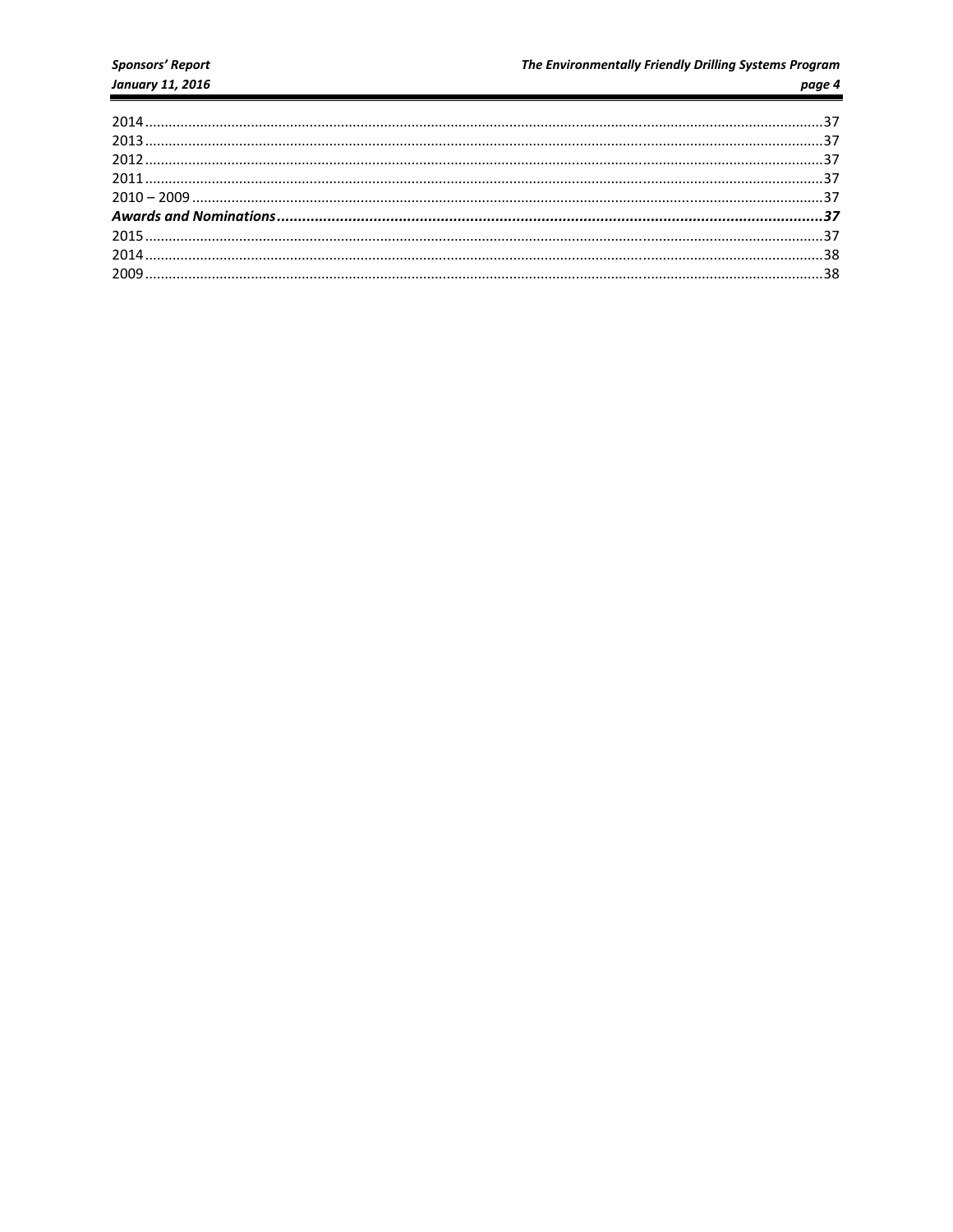# **INTRODUCTION**

The Environmentally Friendly Drilling Systems (EFD) Team is pleased to provide this report to the Sponsors. The report discusses progress, accomplishments and challenges. Our goals for 2016 incorporate direction from our sponsors, following our annual sponsors meeting held on November 11, 2015 and the various EFD workshops held throughout the year. We believe we are successfully meeting our goals of providing (1) new research, (2) information, education and training, and (3) engagement and services to the community—all in the area of sustainable development of energy resources. Our focus is to provide unbiased science to address environmental and societal aspects of all oil and gas activities. Our work is to give all stakeholders the tools needed to demonstrate that safe and environmentally responsive development can (and does) occur.

Our work could not be accomplished without the funding, direction and advice provided by all of our sponsors:

Research Partnership to Secure Energy for America (RPSEA)/National Energy Technology Laboratory US Fish & Wildlife Service/Texas General Land Office (GLO manages on behalf of the Texas Coastal Land Advisory Board) Alcoa Apache bp Chevron Hess Pioneer Resources Shell Statoil DNV‐GL GE Halliburton Huisman Keane Group MI SWACO National Oilwell Varco Newpark Resources Inc. Schlumberger Tenaris

The EFD program also has environmental and regulatory advisors that provide cost share to the overall program, including:

The Nature Conservancy Environmental Defense Fund Ducks Unlimited Texas General Land Office Texas Commission on Environmental Quality Texas Railroad Commission

The EFD team maintains a relationship with many more industry and environmental organizations as well as with various local, state and federal agencies across the USA and other governmental entities in other countries. This is an added and valuable benefit EFD provides to all sponsors. Organizations that the EFD team collaborates with include:

| International Association of Drilling Contractors | Petroleum Equipment and Services Association      |
|---------------------------------------------------|---------------------------------------------------|
| <b>Hart Publications</b>                          | Petroleum Technology Transfer Council             |
| American Association of Petroleum Geologists      | Research Partnership to Secure Energy for America |
| Alamo Area Council of Governments                 | The Elder Ranch Trust                             |
| <b>Consumer Energy Alliance</b>                   | <b>Texas Water Recyclers Association</b>          |
| <b>Groundwater Protection Council</b>             | <b>Power Across Texas Association</b>             |
| Interstate Oil and Gas Compact Commission         | Center for Sustainable Shale Development          |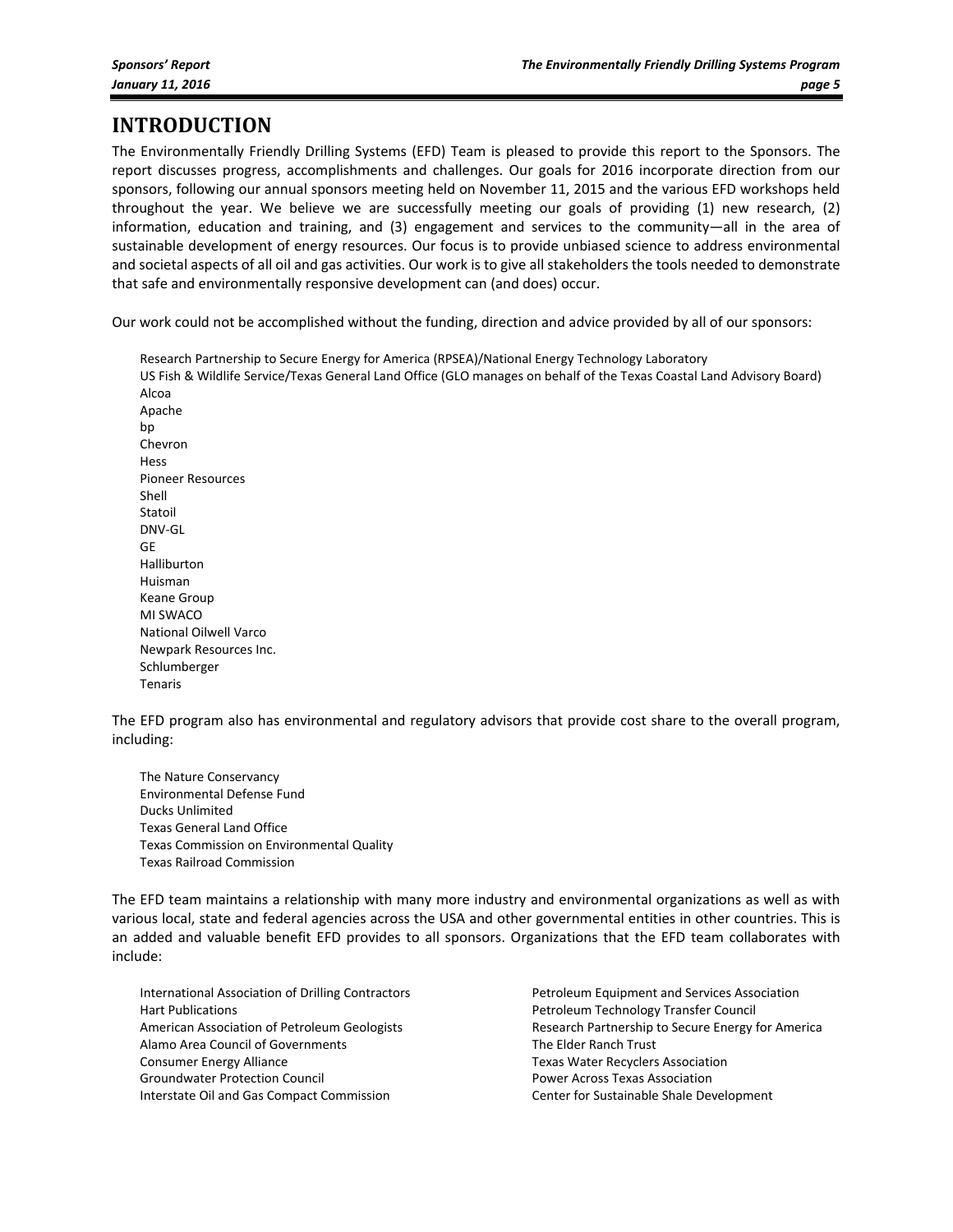Our EFD sponsors fund the program for three years, having the option to renew their membership on an ongoing basis. In addition to the financial support, our sponsors help us manage the overall effort, participating in meetings and research efforts. In return, our sponsors enjoy the following benefits:

- Access to EFD Alliance EFD expert teams can be established to work with members on specific issues.
- Quarterly Advisors Meetings.
- Engagement in EFD Projects.
- Voice in Program Direction.
- Access to Reports, Review Meetings, etc.
- Networking with Environmental Organizations.
- Networking with Community Groups.
- Communication via EFD Team with Regulators, Legislators, Agencies.
- Direct Focus of Membership Fee Consortium members may decide where their fees may be used.

This report discusses the entire EFD program. Begun with funding from the U.S. Department of Energy in 2005 and then receiving funding under the RPSEA Unconventional Natural Gas and Other Petroleum Resources Program in 2009, funding from the US Agency for International Development (USAID) in 2010, additional RPSEA funding in 2012, and funding from the US Department of Interior in 2011, along with funding from various stakeholders, the EFD program *provides unbiased science and develops solutions to address environmental and societal aspects of oil and gas development*. Featuring an international research team, the program has had many accomplishments. The program has successfully brought together government agencies and regulators, industry, academia, environmental organizations, a variety of associations and the public. As *RigZone* reported,

# *"No other organization in the oil and gas area has ever been able to successfully link this broad spectrum of stakeholders, providing opportunities for communication between groups that normally do not communicate very well."*

During 2015, EFD was featured in the Hess 2014 Sustainability Report.

During 2015, the program was honored by the Oil and Gas Awards with the VZ Environmental Award for Excellence in Environmental Stewardship and was also selected as a finalist for the Best Health, Safety and Environment Program – Onshore by **World Oil**.

A testament to the program's success is the number of speaking invitations and the large number of publications in a broad variety of media. Engaging sponsors and all stakeholders, the EFD team has accomplished it all by being objective and using sound science in supporting workable practices to reach our goals.



*Congressman Brady congratulating EFD Team on the VZ Environmental Award for Excellence in Environmental Stewardship.*

The EFD team has had several successes throughout the year. Notably, in 2015 the EFD team has:

- **Completed development of the Land Use Site Selection Information Tool (LUSSIT),** a GIS based analytical tool that aggregates a large number of spatially distributed attributes and considerations in the region(s) of interest to support site selection decisions.
- Over 30 demonstration and case study projects completed, on budget, on schedule or underway, including:
	- o *First to successfully employ technology* and methods that characterize over 256 pollutant emissions all at once from oil and gas operations. (Other instruments and methods only measure one pollutant at a time so you were never able to see the full emissions profile until now.)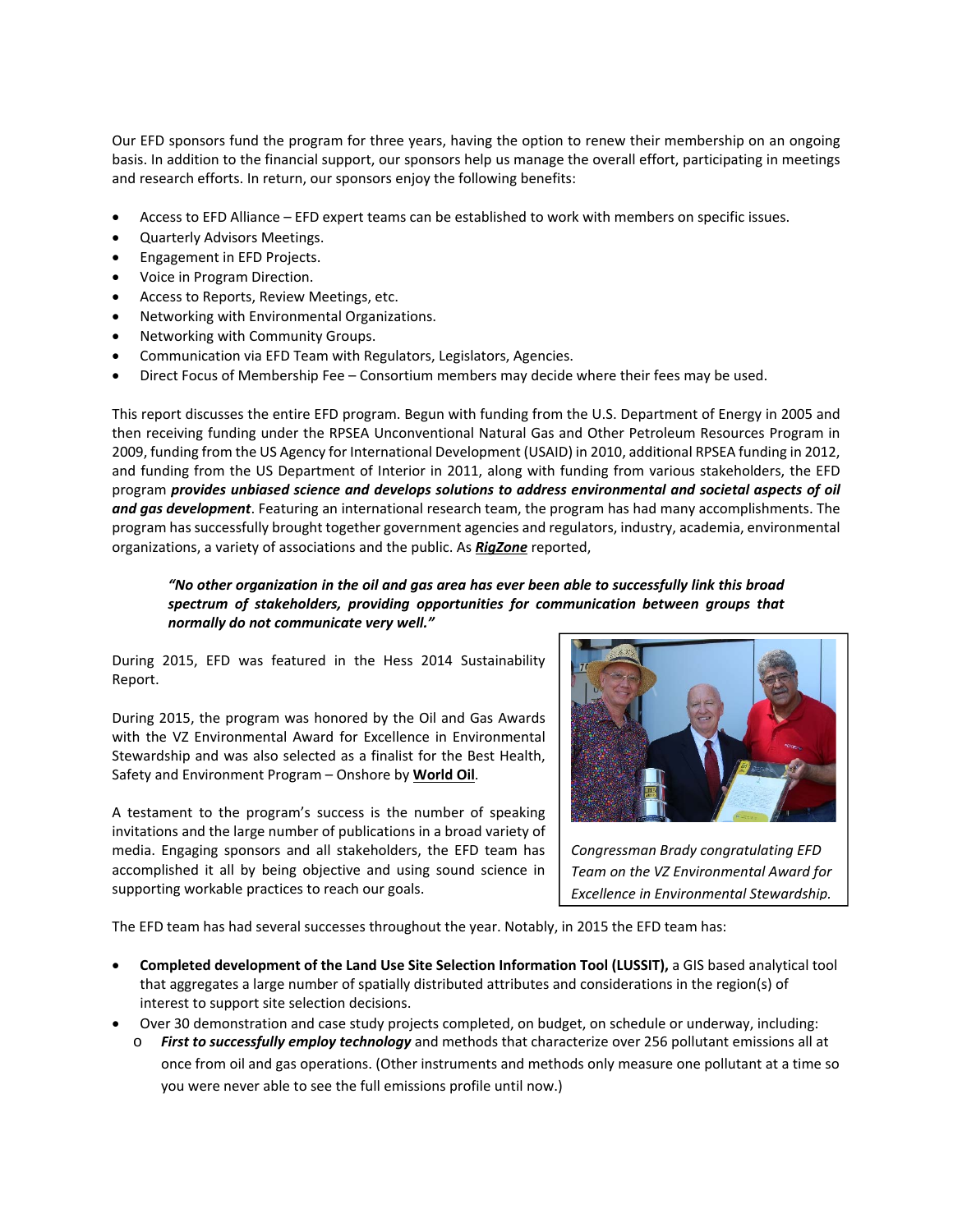- o Demonstrated that operators can recycle up to 80% of the produced brine from fracturing fluids and make them acceptable for re‐use in hydraulic fracturing fluids.
- o Engine emissions measurements from dual fuel engines used in hydraulic fracturing operations.
- o Transforming flare gas into electricity through the use of an Organic Rankine Cycle process.
- o **Completed Eagle Ford Perceptions of Oil and Gas Study.**
- 10 workshops and 5 webinars held on a variety of topics, including:
- o Downhole Raman Spectroscopy
- o Utica Shale Play Book Study
- o Monitoring Fugitive Gas Emissions
- o Turning Flaring Gas into Electricity Field Demonstration
- o Flaring Issues, Solutions and Technologies (FIST)
- o Using Natural Gas Fuel for Drilling and Hydraulic Fracturing
- o Electrification for OiI and Gas Operations
- o EFD Overview Webinar for BLM
- **Supported Sponsors Sustainability and Environmental Awareness initiatives.**
- Provided technical resources to sponsors on water management.
- Provided technical resources to our sponsors on induced seismicity issues.
- Obtained funding and initiated effort to expand the EFD Virtual Site by adding a production pad. Also began development of an offshore virtual safety site.
- **Expanded the BMP website** and the LawAtlas.org comparative law database, adding additional states to the comparative law database.
- **Regularly briefed state officials, Congress and Congressional staff members** on 'hot topic' E&P activities.
- **Expanded the Newsletter network** from 2,500 to over 3,400.

None of the above could have been accomplished without the financial and technical support of your organization as a sponsor. Funding from the industry has enabled the EFD team to meet cost share requirements associated with U.S. Federal funding. **As a sponsor, your \$100,000 investment leverages over \$16,000,000 of research.**

The EFD program strives to ensure that the technologies included in the program are eventually used in the field. There are two different types of projects carried out in the EFD program: core projects and supplemental projects. All EFD sponsors have full access to the results from the core projects. Supplemental projects are funded by sponsors on a project-to-project basis with the results shared with those that fund the effort. The EFD management team encourages sponsors to take appropriate actions to assist in commercializing promising technologies or processes identified or initiated by this program.

The Core and Supplemental Projects are as follows:

|                                 | Core                                                                                                                                                                                                                                                                                                                                                                                                                                                                                    | Supplemental                                                                                                                                                                                                                                                                                                                                                                                                 |
|---------------------------------|-----------------------------------------------------------------------------------------------------------------------------------------------------------------------------------------------------------------------------------------------------------------------------------------------------------------------------------------------------------------------------------------------------------------------------------------------------------------------------------------|--------------------------------------------------------------------------------------------------------------------------------------------------------------------------------------------------------------------------------------------------------------------------------------------------------------------------------------------------------------------------------------------------------------|
| $1_{-}$<br>2.<br>3.<br>4.<br>5. | <b>EFD Virtual Sites</b><br>EFD Site - Production Pad<br>a <sub>1</sub><br>Virtual Offshore Safety Training<br>b.<br>The Environmentally Friendly Drilling Systems -<br><b>Technology Integration Program</b><br>The Coastal Impacts Technology Program<br>$EFD - Europe$<br>Support to Other Programs<br>Advanced Analytical Methods for Air and Stray<br>a.<br>Gas Emissions and Produced Brine<br>Characterization<br>Utica Shale Energy and Environment Laboratory<br>b.<br>(USEEL) | Powered by Natural Gas (PbNG) Operations<br>Flaring Issues, Solutions and Technologies<br>2.<br>Environmental Issues in Osage County<br>3.<br>Mississippi State Public Perception Study<br>4.<br>Assessment of the Environmental, Performance<br>5.<br>and Economic Impact of a High-Performance<br>Water-based Drilling Fluids System in the<br>Marcellus and Utica Shale Plays<br>Induced Seismicity<br>6. |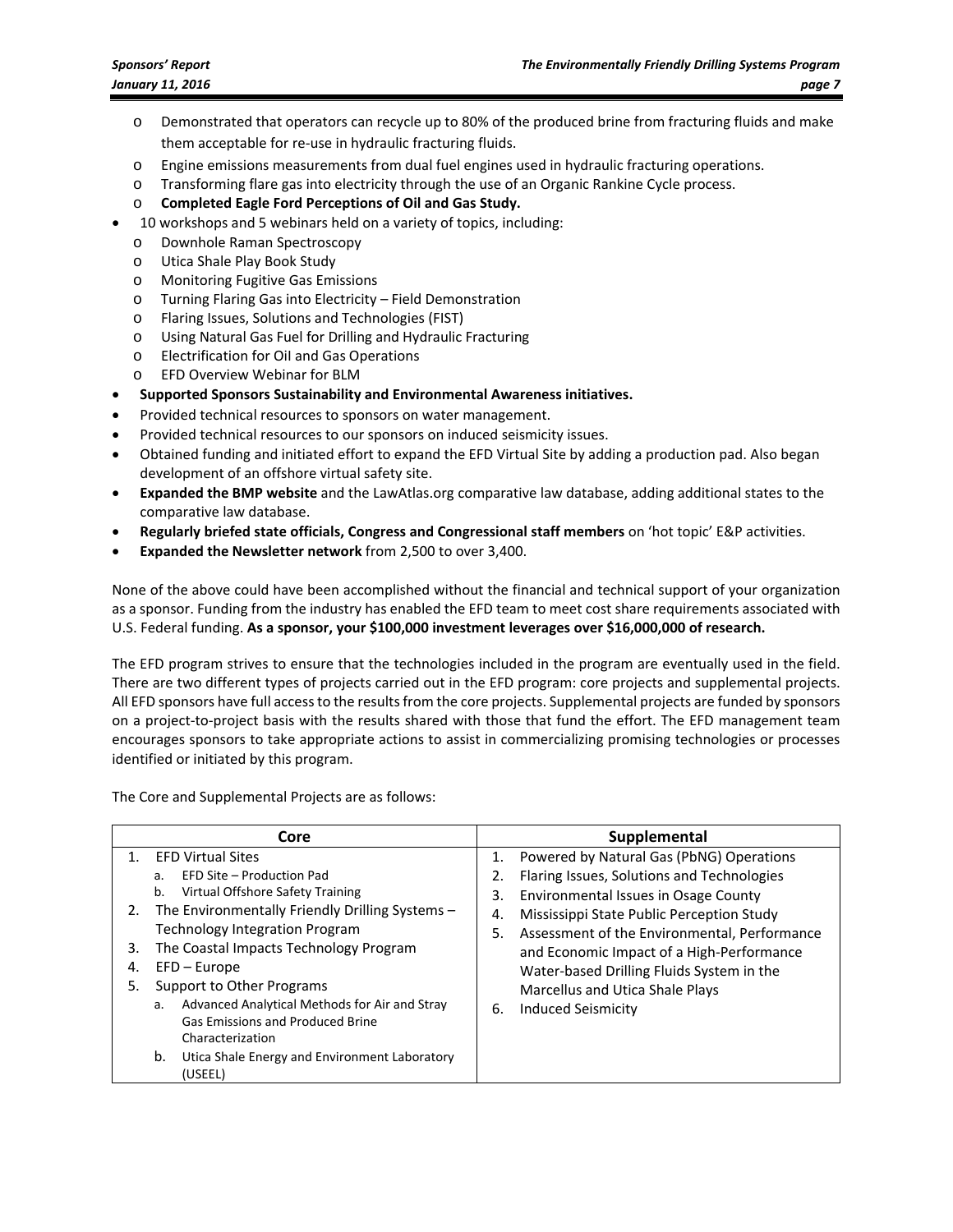Technology transfer is a key element of the Environmentally Friendly Drilling Systems Program. The EFD team is heavily involved in engaging stakeholders at multiple levels. The EFD team is routinely called upon to participate in various roundtables, both in industry and in the public and is actively engaged in planning activities for various conferences, forums and exhibitions.

The EFD Alliance continues to grow. Monthly teleconference calls are held with Alliance members to discuss synergies among research efforts, needs identified by Sponsors and potential collaboration opportunities. Current members include:

Argonne National Laboratory Los Alamos National Laboratory Oak Ridge National Laboratory Sandia National Laboratories Battelle Case Western Reserve University Colorado School of Mines Lamar University Mississippi State University Penn State University Rice University Sam Houston State University Texas A&M University Global Petroleum Research Institute Institute of Renewable Natural Resources The Ohio State University Utah State University University of Alaska – Fairbanks University of Arkansas University of Colorado Natural Resources Law Center School of Public Health University of Houston University of Kentucky University of Leoben University of Oklahoma University of Texas Bureau of Economic Geology West Virginia University Houston Advanced Research Center

# **PROGRAM OBJECTIVES**

The long term goal of the Environmentally Friendly Drilling Systems (EFD) program is to appropriately address environmental and societal aspects in oil and gas operations. This includes demonstrating how industry is reducing the footprint of operations in environmentally sensitive ecosystems through integration of low‐impact site access and operations. Research and technology development also address potential long-term reduction of the environmental footprint associated with operations and reduce drilling and operations expenses. The EFD Team works with industry, regulators, environmental organizations and other stakeholders to develop cost‐effective technologies and to provide unbiased science for sound policy that manages environmental risks associated with oil and gas drilling and production activities. Through involvement with the Interstate Oil and Gas Compact Commission and the Groundwater Protection Council, the EFD team provides data, facts and other information concerning the review of rules/regulations. In addition to technology and policy issues, the EFD team performs research on the public perception of operations and practices.

The overall objectives of the program are to:

- 1. Identify, develop, test and demonstrate new cost‐effective technologies that reduce the environmental tradeoffs of E&P operations.
- 2. Integrate current/emerging technologies into systems with no or very limited environmental tradeoffs.
- 3. Express the attributes of an optimized system by use of environmental scorecards for various ecosystems that can measure tradeoffs associated with unconventional natural gas production.
- 4. Develop case studies of applying technologies in environmentally sensitive ecosystems, capturing best practices and lessons learned that will enable replication at other locations.
- 5. Create and manage a joint project of industry, academic, government and environmental organizations partners to assess methods to mitigate individual costs and develop acceptance of an entire viable system to accomplish this task.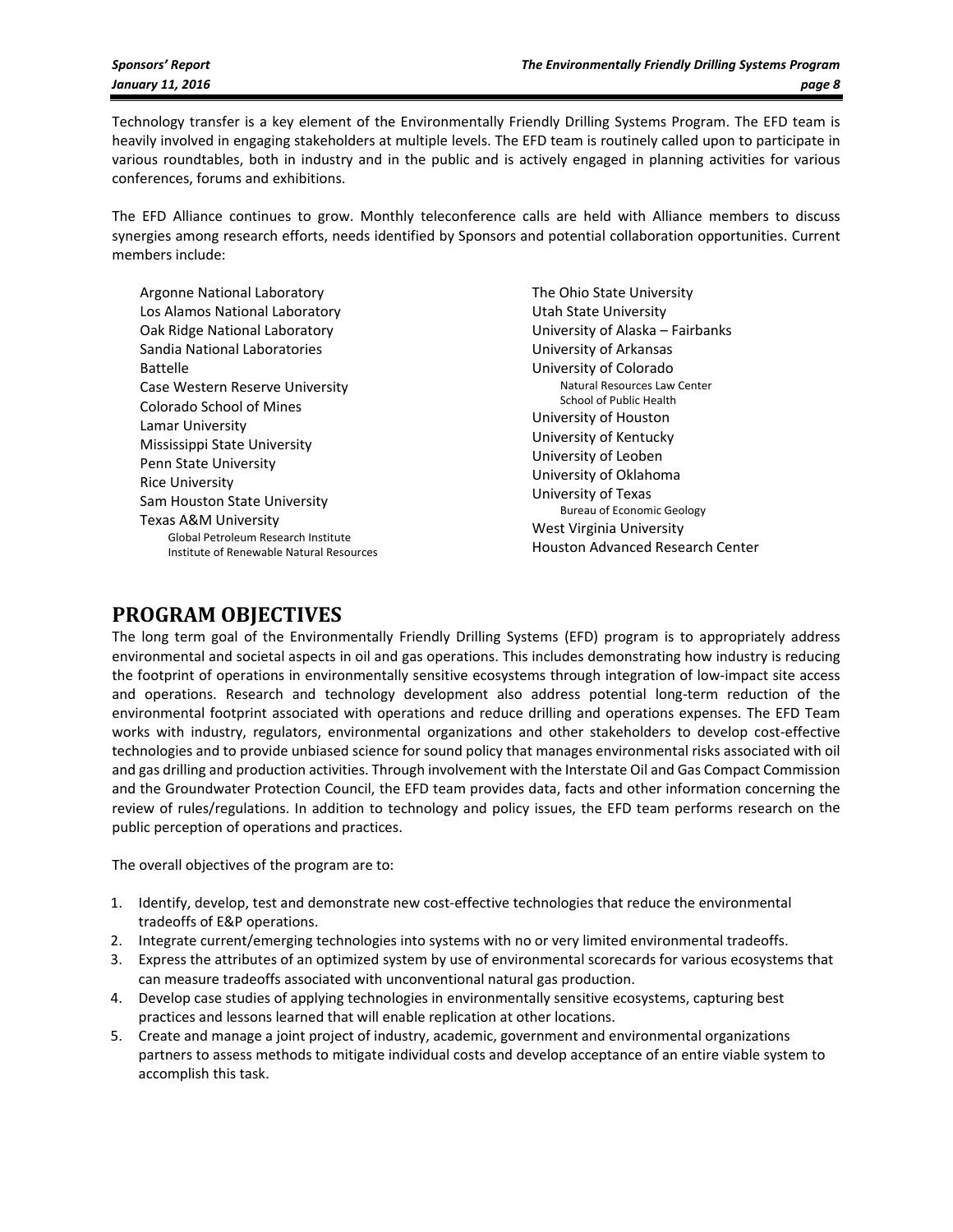- 6. Through a technology transfer effort, educate industry, public, government, environmental organizations and others about practices, technologies and systems that enable the production of natural resources in environmentally sensitive areas. Hold various workshops to ensure that the overall program is appropriately focused.
- 7. Document findings to ensure that the technologies, methodologies and systems developed, reviewed and evaluated are available to all interested parties.

# **2016 LOOK AHEAD**

The EFD Program will be undergoing a year of challenges and transition in 2016. Funding for two major efforts, the Technology Integration Program and the Coastal Impacts Technology Program, will expire in late 2016. With the economic climate change due to oil and gas pricing, some industry sponsors will be lost while others recognize how the EFD program provides significant leveraging of precious research resources.

The EFD Program will continue to keep the main thing the main thing – providing unbiased science. Focused areas of research for 2016 will include:

- Actual field measurements of engine emissions. The EFD Team will take delivery of the intrinsically‐safe measurement box (the i-box) during first quarter. With the i-box, the EFD team will be the first research team having the ability to safely measure tail pipe emissions during hydraulic fracturing and drilling operations.
- There are P&A oil and gas wells along the Gulf Coast that are now exposed (or daylighted), along with gathering lines, piping and other infrastructure due to effects of erosion. Long-term exposure to the atmosphere and thermal cycling can jeopardize casing integrity of P&A wells (especially in coastal regions or wetlands), cause mechanical impacts, or expose wells to human tampering. The EFD Team will partner with the Texas General Land Office to submit a proposal in January 2016 to develop a framework for identifying and remediating issues.
- The EFD Virtual Site (www.efdvirtualsite.org) has proven to be an effective means of technology transfer. In 2016 work will continue on two sites, the virtual pad site and the virtual offshore safety site.
- With a proven track record of providing technology transfer, the EFD Team will pull together a Center of Excellence and pursue funding. This may occur in 2016 or early 2017.
- Based on the various public perception studies, a Communications Guideline Document will be developed in 2016.
- With the EFD Scorecard now recognized as a methodology for operating companies to demonstrate how environmental and societal aspects are addressed, a means to increase the use of the Scorecard will be pursued.
- Conduct field demonstration projects of various technologies aimed to reduce flaring.
- Funding for the Water Challenge, analogous to the EPA's Methane Challenge, will be pursued.

# **EFD POWER BY NATURAL GAS – ENGINE TESTING**

Working with the HARC engine science group, EFD carried out additional testing on diesel engines in hydraulic fracturing service. Building on our previous studies with dual fuel diesels, the team tested three additional, Tier 4, diesel engines rounding out a suite of data enabling comparison of emissions characteristics between dual fuel and clean diesel. Our sponsors were the first to see this data, before any open publication. Efforts to publish these data in conference presentations and journal articles are ongoing. Adding to this work EFD will be testing more reciprocating engine platforms, including dual fuel, diesel, and spark‐ignited dedicated gas engines.

Key findings from these studies revealed that for dual fuel diesel engines there are: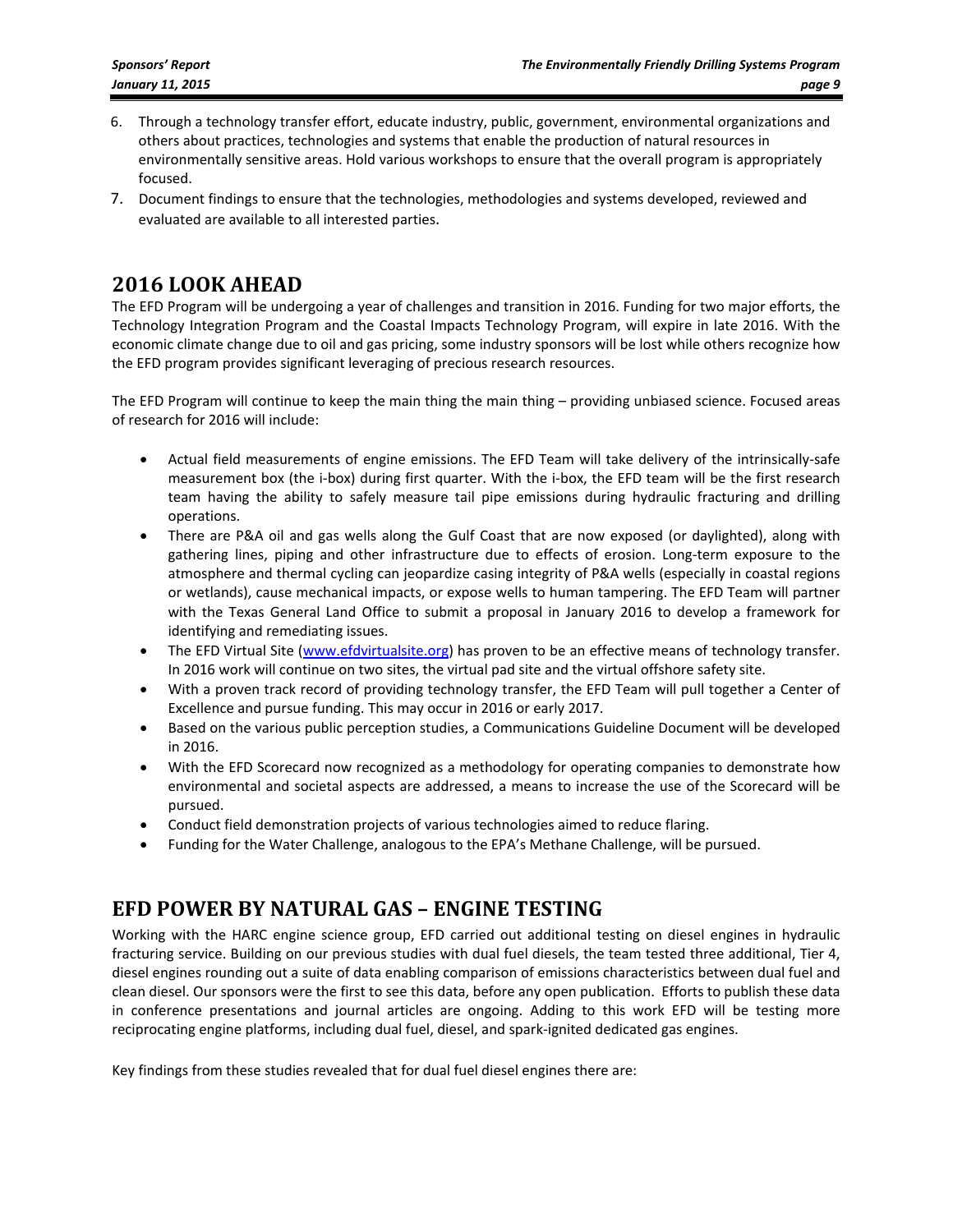- **Clear emissions advantages in:**
	- $\circ$  NO<sub>x</sub> Oxides of Nitrogen
- **Minor disadvantages in:**
	- o CO Carbon Monoxide
	- o NMHC Non‐Methane Hydrocarbon
	- o Crankcase Blow‐by Emissions
- **Significant disadvantages in:**
	- o CH4 Non‐Combusted Methane (Greenhouse Gas)
	- o CH2O Formaldehyde
	- o **Non‐Combusted Methane (NCM) is significant, expressed as a percentage of total natural gas fuel supply, as much as 30% at high substitution**

Based on these findings EFD is funding work in the HARC engine lab to better understand dual fuel combustion characteristics and develop solutions to improve efficiency and emissions. Improvements in engine control and exhaust after-treatment aimed at reducing the amount of non-combusted methane emitted in the exhaust stream are being developed and tested. Results of the work will be forthcoming in 2016.

As mentioned above, EFD now has the capability to bring emissions measurement equipment to drilling and fracturing locations. In response to input from our sponsors, EFD commissioned fabrication of a special enclosure for the emissions analyzers. The enclosure is suitable for use in a Class 1, Division 2 hazardous environment, making it intrinsically safe for use in areas where flammable gases may be present. This "i‐box" will enable rapid deployment to field locations. The analyzers can also be used to measure many other types of gases, and will be used to test the effectiveness of treatment technologies applied to tank vents and other emissions sources.

Expanded utilization of natural gas to power operations has given rise to a trend toward greater electrification. Power generated with the use of reciprocating engines and turbines has made electrification easier and more attractive as a means of driving drilling and hydraulic fracturing, as well as other oilfield operations. Evolving technologies to more effectively process and utilize field gas will hasten adoption of electrification, reducing dependence on diesel fuel. Along with technologies for power generation, fueling and automation, the environmental and operational benefits associated with electrification were explored at a very successful and wellattended EFD Workshop on "Electrification for Oil and Gas Operations" held in October 2015.

# **EFD FLARING INITIATIVES, SOLUTIONS, TECHNOLOGIES (FIST) – FLARING MITIGATION**

The Environmentally Friendly Drilling Program, Gulf Coast Green Energy, and Hess teamed up earlier this year to field trial the Power+ Generator at an active well site in the Bakken. This technology utilizes the Organic Rankin Cycle (ORC) to convert waste heat into electricity that can be purposed for onsite power needs or sold back to the grid. This technology can be implemented in any situation where waste heat is generated (produced hot water, flare gas, NGLs, etc.).

Produced natural gas, that would otherwise be flared, is sent to a low NOx, hot water boiler. The gas is burned inside a hot water boiler to generate hot water that will be used to excite a working fluid in the ORC heat exchanger inside the Power+ generator. This in turn drives a twin screw expander to create electricity. The Power+ System, which consists of the ORC Generator and the Boiler, was installed at a well site in North Dakota at the beginning of August and ran for 90 straight days. The EFD team monitored the technology during the field trail in order to validate its ability to produce electricity from produced gas, prove that the technology does not interfere with well operations and to determine the environmental impacts associated to the flare gas reduction.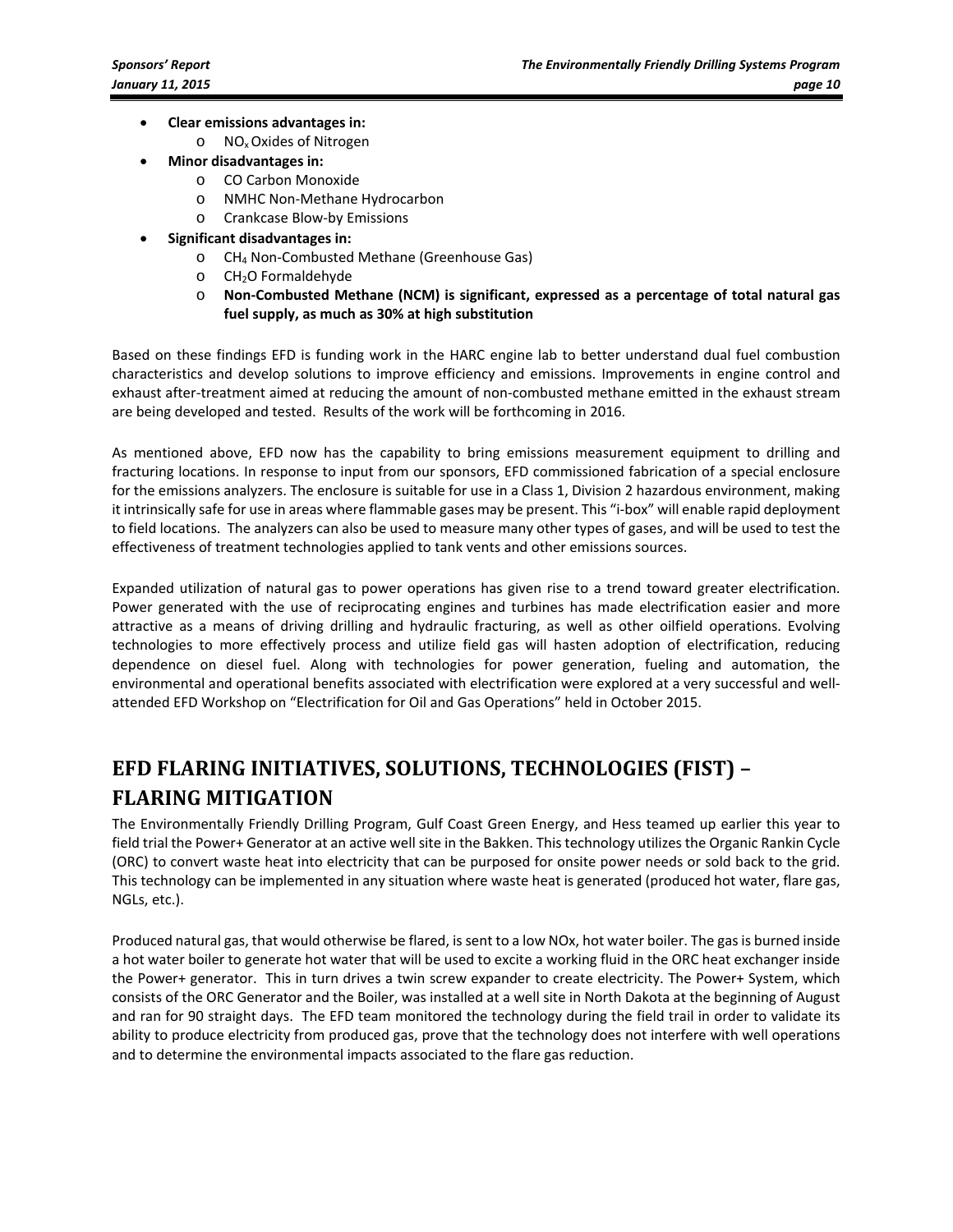The field trial successfully demonstrated the ability of the Power+ generator to produce onsite power from wasted flare gas. The generator had a cumulative runtime of 1937 hrs, generating roughly 104,000kWh of electricity. An emissions study conducted by Texas A&M studied the effect of the environmental impact of the ORC system. This emissions study concluded that the Power+ System reduced CO by 89%, NOx by 48%, and VOCs by 93%. The emissions study showed that the Power+ generator would meet the goals of the US EPA and North Dakota Department of Health‐Air Quality by reducing emissions and providing energy through the reuse of the produced natural gas.

This project was featured in the December issue of the Bakken Magazine, *The Case For New Gas Capture Tech*.

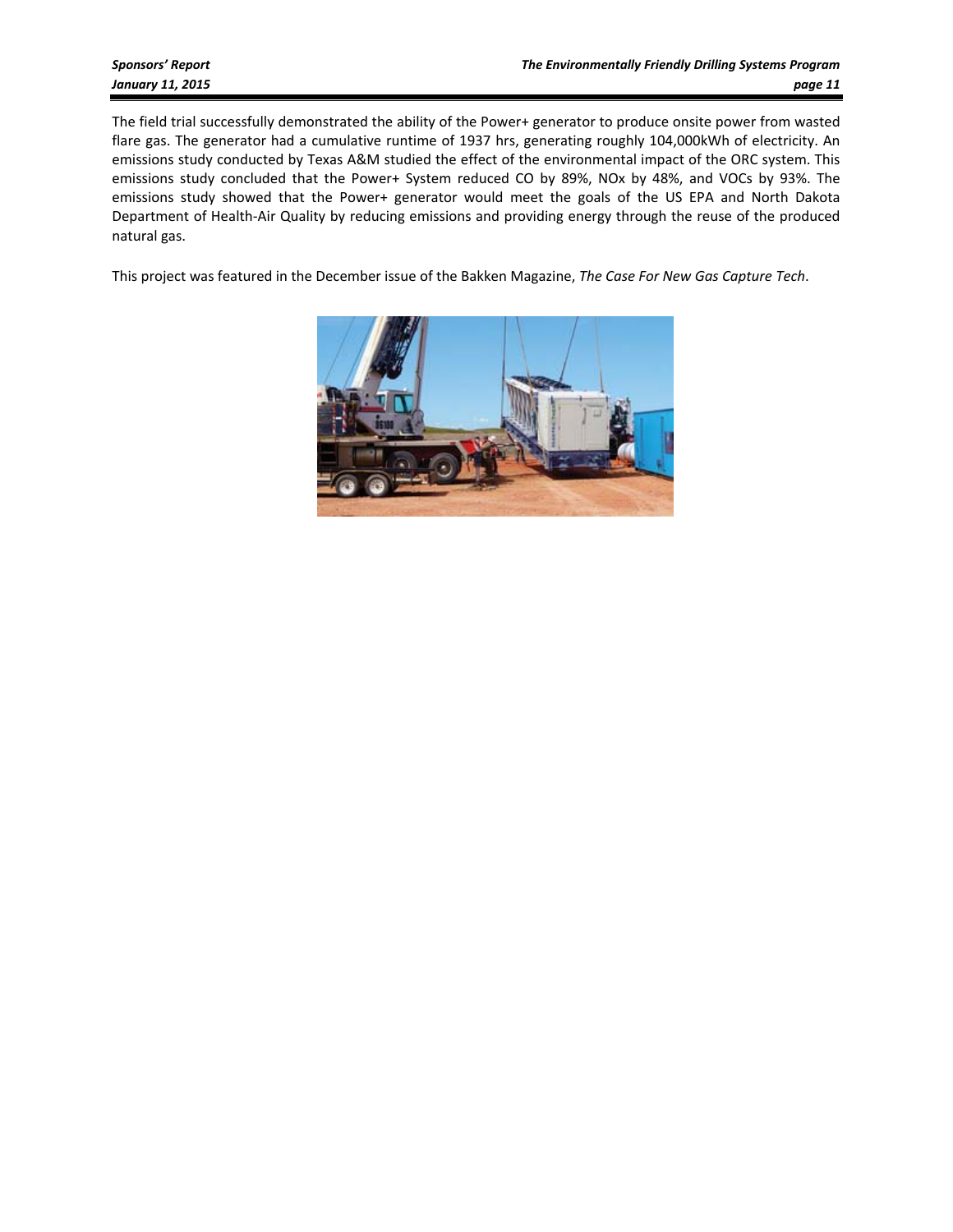# **PROJECTS**

# **Core Program**

# **EFD Virtual Sites**

#### **Funded by the Mitchell Foundation and National Academy of Sciences**

One of the areas of focus within the EFD Core Program is to create and implement a workforce program to develop a workforce skilled in environmental mitigation of exploration and production impacts. In order to reach the largest audience, the EFD Team developed the free, online 'EFD Virtual Site' (www.efdvirtualsite.org). The EFD Virtual Site offers visitors the options to '**Tour**' by watching a short video that explains the oil and gas process, history, and terminology, or '**Explore**' by visiting either the Virtual Drilling Rig or Virtual Hydraulic Fracturing Site. Working with industry, environmental organizations, and academia, the Virtual Rig was launched in 2012. Through an additional grant from the Groundwater Protection Council (GWPC), the EFD Virtual Hydraulic Fracturing site was released in 2014.



The EFD Team is expanding the Virtual Site to include the well pad, production tank battery, along with other equipment that treats and stores oil and gas before it is sold and/or moved by pipeline or other mode of transportation to refineries. Hotspots such as separation and treatment equipment (separators, heater/treaters, valves, controls, thief hatches, etc.), habitat protection, and invasive species prevention plans will be incorporated. Links to the University of Colorado School of Law's Oil and Gas BMP Project website and Comparative Law Database will also be included and updated regularly.



The EFD team is now developing the Virtual Offshore Safety Training (VOST) Site for the middle‐skilled O&G worker. Using the hot spot identification strategies similar to the EFD Virtual Site, the VOST will demonstrate actions and behaviors that the middle-skilled worker can practice in order to minimize and mitigate environmental impacts *from disasters.* Spill containment and clean up, equipment malfunctions, and exercises aimed to prevent personal and/or environmental harm are examples of potential hot spots on the VOST site. Because the VOST will be interactive, users can learn and retain the skills crucial to short and long term environmental and individual protection.

# **The Environmentally Friendly Drilling Systems – Technology Integration Program Funded by RPSEA/DoE‐NETL and Industry**

The EFD‐TIP identifies and facilitates the integration of various projects/programs that can impact the unconventional natural gas developmentsin an environmentally sensitive and cost‐effective manner. Environmental issues are related to land, air, surface and ground water, emissions and societal aspects. Technologies come from a variety of sources: (a) service providers, (b) other RPSEA and NETL funded projects, and (c) tasks related to the EFD Program. The TIP works with other programs and builds upon the successful EFD program's growing network of operators, service companies/suppliers, universities, national labs and environmental organizations.

The goals are:

1. *Speed the commercial development* of technology developed through RPSEA programs.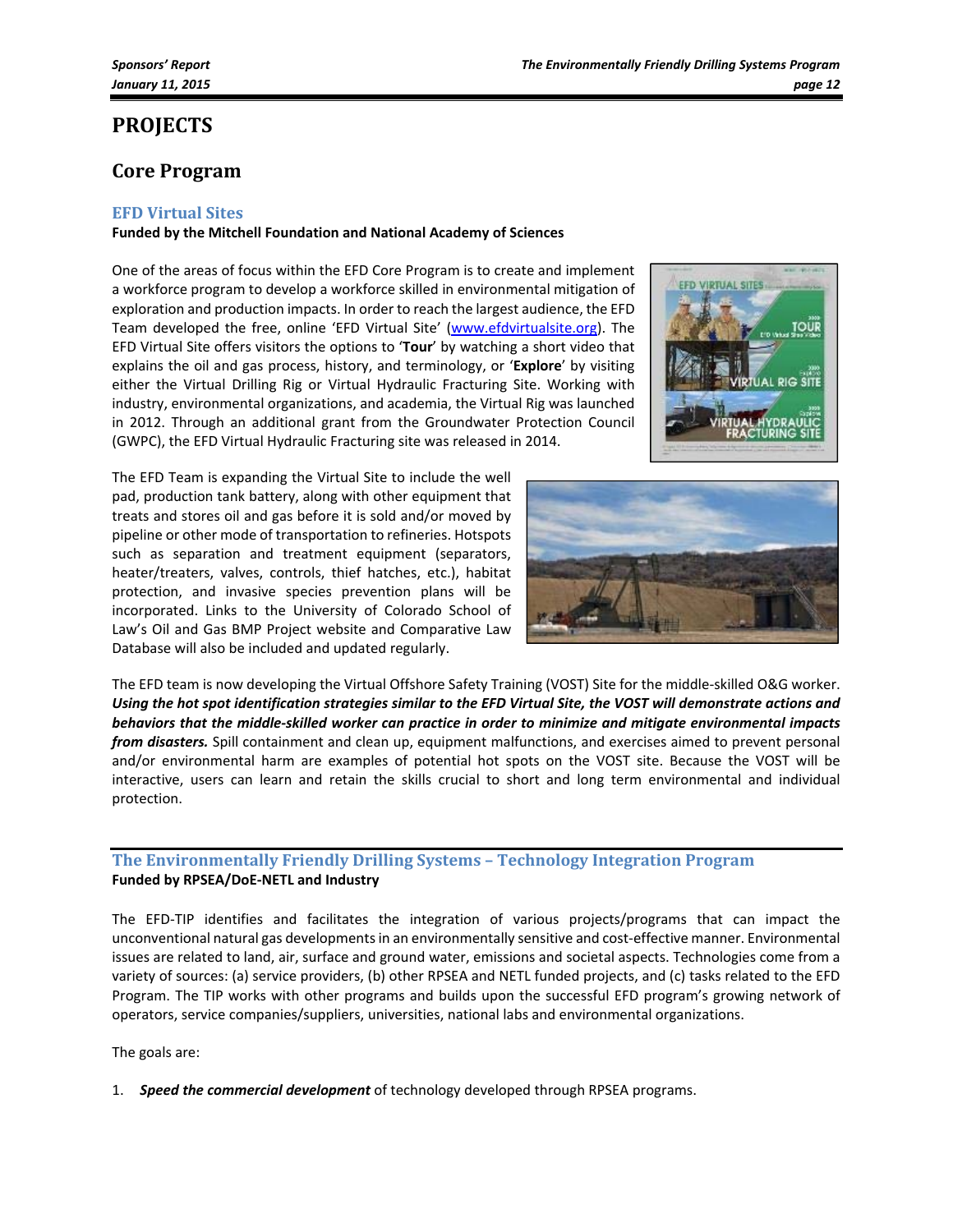- 2. Create an *organizational structure* that includes a network of regional centers that facilitate and coordinate field deployment of such technologies and document effectiveness of field operations.
- 3. *Perform field trials* so that results could be evaluated efficiently as to benefit both the industry, the organizations with the technology, and the public sector.
- 4. *Document and provide the results* of technology field trials so that promising processes, systems and products could be utilized in a wider range of unconventional natural gas plays.
- 5. *Emphasize programs that reduce cost and improve performance*, lessen the environmental impacts, or address the societal issues associated with unconventional natural gas development.
- 6. *Include and report on safety improvements in the planning/demonstration of technologies,* emphasizing technologies that foster a culture of health/safety/environmental protection.

Regional centers provide unbiased science relating to local, regional and national policies and perform case studies of applying the technologies.

The EFD-TIP program seeks sites for field testing. Sponsors can support this effort by providing input and making field sites available for conducting this work. As part of the program, all researchers must complete essential safety training for access to field sites.

The EFD built a regionally and technically diverse subcontractor team of experts; and a team of operators, service companies, regulators, environmental organizations and other subject matter experts that serve on an advisory committee. The committee in a valuable way vets ideas and also helps to identify field test sites and gauge the relevance of various project tasks as they progress.

The EFD-TIP is a \$10 million program (\$6 million from RPSEA, \$4 million in cost share). Various components of the program are discussed in the following. Due to delays in receiving the release of the last traunche of funding, this program was extended into 2016.

Highlights from the program include:

#### *Best Management Practices (www.oilandgasbmps.org, www.lawatlas.org/oilandgas) – Colorado School of Law*

The Colorado School of Law continues to expand the Best Management Practices (BMPs) website as well as the comparative law website. These sites provides BMP and other resource information to a wide audience, including industry, community, government and environmental advocates. The database contains over 8,600 BMPs, from nearly 700 source documents in categories such as Wildlife, Water, Air, Health, Soils and Vegetation. Resource and Law & Policy sections provide additional information, such as Hydraulic Fracturing, Economics of BMPs, Reclamation and laws and policies governing oil and gas development in the Intermountain West. In addition to many minor updates, the website project added resource pages on Water Quantity and Compliance/Enforcement, and updated the Law & Policy pages for several Indian Tribes.

# *EFD West Regional Field Center: Field Trials – Texas A&M University – Institute for Renewable Natural Resources, Global Petroleum Research Institute*

The *EFD West Regional Center* has established test sites in the Eagle Ford, Barnett, Permian, and Bakken where field tests have already been coordinated and managed by Texas A&M University – Institute for Renewable Natural Resources (IRNR) and the Global Petroleum Research Institute (GPRI). This work includes air emission studies, water treatment technology testing, stray methane migration research and invasive plant mitigation studies. Field trials have been conducted during active drilling, active fracturing, production facilities, well heads and tank farms, at service companies R&D facilities and in partnership with private landowners.

#### *EFD East Regional Field Center: Field Trials – West Virginia University*

Two primary field trials have been ongoing in the *EFD East Regional Field Center*. The first involves an assessment of the environmental, performance and economics of a high‐performance water‐based drilling fluids system in the Marcellus and Utica shale plays. The second field test is an assessment of the enviornmental impacts of hoirzontal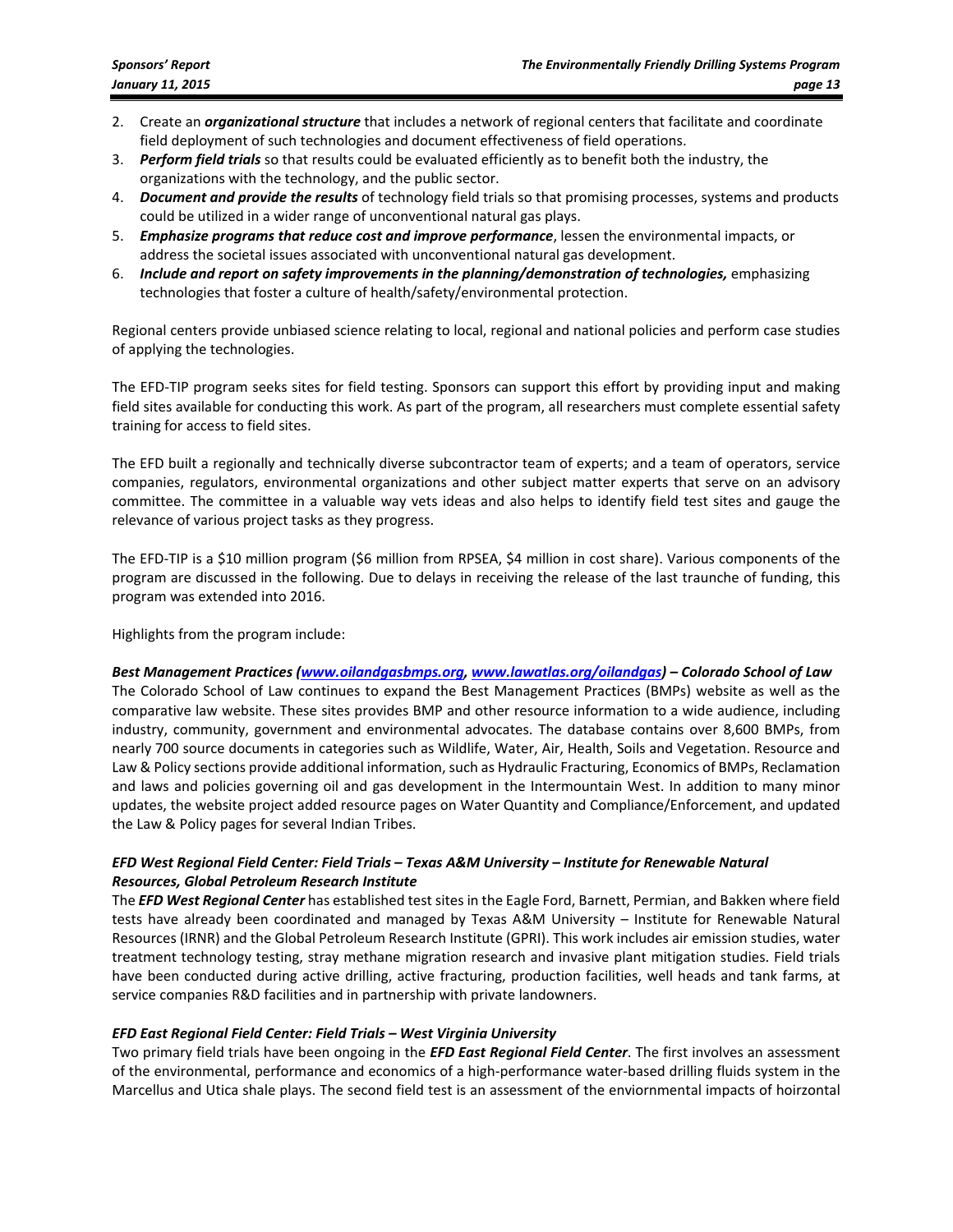gas well development operations, examining the effects of large‐scale horizontal drilling on surrounding air and water resources.

#### *Water Management Testing – Texas A&M University – Global Petroleum Research Institute*

The EFD-TIP team at A&M is testing new water treatment and re-use technologies by field testing processes and products prior to commercial development. The team validates new technology under field‐operating conditions and gathers performance data on process systems so that engineering can scale up such systems to full-size commercial operations.

# *Public Perception Studies – Sam Houston State University, Utah State University, Penn State University and Mississippi State University*

This effort is creating a framework and solid foundation for identifying, gathering, and analyzing timely and salient social, economic, and environmental data associated with energy development, and then providing the information to industry and other stakeholders so that the variant social, economic, and environmental impacts can be minimized and/or avoided. In addition, a "Best Practices Communication Toolkit/Handbook" will issue in 2016 with a goal to improve communication and guide the use of effective community engagement activities between industry actors and local community residents/leaders. The scientific knowledge gleaned from thisresearch will produce lasting and profound effects for industry. Successful completion has the potential to accelerate adoption of new and existing technologies, services, practices, and methods, and to assure that these technologies will be accepted by industry, regulators, and the public. Recognizing and pro‐actively addressing concerns of key stakeholders and the general public can lessen or avoid unnecessarily long and complicated delays, civil actions, and potential litigation.

# *Air Quality/Emissions Testing – Texas A&M University‐Kingsville (TAMUK), Texas Center for Applied Technology (TCAT – IRNR) and Oak Ridge National Laboratory (ORNL)*

The team has tested a broad range of new and existing *in situ* and mobile sensors capable of measuring environmental conditions and can be integrated with the Sensorpedia system. Data sources include monitoring stations, vehicular emission sensors, leak detectors, open source sensors (e.g., from NOAA, USGS, EPA, NASA), enterprise sensors, and human field observations. A prototype wireless sensor network (WSN) for monitoring total non‐methane hydrocarbon (TNMH) concentrations using photoionization detectors (PIDs) was established to provide oversight air quality monitoring at an EFD‐TIP field test site in DeWitt County, Texas. The wireless sensor network has also been deployed to characterize TNMH concentrations on and near active well pads in LaSalle and Live Oak Counties. The field tests have demonstrated feasibility of using a WSN to obtain continuous real‐time air quality monitoring at remote sites, as well as the feasibility of using photovoltaic solar panels to provide power to sensors.

# *Land Use Site Selection Information Tool (LUSSIT) – University of Arkansas, Latitude Geographics*

This project developed a flexible and practical GIS software product for producers and regulators that standardizes the process of placing oil and gas wells and supporting infrastructure while preseving environmental values. The tool has enabled:

- Reduced operator costs
- Improved performance and timelines associated with oil and gas development
- Better assessment of risks associated with infrastructure placement
- Facilitated more efficient regulatory approval methods
- **•** Preserved environmental values
- **Incorporated flexible use of operator, regulatory and 3<sup>rd</sup> party systems and information**

#### *Public Health Enhancement Opportunities – Colorado School of Public Health*

The work performed included the assessment of data collected by EFD TIP partners from field tests to qualitatively evaluate the public health features of each field test and to compare public health features between tests. The project identified public health tradeoffs for a generic natural gas development site by incorporating public health measurements, including air and surface and ground water, emissions, and social measures.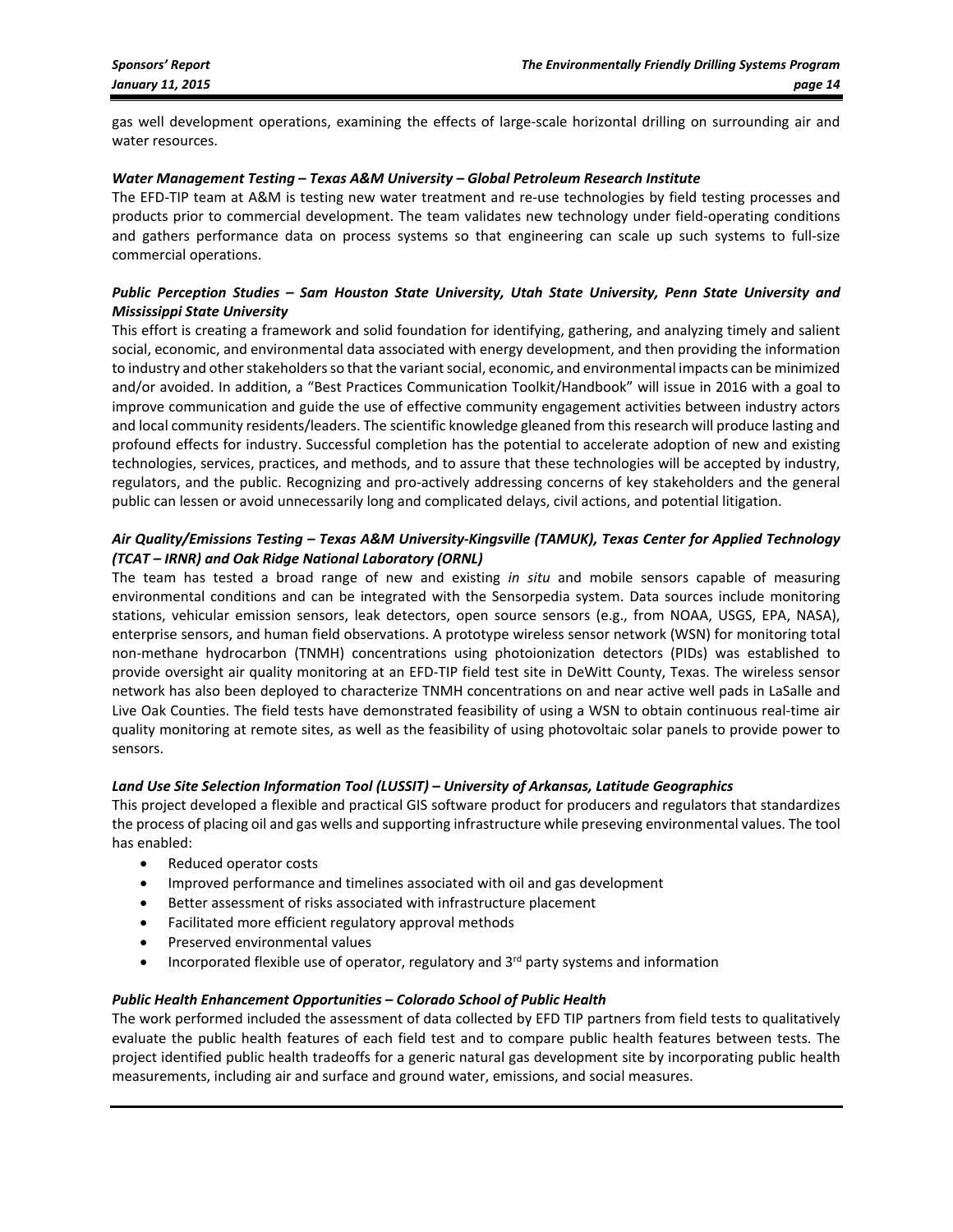# **The Coastal Impacts Technology Program**

# Funded by US Department of Interior/Managed by the Texas General Land Office on behalf of the Texas Coastal **Land Advisory Board (TCEQ, RRC, GLO)**

The EFD Coastal Impacts Technology Program, EFD‐CITP, was initiated in 2012 as a comprehensive program that identifies environmentally friendly technologies, supporting research to implement and demonstrate impact mitigation potential along the Texas Gulf Coast. Program projects are aimed at developing methodologies and measuring effectiveness of technologies to conserve, protect or restore the natural coastal environment, and to educate the workforce. The goal isto provide a program of research and demonstration that may lead to commercial application of technologies that will reduce environmental impacts of unconventional natural gas and other petroleum exploration and production activities along the Texas Gulf Coast. Objectives include:

- **Technology Road Mapping**: Identify technologies that will reduce the environmental impact of oil and gas activities along the Texas Gulf Coast;
- **Environmental Impact Mitigation**: Evaluate technologies that may mitigate the environmental impacts of oil and gas exploration and production on coastal areas;
- **Inter‐state Collaboration**: Coordinate efforts with other producing states to identify, formalize and co‐fund collaborations regarding applicable technologies; and
- **Workforce Program**: Create and implement an educational program for the oil and gas industry workforce, focusing on environmental impact mitigation of exploration and production in coastal regions, in particular, the Texas Gulf Coast.

All projects are slated for completion by mid‐2016. Highlights include:

# *Site Restoration: Stakeholder Perceptions of Low‐Temperature Geothermal Energy Development in Environmentally Sensitive Coastal Areas in Texas – Texas A&M University*

The study addresses the potential impact of societal issues and attitudes surrounding development of low‐ temperature geothermal energy (LTGE) in an environmentally sensitive area. The purpose of such pre‐development research is to effectively mitigate social concerns regarding LTGE if the development of this unconventional energy source is determined to be technically, economically, and environmentally feasible. Historically, the lack of broadscale stakeholder input has led to public resistance and divisive confrontations that have slowed or terminated the development of energy production initiatives. This study is creating a methodology that could be used to reduce the probability of such actions. The methodology creates guidelines for industry – community development that are applicable whenever new development is envisioned for environmentally sensitive areas.

# *Site Restoration: Assessing the Ecological Integrity of Wetland Functionality in Response to Energy Exploration and Production Operations on the Upper Texas Gulf Coast – Houston Advanced Research Center*

The project addresses the ecological integrity of wetland functionality in response to energy exploration and production operations along the Upper Texas Gulf Coast. Objectives are to prioritize wetland functions dependent on wetland type, location and other factors. Key wetland functions that can be directly impacted by drilling and production activities were included in the tool; examples include coastal flooding mitigation, habitat for wintering waterfowl, and importance for commercial and recreational fishing. The goal is to create a resource for the oil and gas community to access sound wetland science and management strategies in an efficient, interactive, and userfriendly platform.

# *Air Emissions: Biological Emissions Treatment Technology Deployment to Reduce Air Pollution for Refining Operations – Texas A&M University‐Kingsville (TAMUK)*

Biological treatment of air emissions is a cost effective and sustainable alternative to high‐temperature thermal oxidizers or flares as a means removing Hazardous Air Pollutants and Volatile Organic Compounds for emissions reductions. The project demonstrated the capture and treatment of air pollutants using two‐stage biofiltration technology. Biological treatment of waste air achieves pollutant destruction at ambient temperatures and does not generate secondary pollutants that result from flaring and other high‐temperature oxidation technologies. In this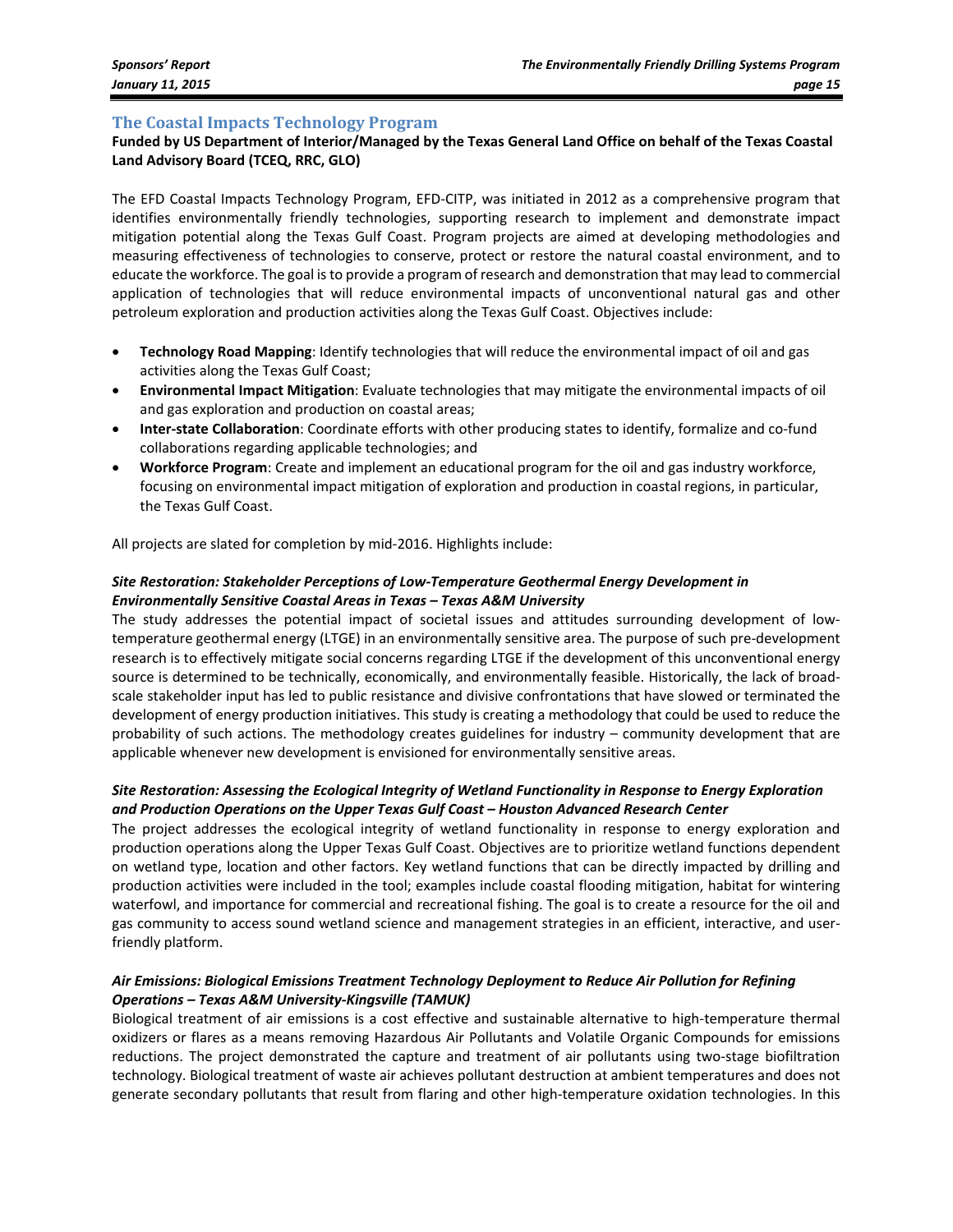study, two types of biological treatment will be used together in tandem. Contaminants are transformed to innocuous products through the action of microorganisms present in the treatment filter media. The project proved the effectiveness of biological air emission treatment for VOC control of certain petrochemical industry emissions.

#### *Site Restoration: Restoring Altered Surface Hydrology at Texas City Prairie Preserve – The Nature Conservancy*

The project restored drainage patterns on 2 sites totaling about 30 acres of the preserve by replacing and improving road culverts, trenching existing ditches, and grading land where needed to improve surface flow, and removing drainage impediments that have resulted in areas for water to pool. The objective of this work was to improve site conditions so as to discourage the infestation and reproduction of deep rooted sedge.

# Site Restoration: Effects of Age and Depth on Topsoil Properties and Seed Banks Characteristics - Texas A&M *University‐Kingsville (TAMUK)*

This work served as a basis for a related project on restoration of soil mixtures, to experimentally investigate methods for restoration of areas where soil and seed bank have been adversely affected by energy development. Analyses conducted include soil chemical properties, soil biological properties and seed bank composition and dynamics. Data collected will help improve soil storage practices through better understanding of relevant ecosystem processes and recommendations for greater success in site restoration.

#### *Site Restoration: Restoration of Soil Mixtures – Texas A&M University‐Kingsville (TAMUK)*

In two complementary experimental approaches, restoration guidelines for mixed soils in the coastal counties were developed. Growth medium manipulation and soil amendment practices were examined. In combination with these soil cultural practices, screening for plant species adaptability was conducted in greenhouse studies.

# *Air Emissions: Thermal Swing Adsorption to Capture Toxic Air Emissions from Point Sources – Texas A&M University‐Kingsville (TAMUK)*

With the goal of capture and recovery of toxic air emissions from point sources such as oil and condensate storage tank vents, the project involved the development and testing of an innovative thermal‐swing adsorption (TSA) system. The system makes use of commercially available granular activated carbon (GAC) as the adsorbent to passively capture gas emissions. The system focuses on the capture of hazardous air pollutants (HAPs) and the recovery of HAPs in liquid form. Electrothermal heating integrated with the system functions to desorb the captured compounds for disposal, treatment or reuse.

# Site Restoration: Impacts of Oil and Gas Interests on Environmentally Sensitive Coastal Areas of Texas - Texas *A&M University*

In an effort to understand and address aspects of oil and gas interests on private land conservation, this research focused on the social dimensions of oil and gas development, and the habitat and fate of endangered species. The objective of the work was to develop a framework to facilitate the incorporation of landowner views, and biodiversity considerations into future oil and gas and development. Key study parameters included the influence of oil and gas experience on attitudes and concerns toward conservation practices, land use decisions and spatial orientation. The work included compilation of best management practices, and development of a spatial decision support tool.

# Air Emissions: Capturing Accurate Air Emission Data from Oil and Gas Exploration and Production - Texas A&M *University, Institute for Renewal Natural Resources (IRNR)*

The project focused on the development of emission factors for dual fuel hydraulic fracturing pump engines. IRNR teamed with HARC and a large‐scale oil and gas service provider to conduct a one‐of‐a‐kind study. The study has included three full‐scale field trials where direct engine testing and operational data collection occurred for dual fuel and Tier IV diesel engines.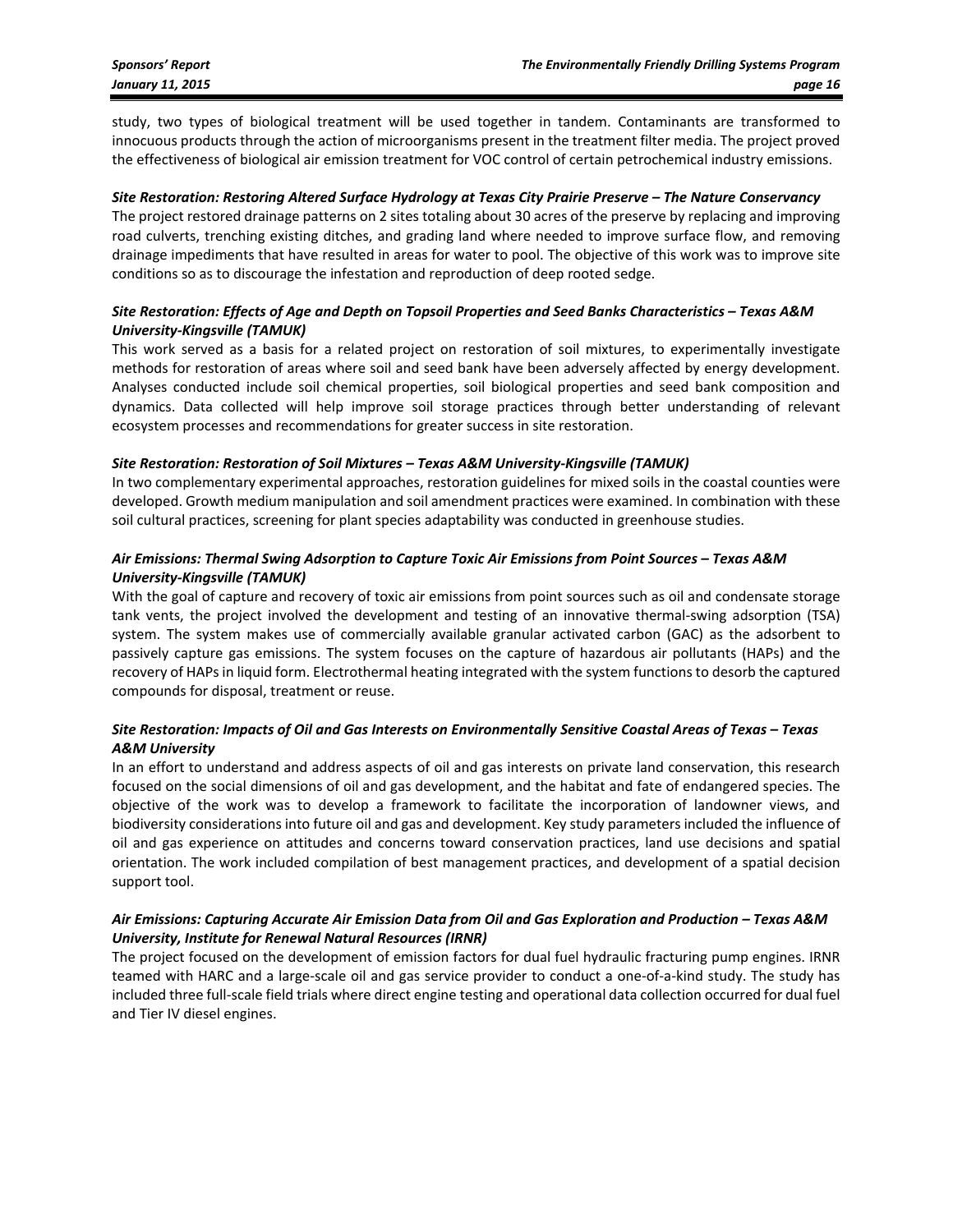# *Site Restoration: Evaluation of Invasive Plant Species Control Technologies at Oil and Gas Production Sites in South Texas – Texas A&M University, Institute of Renewable Natural Resources (IRNR)*

The objective was to provide the oil and gas industry with a guide (based on cost and effectiveness) that can be used in upstream production project planning for the prevention and mitigation of invasive plants. A final report of the effort will issue in 2016.

# *Water: Assess of Two Alternative "Smart" Shale Fracturing Fluids: Desalination Concentrate and CO2 Foam – Texas A&M University‐Kingsville (TAMUK)*

In this work, two alternatives to the use of fresh water in hydraulic fracturing operations were investigated. First, the feasibility of using desalination concentrate (from brackish groundwater desalination facilities) as hydraulic fracturing fluid was assessed. Second, the feasibility of using nanoparticle-stabilized  $CO<sub>2</sub>$  foam as a fracturing fluid was investigated. A final report of the effort will issue in 2016.

# *Workforce Development: The EFD Virtual Rig Website – Epic Software*

The EFD Virtual Site (www.efdvirtualsite.org) enhances environmental awareness among employees. The site allows industry to demonstrate how environmental aspects are addressed. The virtual rig site has 21 hot spots where the viewer may interact with the equipment and/or practices.

#### *Workforce Development: Watershed Education Training (WET) Eco‐Art Workshop and Adventure – Artist Boat*

Energy production workforce personnel participated in watershed education training focused on the Galveston Bay estuarine system. The place‐based and experiential learning modules promote a common lexicon of environmental vocabulary and concepts applicable to all watersheds, estuaries, and wetland regions. Participants engaged in hands‐ on, place‐based, and meaningful watershed experiences through a class in Eco‐Art Workshops and outdoor Eco‐Art Adventures via kayaks that integrate the disciplines of art and science.

# *Workforce Development: Stewardship Training in the Coastal Zone for Petrochemical Industrial Workers – Artist Boat*

The program provided a regional mechanism for employees of oil and gas companies operating throughout the Galveston Bay region to participate in stewardship‐based learning modules designed to develop a common lexicon of environmental vocabulary and concepts, promote permanent corporate and personal investments in maintaining a stewardship ethic based on broad understanding of the coastal environment through placed‐based learning, and assure a continued and broadened participation in activities that address the priority environmental issues within the estuaries and watershedsimpacted by oil and gas activities. The program centered on the Environmental Literacy Continuum of the Environmental Protection Agency and the science standardsidentified in the National Oceanic and Atmospheric Administration Ocean Literacy Principles.

# **Support to Other Programs**

# *Advanced Analytical Methods for Air and Stray Gas Emissions and Produced Brine*

# *Characterization*

# **Funded by RPSEA/DoE‐NETL and Industry**

The EFD Team works with the prime contractor, GSI Environmental Inc., on this project that was initiated in 2013 and formed an advisory team of subject matter experts for each of the 3 major tasks. The project is developing practical and cost‐effective methods to address *collectively* three of the most important environmental risks associated with shale gas development. These risks, as expressed by legislators, regulatory agencies, and the general public; are a) potential emissions of volatile air contaminants from produced water impoundments, b) potential impacts of methane and other gases on groundwater resources, and c) ineffective treatment, disposal, or re-use of produced water due to insufficient analytical characterization.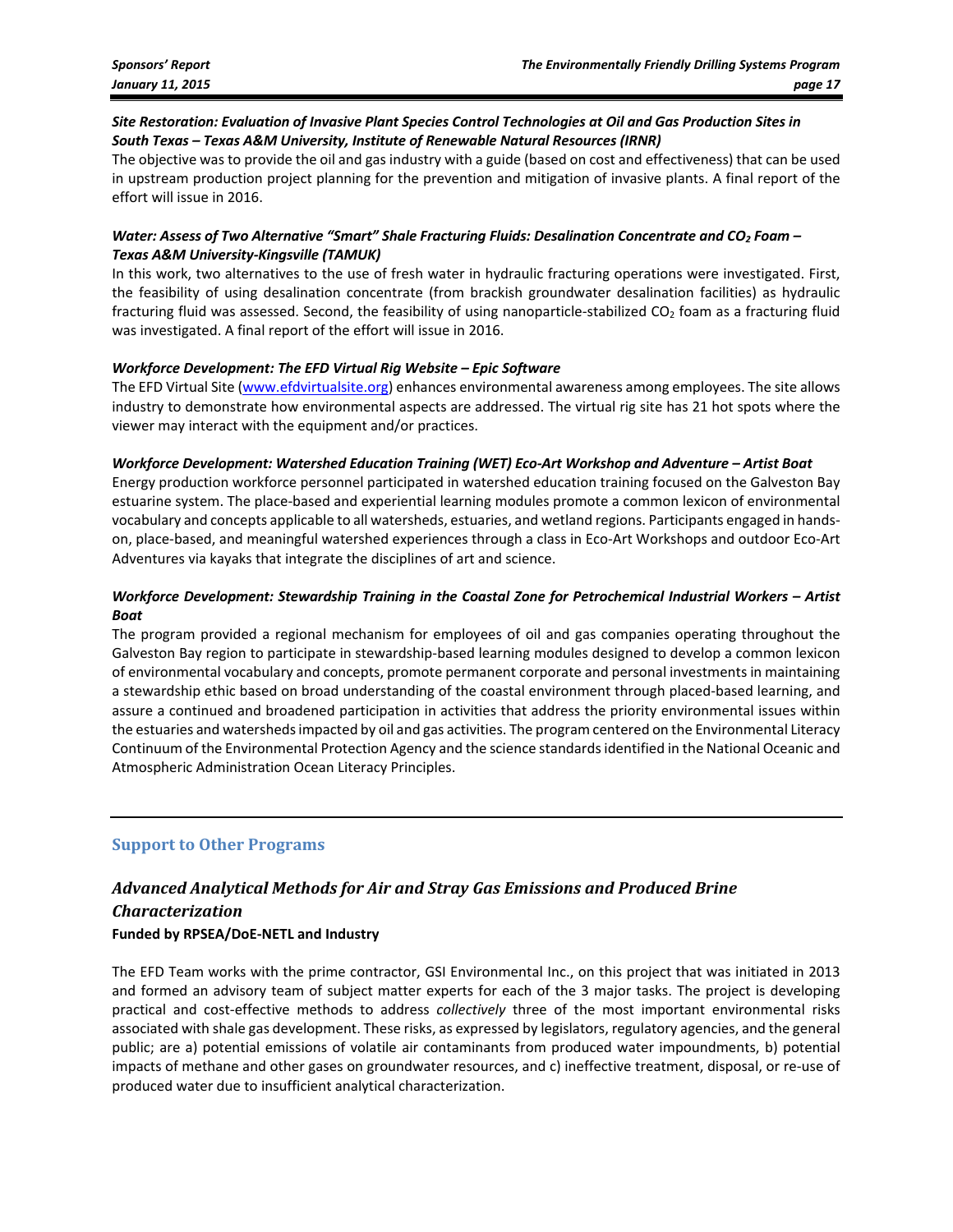The objective is to develop and evaluate *scientifically‐based protocols* for the effective sampling, analysis, and interpretation of data during the monitoring and investigation of critical waste streams and potential environmental impacts. This project provides key industry stakeholders with accurate protocols for making informed decisions regarding the monitoring and mitigation of environmental risks. A final report will issue in 2016.

# *Utica Shale Energy and Environment Laboratory (USEEL)* **Funded by DoE‐NETL and Industry**

The objective of the USEEL project is to create a dedicated research field site as a working laboratory for in situ research in Unconventional Oil and Gas (UOG). USEEL will involve a baseline effort that will document applicable geologic/hydrogeologic and environmental aspects of both the site and the area surrounding the site. Environmental studies will include monitoring the air, noise, light, surface and ground waters, soil, and associated ecosystems. The EFD Team will work with The Ohio State University to ensure that the objectives of the project are met in a timely and economical manner.

# **Supplemental Projects**

# **Powered by Natural Gas**

The EFD team initiated a project in 2014 to investigate the use of natural gas as a primary source for equipment used in drilling and fracturing operations. The objective is to determine how natural gas may be used in operations to reduce emissions and fuel costs, holistically evaluating technologies for power and fueling with respect to overall environmental benefit. The work effort also identifies safety issues/concerns including training and public outreach.

# **Flaring Issues, Solutions and Technologies (FIST)**

As emerging regulations related to the flaring of associated gas during the production of oil wells across the country continue to impact the oil and gas industry operators are faced with potentially having to install and utilize equipment aimed at the reduction of natural gas flaring. While natural gas flaring is seen as a considerably less polluting alternative to venting methane directly into the atmosphere, operators continue to search alternatives to the flaring of natural gas. Evaluating technologies and selecting the correct one for a particular region can be a daunting task. The overall objective of the Flaring Issues, Solutions and Technologies (FIST) project is to develop and demonstrate technologies specifically designed to utilize stranded gas and even reduce or eliminate the need to flare emissions associated with oil production in the first place.

# **Environmental Issues in Osage County, Oklahoma**

The Osage Nation Reservation consists of approximately 1,475,000 acres and is otherwise known as Osage County, Oklahoma. There are literally hundreds of thousands of old oil wells in the county which has been one of the most active areas in the US over the past 100 years. The Osage tribe owns all mineral rights located within Osage County and has an income from all oil and gas found in Osage County. The Bureau of Indian Affairs regulates the oil and gas operations and collectsroyalties. The Royalties are distributed to the Osage Nation "headright" owners by the Osage Mineral Council.

The EFD Team was invited by The Nature Conservancy (TNC) to offer advice to a number of large landowners, all members of the Osage County Cattlemen's Association (OCCA). Improvements are slowly being made. Current regulations and BIA enforcement lack adequate protection of the land, surface and ground water, air, environment and safety as compared to regulations on all other producing states and the current regulations covering other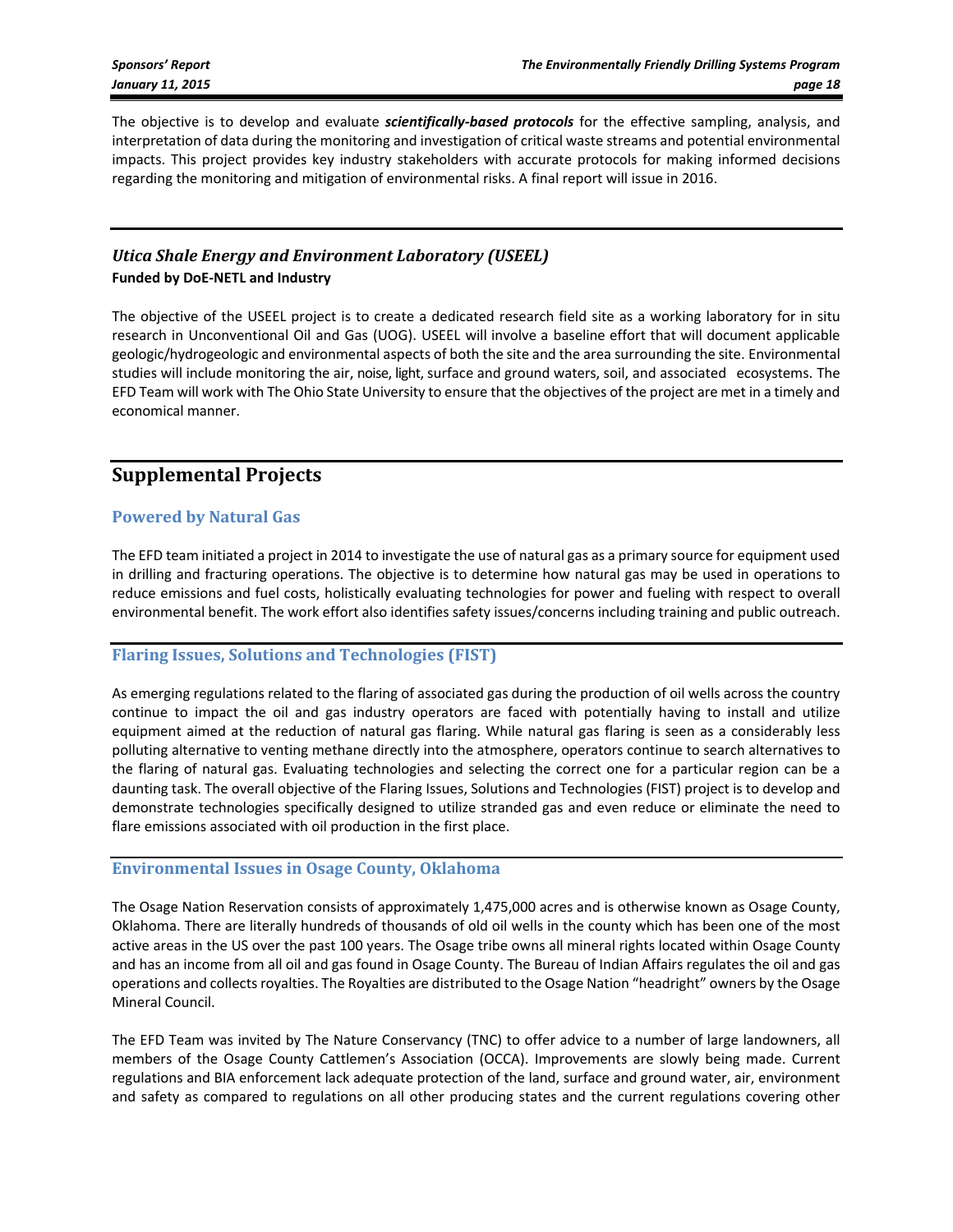Federal lands enforced by the Bureau of Land Management. The current and proposed rules were proposed in 2013 and have still not been promulgated. The rules as drafted still do not incorporate prudent oversight provisions, permitting processes or industry standards followed by all other areas, in particular the State of Oklahoma, where citizens in the remainder of the State outside of Osage County are better protected. Our efforts will continue to support prudent regulations and oversight. The BIA was delinquent in developing a county wide Environmental Impact Assessment that has hindered permitting and added to an unnecessary conflict between operators, landowners and the regulators. EFD will continue to provide comments on these documents.

# **Mississippi State Public Perception Study**

The state is no stranger to the industry as Southwest Mississippi has undergone oil booms in the past. However, the state has not experienced a large amount of activity in many years. New technology as well as changes in legislation have made the state a more attractive possibility for industry growth in an emerging shale play called the Tuscaloosa Marine Shale (TMS).

In preparation for an increase in energy development activities, policy makers must make decisions regarding changing infrastructure needs, environmental regulations, legal issues, economics, and workforce. Elected officials must determine ways to satisfy not only industry needs, but also the desires and needs of the constituents who elected them.

The Mississippi State University Extension Service will conduct a public perception study in order to:

- Gain insight into how the general population views the industry
- Determine the public's concerns regarding the industry
- Determine what the public views as the benefits of the industry
- Develop policy briefs and provide educational training in order to close the communication gaps between the industry and the public's perception of the industry

# **Assessment of the Environmental, Performance and Economic Impact of a High‐Performance Water‐based Drilling Fluids System in the Marcellus and Utica Shale Plays**

The drilling industry is continuously challenged with new regulations and rules impacting its daily operations. This in turn requires finding new methods as well as new environmentally acceptable products to address day‐to‐day operational challenges. An important component of drilling is the fluid used in the process. Due to problems associated with drilling through shale formations, especially when drilling highly deviated or horizontal sections, the high lubricity of oil-based drilling fluid is often preferred. However, the use of a non-aqueous based fluid increases the cost of operations due to treatment needs and disposal requirements. An environmentally acceptable drilling fluid that can meet operational demands will improve environmental performance.

Under the auspices of EFD, The Ohio State University and West Virginia University conduced Phase 1 and published a report. Phase 2 is being directed by West Virginia University where students are conducting the analysis for this study. The final results will be presented at the annual American Association of Drilling Engineers (AADE) conference in 2016, they will also be included in the EFD scorecard as these EFD practices may be cost effective, enhance public relations, increase productivity and reduce environmental impacts and potential liabilities.

# **Induced Seismicity**

The EFD Team is documenting various aspects associated with induced seismicity. *StatesFirst Induced Seismicity by Injection Work Group (ISWG)* chartered in 2014 introduced a primer on September 28, 2015, titled "Potential Injection‐Induced Seismicity Associated with Oil & Gas Development: A Primer on Technical and Regulatory Considerations Informing Risk Management and Mitigation". The 148 page primer provides a valuable overview of the current state of research and technical understanding of induced seismicity related to Class II disposal wells and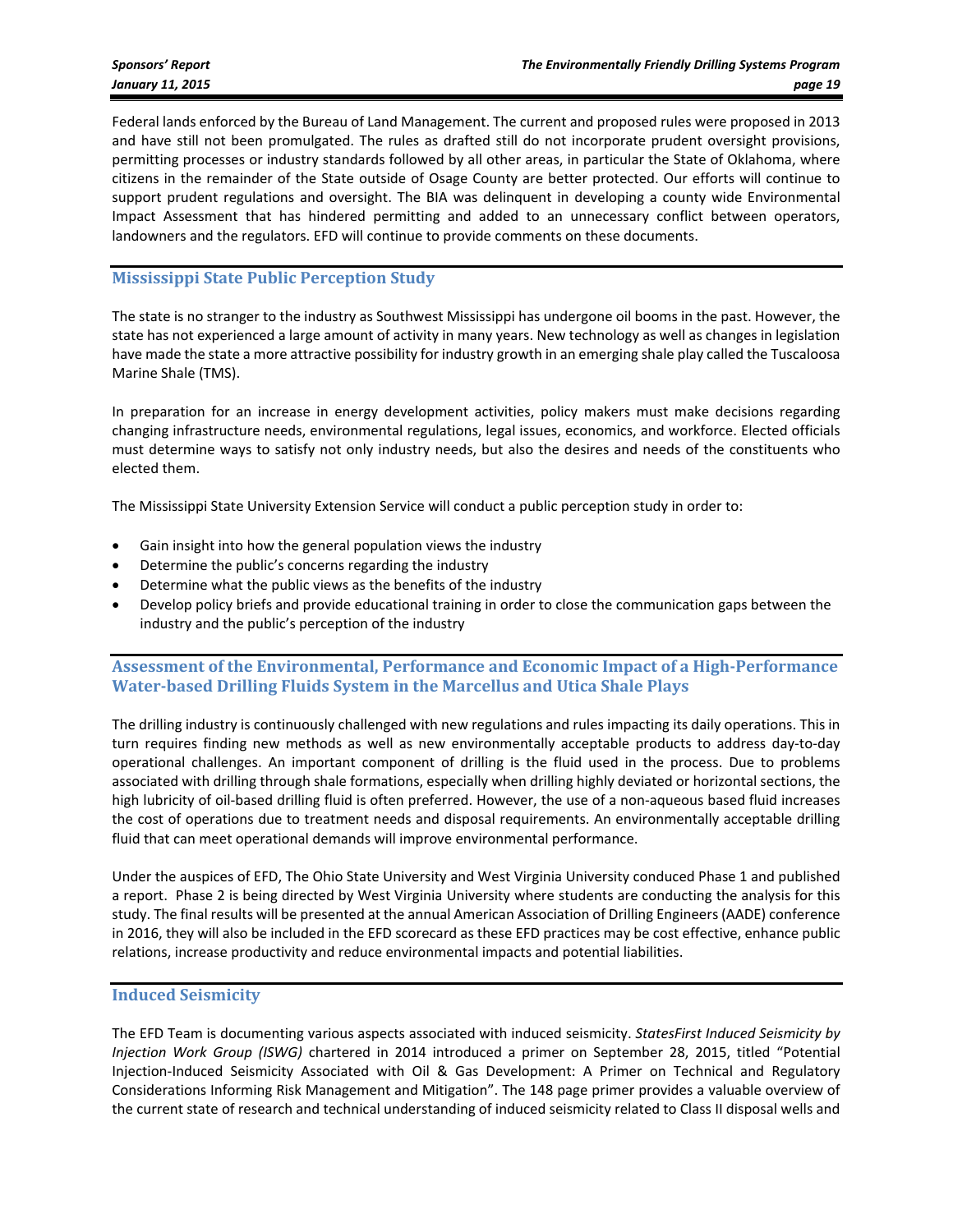provides guidance in mitigating seismic risks associated with waste water disposal wells. The primer is solely informational. Although further data and study are needed and significant uncertainties exist, regulators and industry can use the tools, knowledge, and expertise in the primer and take steps to inform and protect the public. The EFD Team pulled together a summary report aimed at providing an overview of the information discussed in the primer with the hope that it will help both public and the decision making process. Future reports will aim to provide a broader understanding of the nature and scale of induced seismicity and recommendations as how best to proceed with safe development of resources while minimizing the potential to induce earthquakes.

# **PUBLICATIONS, PRESENTATIONS AND FORUMS**

Technology transfer is a key element of the Environmentally Friendly Drilling Systems Program. The EFD team is heavily involved in engaging stakeholders at multiple levels. Members of the EFD team from Texas A&M University were involved in the EPA hydraulic fracturing study and the US Department of Energy's Energy Advisory Board – Natural Gas Subcommittee. Currently, the EFD team has various members on:

- Interstate Oil and Gas Compact Commission (IOGCC) Public Outreach Committee
- IOGCC Energy Resources, Research and Technology Committee (Chairman)
- National Research Council: Unconventional Hydrocarbon Roundtable
- Eagle Ford Center for Research, Education and Outreach/External Advisory Board
- SPE Fall Technical Program Subcommittee HSE
- SPE/AAPL Workshop Program Committee
- SPE Oil Field Chemistry Symposium Committee
- Gulf of Mexico Alliance Education & Engagement Committee
- IADC Drilling Engineers Committee (DEC) Board
- IADC HSE Committee
- Research Partnership to Secure Energy for America (RPSEA) Board
- Texas Water Recyclers Association
- American Society of Civil Engineers Environmental and Water Resources Institute
	- o Environmental Council and Interdisciplinary Council
	- o Environmental Health and Water Quality Technical Committee
	- o Technical Committee on Hydraulic Fracturing

The EFD team is routinely called upon to participate in various roundtables, both in industry and in the public and is actively engaged in planning activities for various conferences, forums and exhibitions.

The following is a list of publications, presentations, and forums pulled together by the EFD team.

# *IF A SPONSOR WOULD LIKE A COPY OF ANY PUBLICATION OR PRESENTATION, PLEASE LET US KNOW AND WE WILL SEND YOU A COPY.*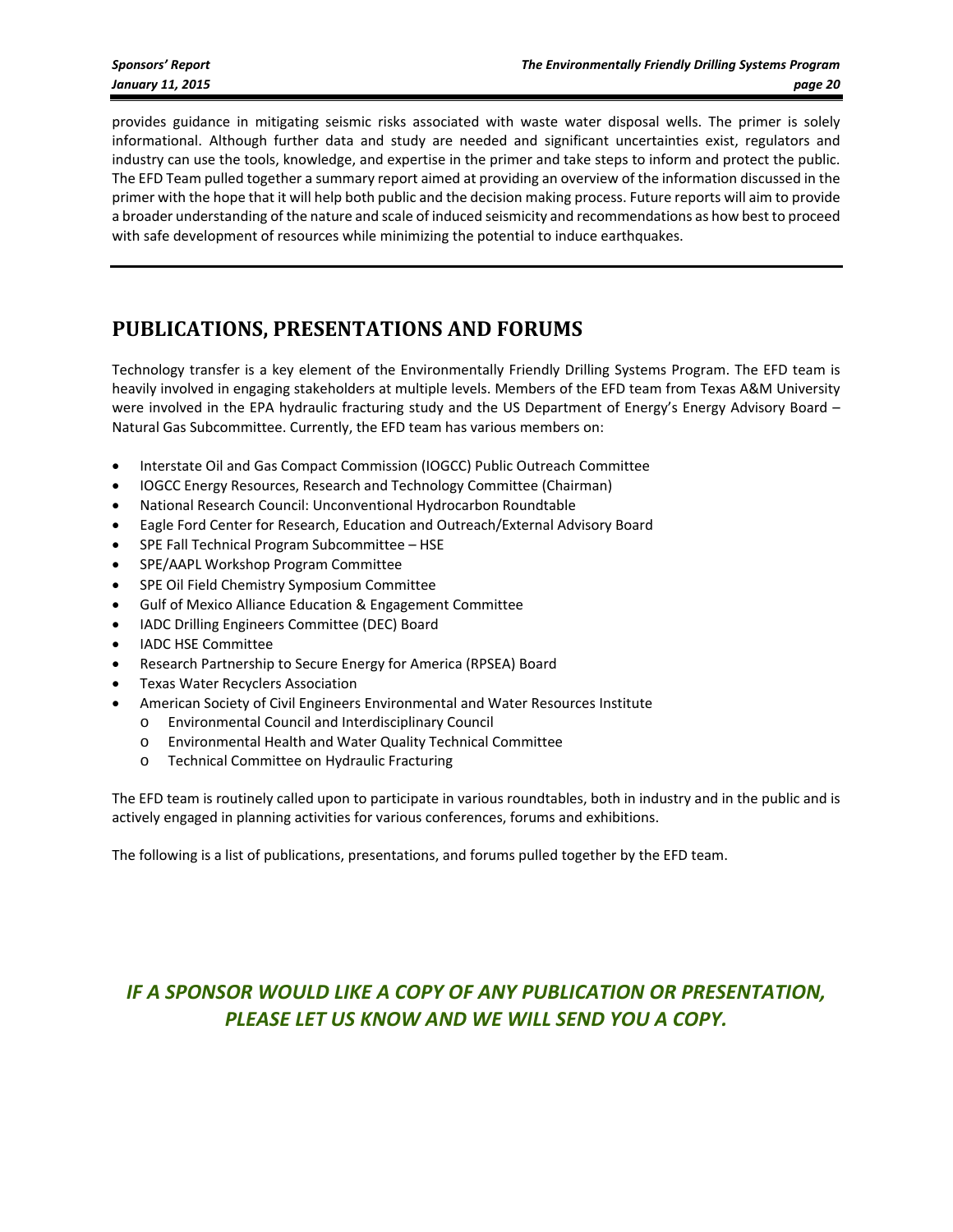# **Publications**

# **2015**

- 1. Theodori, Gene L. and A.E. Luloff (October). Perceptions of Oil and Natural Gas Development in the Eagle Ford Shale: A Summary of Findings from a 2015 Survey
- 2. Wijesinghe, Nelka. "Potential Injection-Induced Seismicity Associated with Oil and Gas Development: Overview of the Primer on Technical and Regulatory Considerations Informing Risk Management and Mitigation".
- 3. Stuver, Susan, 2015. A Comparison of Emission Estimation Protocols for Drilling Rigs. SPE‐174766‐MS.
- 4. Williams, Tom, Rich Haut, and Andra Wilcox (July/August). Industry and Academia Collaboration Addresses Water‐Management Challenges. Shale Play Water Management Magazine, July/August 2015.
- 5. Houston Advanced Research Center (May). White Paper: Recommendations to Address Flaring Issues, Solutions and Technologies
- 6. Stuver, Susan, Jesse R Alonzo, David B Burnett, and Richard C Haut. A Better Way to Estimate Emissions from Oil and Gas Sites. Journal of Petroleum & Environmental Biotechnology 5:189. doi: 10.4172/2157‐ 7463.1000189
- 7. Wilcox, Andra, R. Haut, and T. Williams. Environmentally Friendly Drilling Systems Scorecard ‐ SPE‐173572‐MS.
- 8. Wilcox, Andra, R. Haut, and T. Williams. Measuring Cost‐Effective Practices to Address Environmental and Societal Issues Associated with Oil and Gas Development ‐ SPE‐173632‐MS.
- 9. Burnett, D.B., Platt, F., Vavra, C., Texas A&M University (April). "Achieving Water Quality Required for Fracturing Gas Shales: Cost Effective Analytic and Treatment Technologies."
- 10. NORM Workshop Presenters & The NORM Working Group at The Ohio State University (April). Naturally Occurring Radioactive Material (NORM) and Technically Enhanced Radioactive Material (TENORM).
- 11. Houston Advanced Research Center (January). "The Path to Dual Fuel Conversion." Natural Gas Fuel for Drilling and Hydraulic Fracturing.
- 12. Vavra, Carl, Frank Platt, and David B. Burnett (January). Water Quality Required for Fracturing Gas Shales: Cost Effective Analytic and Treatment Technology.
- 13. Wilson, T., A. Hart and P. Sullivan, 2016, *Interrelationships of Marcellus Shale gas production to frac‐induced microseismicity, interpreted minor faults and fractures zones, and stimulated reservoir volume, Greene County, Pennsylvania: Interpretation, 4, 1, T15‐T30.*
- 14. Hart, Ariel, 2014, 3D seismic attribute‐assisted analysis of microseismic events in the Marcellus Shale; MS thesis, West Virginia University, 142 p.
- 15. Wilson, T.A., A. Hart and P. Sullivan, 2015*, Study Measures Marcellus Frac Results;* American Oil and Gas Reporter, July issue, p. 79‐85.

- 1. Adgate, John L., B.D. Goldstein, and L.M. McKenzie. (February) "*Potential Public Health Hazards, Exposures and Health Effects from Unconventional Natural Gas Development*." Environmental Science & Technology.
- 2. HARC, TAMU/Agrilife Research/IRNR (March) "*Case Study – Coastal Impacts Technology Program –* Evaluation of Invasive Plant Species Introduction and Controls at Oil and Gas Production Sites in South Texas."
- 3. Mantrawadi, Nikhil, M. Nijim, D. Resseguie, G. Ogumerem, L. Clapp, A. Martinez. "VOC Emission Monitoring at Eagle Ford Shale Drill Sites Using Wireless Sensor Network for Understanding Emission Generation and Dispersion," Shale Energy Engineering, 374‐383 (2014).
- 4. Potter, Jebadiha E., P. Petrzelka, D. Jackson‐Smith, C. Ellis, G.L. Theodori, and C.A. Carmichael. (March) "Community Perceptions of the Oil and Gas Industry in the Eagle Ford Shale Play."
- 5. Redden, Jim (July) "Shale Technology Review New Technologies Tackle Drilling Efficiency and HSE Issues." **World Oil Magazine**, Vol. 235 No. 7.
- 6. Stuver, Susan, Alonzo, Jesse R., Burnett, David B., Haut, Richard C. "*A Better Way to Estimate Emissions from Oil and Gas Sites."*
- 7. Stuver, Susan, Alonzo, Jesse R., *"White Paper – A Comparison of Air Emission Estimation Methods for Drilling Rig Emissions."*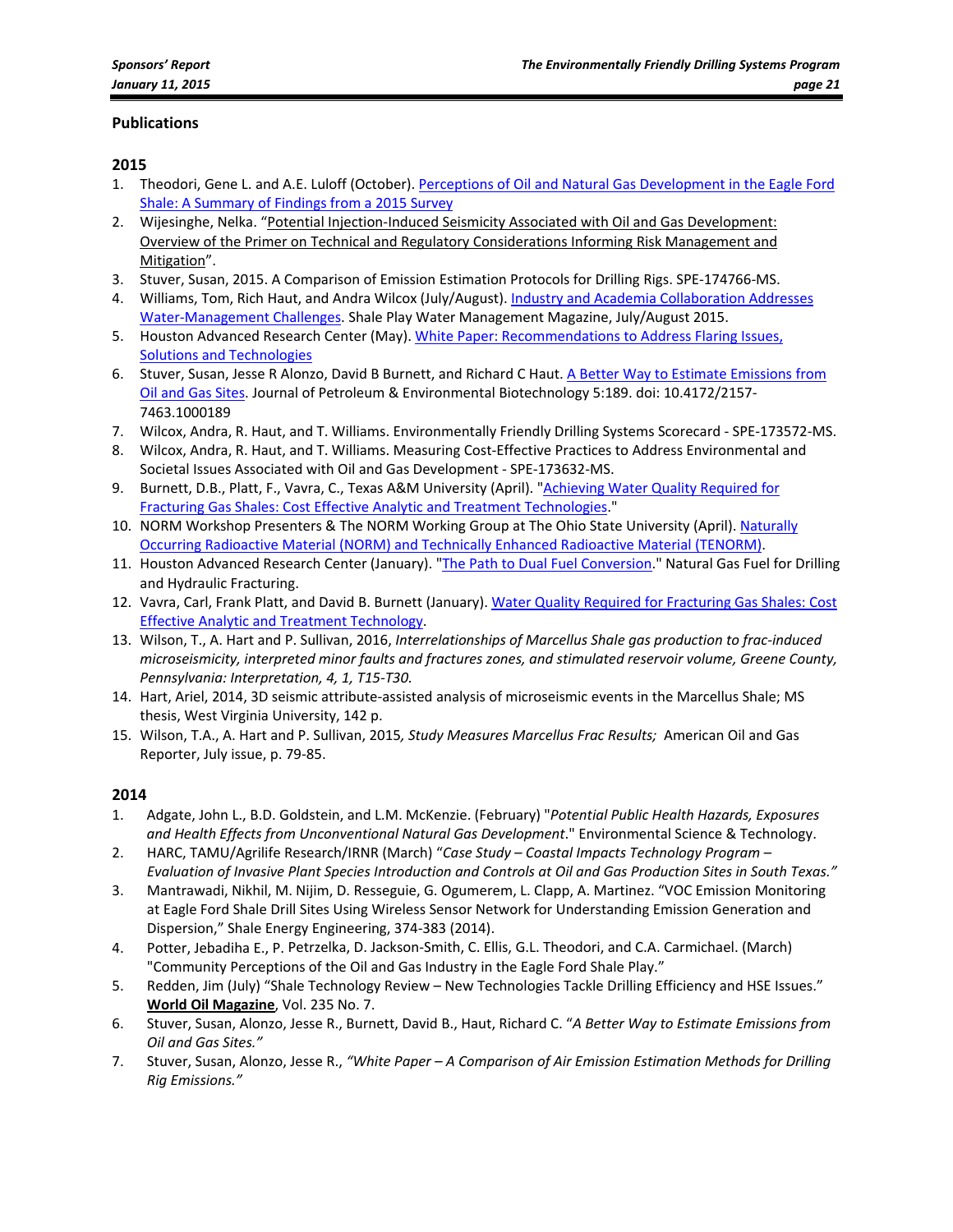- 8. Theodori, Gene. L., A.E. Luloff, Fern K. Willits, and David B. Burnett (April) "Hydraulic Fracturing and the Management, Disposal, and Reuse of Frac Flowback Waters: Views from the Public in the Marcellus Shale." *Energy Research and Social Science* 2:66‐74.
- 9. Tidwell, Preston and David Burnett (November) "Low Temperature Geothermal Waste Heat to Power" White Paper Texas A&M GPRI/HARC
- 10. Viscomi, Jeremy and R. Haut, Ph.D. (November) "Tools for Turning Stranded Gas into Cash."
- 11. Willits, Fern K., A.E. Luloff, and Gene L. Theodori. "Monitoring Controversial Environmental/Natural Resource Issues: Differential Effects of Telephone and Mail Surveys." *Society and Natural Resources*.
- 12. Wilson, Thomas H. and A.K. Hart (March) "Proximal Cross‐Well Microseismicity as a Possible Indicator of Drainage Efficiency and Critically Stressed Data."
- 13. Wilson, Thomas H., A.K. Hart, and P.A. Sullivan (August). "3D Seismic Observations of Out‐of‐Zone Microseismic Behavior in the Marcellus Shale." *The American Oil & Gas Reporter*, pp 149‐152.

# **2013**

- 1. Anderson, G.M., Haut, R.C., and Williams, T. *Environment 24/7: Building a Culture of Environmental Awareness.* ISBN: 978‐0‐989660500‐1.
- 2. Clark, Corrie E., Horner, Robert M., and Harto, Christopher B. ‐ Argonne National Laboratory. Life Cycle Water Consumption for Shale Gas and Conventional Natural Gas. Environ. Sci. Technol., 2013, 47 (20), pp 11829011836. September 4, 2013.
- 3. Gamboa, Y.P. and L.W. Clapp, 2013. Characterization of brackish groundwater desalination concentrate discharge impacts on water quality in a Texas coastal area (D. Ramirez, J. Ren, K. Jones, and H. Lamm, Eds.) ‐ *Environmental Sustainability Issues in the South Texas ‐ Mexico Border Region*. Springer.
- 4. LaFleur, Carolyn. 2013 (October). "The Basics of Natural Gas Power & Fuel. Natural Gas Fuel for Drilling and Hydraulic Fracturing, PbNG.
- 5. Theodori, Gene. L., Luloff, A.E., Willits, F.K., and Burnett, D.B. 2013. *Hydraulic Fracturing and the Management, Disposal, and Reuse of Frac Flowback Waters: Views from the General Public in the Pennsylvania Marcellus Shale Region*. Report prepared for the New York State Energy Research and Development Authority. Huntsville, TX: Center for Rural Studies, Sam Houston State University.
- 6. Theodori, Gene L. 2013. "Perception of the Natural Gas Industry and Engagement in Individual Civic Actions." *Journal of Rural Social Sciences* 28(2):122‐134.
- 7. Wilcox, Andra 2013 (April). "Working Towards Green E&P." Article published in OilField Technology, Volume 6, Issue 04 pp 48‐52.
- 8. Williams, Tom. 2013 (July). "The Effectiveness of Oil and Gas Regulatory Oversight on Oil and Gas Operations: Osage County, Oklahoma."
- 9. Willits, F.K., A.E. Luloff, and G.L. Theodori. (*2013*). "Changes in Residents' Views of Natural Gas Drilling in the Pennsylvania Marcellus Shale, 2009‐2012." *Journal of Rural Social Sciences* 28(3).
- 10. Willits, F.K., A.E. Luloff, and G.L. Theodori. 2013. *Pennsylvanians' Perceptions of Natural Gas Development in the Marcellus Shale: A Summary of Findings from a 2012 Survey*. University Park, PA: Department of Agricultural Economics, Sociology, and Education, The Pennsylvania State University.
- 11. Willits, F.K., A.E. Luloff, and G.L. Theodori. "Telephone vs. Mail Survey Data: Public Views of Natural Gas Drilling." *Society and Natural Resources*.

- 1. **Rigzone** Articles:
	- a. 'First Movers in Eco‐Drilling: Going 'Dope'‐less', 25 April 2012.
	- b. 'First Movers in 'Green' Drilling Series', 23 March 2012.
	- c. 'First Movers in Eco‐Drilling: What to Do with Those Pesky Drill Cuttings', 21 March 2012.
	- d. 'The Great Crew Change Meets Eco‐Drilling: Disappearing Roads', 15 February 2012.
- 2. **Hart E&P Techbook** Article:
	- a. "Environmentally Friendly No Longer an Oxymoron to Oil and Gas", August, 2012.
- 3. C.E. Cooke, Jr., SPE, Cooke Law Firm; J.T. Watters, SPE and L.T. Watters, SPE, CSI Technologies, LLC; S.R. Wann, Danimer Scientific, LLC; D. Zhu, SPE and Y.S. Hwang, SPE, Texas A&M University (2012). "Eco‐Friendly Creation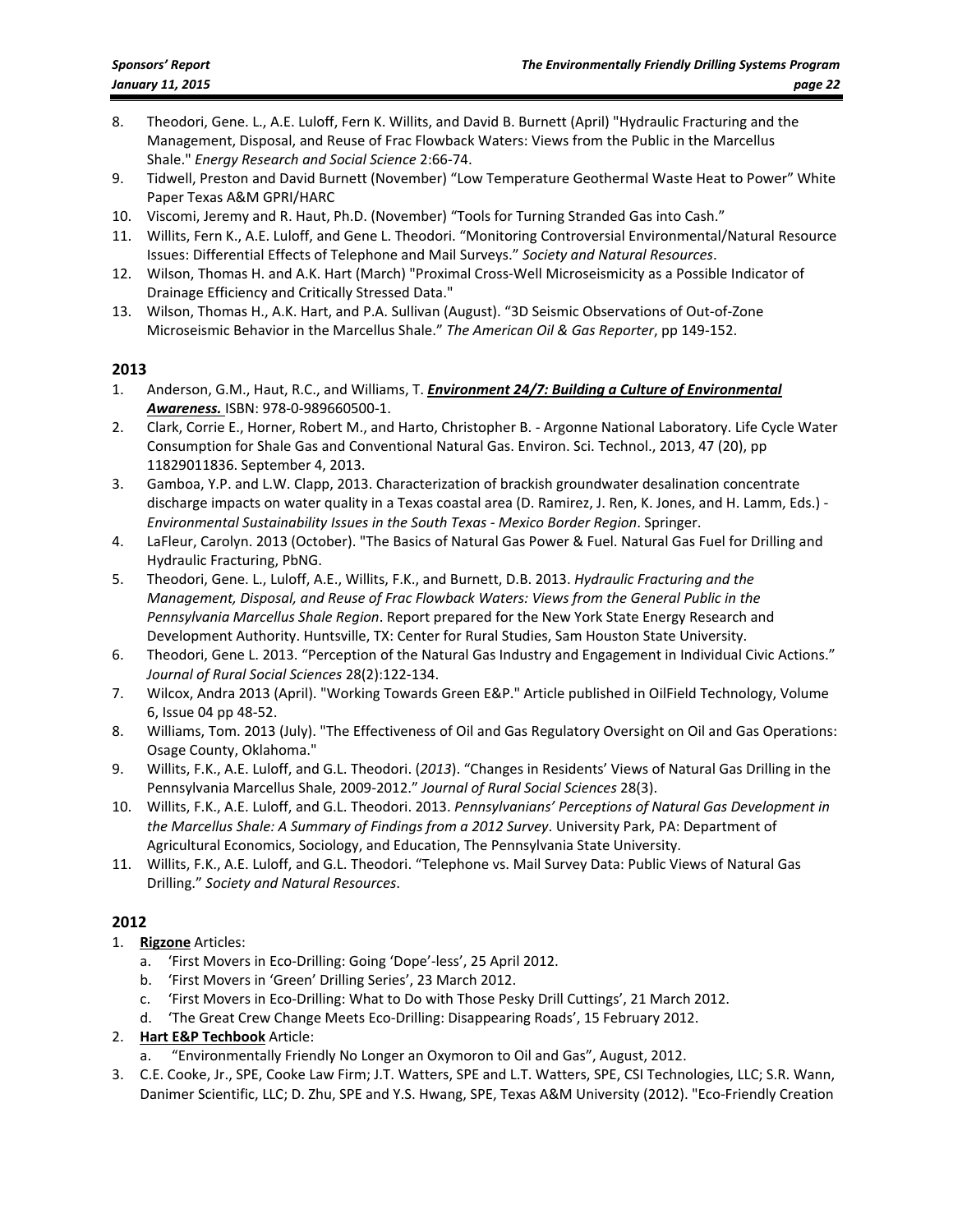of Propped Hydraulic Fractures" paper SPE 152189 presented at the SPE Hydraulic Fracturing Technology Conference, 06‐Feb‐12, The Woodlands, TX.

- 4. Haut, R.C. Williams, T. "Reducing Environmental Tradeoffs Along Texas Coastal Areas." Presented at the GCAGS 2012 62nd Annual Convention in Austin, TX.
- 5. Horner, Robert. "The Evolving Regulatory Landscapes of Shale Gas Development," paper to be presented at the Western Energy Policy Research Conference, Boise, ID, August 30‐31, 2012.
- 6. Murphy, David and Harto, Christopher. "Survey of Existing Environmentally Friendly Drilling Technologies, Best Practices and Research," Argonne technical report, under review.
- 7. Theodori, Gene L. "Public Perception of the Natural Gas Industry: Data from Two Barnett Shale Counties." *Energy Sources, Part B: Economics, Planning and Policy* 7:275‐281.
- 8. Liou, Joanne. "Proposed Study Aims to Analyze Environmental Impact of Onshore Drilling." **Drilling Contractor**, November 2012. (http://www.drillingcontractor.org/proposed‐study‐aims‐to‐analyze‐environmental‐impact‐ of‐onshore‐drilling‐19681)
- 9. Redden, Jim. "Drilling Advances." **World Oil**, December 2012. (http://www.worldoil.com/December‐2012‐ Drilling‐advances.html)

- 1. **Rigzone** Articles:
	- a. '*First Movers in Eco‐Drilling: Greener Results to be Clicks Away*', 21 December 2011.
	- b. *'First Movers in 'Green' Drilling: Low‐Footprint Rigs',* 17 November 2011.
	- c. '*Haut Spearheads Green Drilling Movement',* 3 October 2011.
	- d. '*Analysis: Research Group Defines 'Best' Fracking Practices to Ease Concerns'*, 6 September 2011.
- 2. **Hart E&P** Articles:
	- a. '*EFD Program Expands'*, 1 October 2011.
- 3. **Drilling Contractor** Articles:
	- a. *'Drilling automation: Is resistance futile?'*, 6 July 2011
	- b. *'JIP aims to minimize environmental risks, coastal impact through technology',* 24 May 2011.
- 4. **Discover Magazine** Article
	- a. '*Fracking Nation'*, May 2011.
- 5. EFD Team quoted by the press:
	- a. '*Producers find environmentally‐friendly technology can boost bottom line'*, **Midland Reporter – Telegram**, 16 November 2011.
	- b. **Dot Earth:** *'A Fracking Method With Fewer Water Woes?',* **New York Times**, 8 November 2011.
	- c. *'Shale Gas Fracking Without the Hazards',* **Daily Yonder**, 8 November 2011.
	- d. *'New Waterless Fracking Method Avoids Pollution Problems, But Drillers Slow to Embrace It'*, **Albany Times‐Union**, 6 November 2011.
- 6. Alonzo, J. and Stuver, S., *Hydraulic Fracturing Phase Emissions Profile (Air Emissions Field Survey No. 1,* Texas A&M Technology Commercial Applications Technology Technical Report to the Environmentally Friendly Drilling Program, December, 2011.
- 7. Platt, F. M, Burnett, D. B., Vavra, C.J. "*Pretreatment Options for Frac Flowback brine, Plant Testing of Oil Removal Materials*, CSUG/SPE 147417, presented Calgary, CA., November, 2011.
- 8. Mutz, K.M., Rice, K.L., Walker, L., Palomaki, A.C., Yost, K.D.: "BMPs for Minimizing Environmental Impacts: A Resource for Communities, Government and Industry," paper SPE 147503 presented at the SPE Annual Technical Conference and Exhibition, Denver, CO, 30 October – 2 November.
- 9. Theodori, G.L., Avalos, M.E., Burnett, D.B., and Veil, J.A.: "Public Perception of Desalinated Water from Oil and Gas Field Operations: A Replication" *Journal of Rural Social Sciences* 26(1):92‐106, 2011.
- 10. McLeroy, K. M. Determination of Total Organic Carbons in Difficult Sample Matrices Utilizing the Supercritical Water‐Oxidation TOC Procedure EPA Proceedings of the Technical Workshops for the Hydraulic Fracturing Study: Chemical & Analytical Methods, May 2011.
- 11. Quinlan, E., van Kuilenburg, R., Williams, T., Thonhauser, G.: "The Impact of Rig Design and Drilling Methods on the Environmental Impact of Drilling Operations," paper AADE‐11‐NTCE‐61 presented at the 2011 AADE National Technical Conference and Exhibition, Houston, TX, 12‐14 April 2011.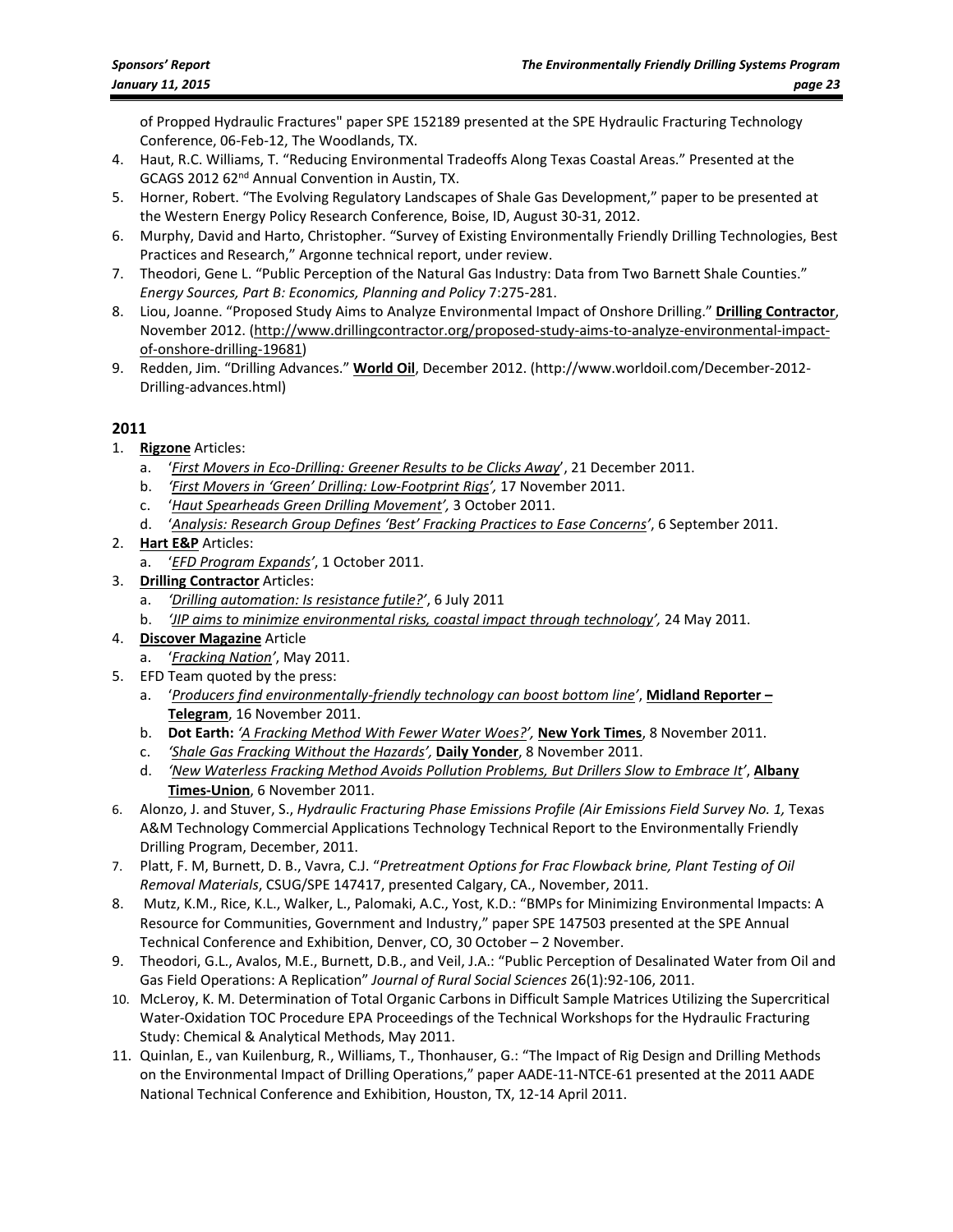- 12. Haut, R.C., Williams, T., Theodori, G., Slutz, J.: "Balancing Environmental, Societal and Energy Production Issues," extended abstract presented at the Australian Petroleum Production and Exploration Association (APPEA) 2011 Conference, 10‐13 April 2011.
- 13. Gentry, B., Jackson‐Smith, D., Belton, L., Theodori, G.: "Assessing Opportunities and Barriers to Reducing the Environmental Footprint of Natural Gas Development in Utah's Uintah Basin," white paper published on www.efdsystems.org, April 2011.
- 14. Stuver, S., Burnett, D. B., Haut, R. "*Reducing Water Needs in Energy Production and Lowering Environmental Footprint of Oil and Gas Development*," Report to City of San Antonio, Texas. April, 2011.
- 15. Burnett, D.B., McDowell, J., Scott, J.B., Dolan, C.: "Field Site Testing of Low Impact Oil Field Access Roads: Reducing the Environmental Footprint in Desert Ecosystems," paper SPE‐142139‐PP presented at the SPE Americas E&P Health, Safety, Security and Environmental Conference, Houston, TX, 21‐23 March 2011.
- 16. Haut, R.C.: "We Can Minimize Negative Side‐Effects of Shale Drilling", **Houston Chronicle**, 12 February 2011.
- 17. Burnett, D. B. *"Advanced Membrane Filtration Technology for Cost‐Effective Recovery of Fresh Water from Oil and Gas Produced Brine,"* U.S. Department of Energy National Environmental Technology Laboratory 27279‐ NETL, 2011.

# **2009 – 2010**

- 1. Haut, R.C., Burnett, D., Williams, T., Theodori, G.: "Balancing Environmental Tradeoffs Associated with Low Impact Drilling Systems to Produce Unconventional Natural Gas Resources," paper CSUG/SPE‐1337430‐PP presented at the Canadian Unconventional Resources & International Petroleum Conference, Calgary, Alberta, Canada, 19‐21 October 2010.
- 2. Haut, R.C., Bergan, J.F., Judy, J., and Price, L.: "Living in Harmony Gas Production and the Attwater's Prairie Chicken," paper SPE‐133652‐PP presented at the SPE Annual Technical Conference and Exhibition, Florence, Italy, 19‐22 September 2010.
- 3. Veil, J.A., Puder, M.G, Bruno, M., and Fleming, C.: "Regulatory Considerations," chapter in Society of Petroleum Engineers Monograph Vol 24, Solids Injection of Exploration and Production Wastes, N. Nagel and J. McLennan, eds., September 2010.
- 4. Produced Water Volume Estimates and Management Practices," manuscript accepted September 21, 2010 for publication in upcoming issue of SPE Production and Operations.
- 5. Veil, J.A., Clark, C.E.: "Produced Water Volume Estimates and Management Practices," manuscript accepted September 21, 2010 for publication in upcoming issue of SPE Production and Operations.
- 6. Pickett, A.: "Technologies, Methods Reflect Industry Quest to Reduce Drilling Footprint," American Oil & Gas Reporter, July 2010, pp. 71‐81.
- 7. Haut, R.C. and Fischer, M.W.: "Cooperative Efforts Lead to Safer Operations," Hart's E&P, January 2010, pp. 32‐33.
- 8. Redden, J.: "Drilling Advances: Is Green Drilling on the Horizon?" World Oil, December 2009, Vol. 230 No. 12.
- 9. "Environmentally Friendly Drilling Program to Reduce Impact of Operations on Ecosystems," NETL E&P Focus, Winter 2009 Oil & Natural Gas Program Newsletter.
- 10. Haut, R.C. and Dishaw, R.: "Shoulder/Thread Verifier System Uses Thermal Imaging to Detect Potential Connection Problems," Drilling Contractor, November/December 2009, pp. 68‐73.
- 11. Clark, M. and Hotby, Q.: "Prevention Technology Can Help Drilling, Service Rigs to Minimize Environmental Footprint at the Source," Drilling Contractor, November/December 2009, pp. 74‐79.
- 12. Mutz, K. and Haut, R.: "Best Practices Database Reduces Impact of Drilling, Production," April, 2010.
- 13. Theodori, Gene L., Mona E. Avalos, David B. Burnett, and John A. Veil. "Public Perception of Desalinated Water from Oil and Gas Field Operations: A Replication" Journal of Rural Social Sciences.
- 14. Theodori, Gene L. and Douglas Jackson‐Smith. 2010 (September). "Public Perception of the Oil and Gas Industry: The Good, the Bad, and the Ugly," paper SPE‐134253 presented at the 2010 Society of Petroleum Engineers Annual Technical Conference and Exhibition. Florence, Italy.
- 15. Theodori, Gene L. 2009. "Paradoxical Perceptions of Problems Associated with Unconventional Natural Gas Development." Southern Rural Sociology 24(3): 97‐117.
- 16. Theodori, Gene L., Brooklynn J. Wynveen, William E. Fox, and David B. Burnett. 2009. "Public Perception of Desalinated Water from Oil and Gas Field Operations: Data from Texas." Society and Natural Resources 22(7): 674‐685.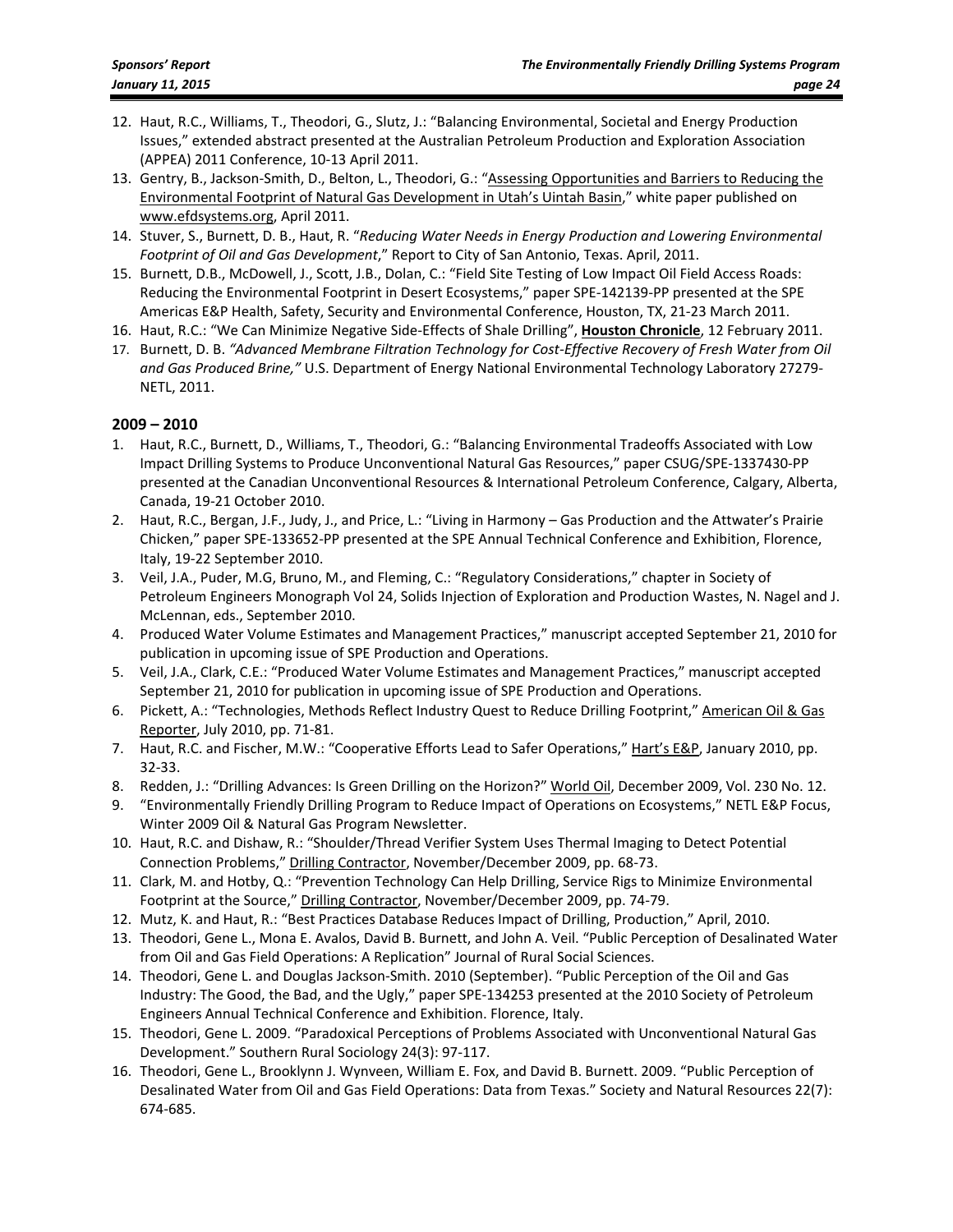- 17. Anderson, Brooklynn J. and Gene L. Theodori. 2009. "Local Leaders' Perceptions of Energy Development in the Barnett Shale." Southern Rural Sociology 24(1): 113‐129.Yu O.K., Medina‐Cetina Z, Briaud, J.L. and Burnett, D. (2009), "Towards a Probabilistic Selection of Environmentally Friendly Drilling Systems," 16th International Petroleum and Biofuels Conference, Houston TX, 3‐5 November.
- 18. Al‐Yami A.S., Schubert J., Medina‐Cetina Z. and Yu O‐Y, (2010), "Members Drilling Expert System for the Optimal Design and Execution of Successful Cementing Practices," Proceedings of the IADC/SPE Asia Pacific Drilling Technology Conference and Exhibition, Ho Chi Minh City, Vietnam, 1–3 November 2010.
- 19. Yu O.K., Medina‐Cetina Z. and Briaud J.L. (2011), "Towards an Uncertainty‐Based Design of Foundations for Onshore Oil and Gas Environmentally Friendly Drilling (EFD) Systems," Proceedings of the Geo‐Frontiers Conference, Dallas TX USA, March 13‐16.
- 20. Yu O.Y., Medina‐Cetina Z., Geikema S., Briaud J.L. and Burnet D., "Causal vs. Non‐Causal Selection of Environmentally Friendly Drilling Systems," Journal of Economics and Management of the Society of Petroleum Engineering SPE.
- 21. Yu O.Y., Medina‐Cetina Z., Geikema S., Briaud J.L. and Burnet D., "Risk‐Based Selection of Environmentally Friendly Drilling (EFD) Systems," Journal of Systems Engineering.
- 22. Burnett, D.B, Yu, O.Y., and Schubert, J.J., "Well Design for Environmentally Friendly Drilling Systems: Using a Graduate Student Drilling Class Team Challenge to Identify Options for Reducing Impacts," SPE/IADC 119297, Prepared for presentation at the SPE/IADC Drilling Conference and Exhibition held in Amsterdam, The Netherlands, 17‐19 March 2009.

# **Presentations**

| 2015-12-14 | Evaluating Habitat Risk of Total Dissolved Solis Stored in Open Pits, Environmental Defense Fund                                                                                             |
|------------|----------------------------------------------------------------------------------------------------------------------------------------------------------------------------------------------|
|            | Research Planning Workshop (Stuver).                                                                                                                                                         |
| 2015-11-23 | Creating Energy City - A World-Class Training, Education, Research and Technology Testing Center,<br>Lytle City Council and Veterans Association Future Workforce Planning Meeting (Stuver). |
| 2015-11-20 | Creating Energy City - A World-Class Training, Education, Research and Technology Testing Center,                                                                                            |
|            | Port San Antonio Research and Training Workshop (Stuver).                                                                                                                                    |
| 2015-11-18 | Overview EFD TIP Program to IDE Technologies (Burnett)                                                                                                                                       |
| 2015-11-18 | Use of Miniature Detection Technologies for Produced Water Analytics. Industrial Water (Platt                                                                                                |
| 2015-11-12 | Community Perceptions of Geothermal Energy: The Time to Begin is NOW. Texas Renewable Energy                                                                                                 |
|            | Industry Association Convention (Higgins, Burnett)                                                                                                                                           |
| 2015-11-11 | EFD Technology Integration 2015 - (Burnett)                                                                                                                                                  |
| 2015-11-02 | Evaluating Habitat Risk of Total Dissolved Solis Stored in Open Pits, University Lands Research                                                                                              |
|            | Planning Workshop (Stuver).                                                                                                                                                                  |
| 2015-10-20 | Populations Neighboring Oil and Gas Development in Colorado's Denver-Julesburg Basin: 2015                                                                                                   |
|            | International Society for Exposure Science, Henderson, NV                                                                                                                                    |
| 2015-10-20 | Cumulative Risk around Oil and Gas Development Sites: Estimating Air Exposures and Risks in the                                                                                              |
|            | Denver Julesburg Basin: 2015 International Society for Exposure Science, Henderson, NV                                                                                                       |
| 2015-10-20 | A Spatiotemporal Industrial Activity-based Model for Characterizing Residential Exposure to Oil and                                                                                          |
|            | Natural Gas Extraction in Colorado: 2015 International Society for Exposure Science, Henderson, NV                                                                                           |
| 2015-10-20 | An exploratory analysis of BTEX in groundwater samples around oil and gas wells in Colorado: 2015                                                                                            |
|            | International Society for Exposure Science, Henderson, NV                                                                                                                                    |
| 2015-10-15 | Land Owner Information Needs Concerning Energy Development on Private Lands, Texas Parks and                                                                                                 |
|            | Wildlife Balancing Energy Development and Conservation Planning Charrette (Stuver).                                                                                                          |
| 2015-10-14 | Developing Protocols and Tools for Testing and Analyzing Produced and Flowback Water for                                                                                                     |
|            | Treatment and Reuse, Panel Discussion at Shale Water Expo 2015, Houston (Williams).                                                                                                          |
| 2015-09-29 | A Comparison of Emissions Estimation Protocols for Drilling Rigs, Society of Petroleum Engineers                                                                                             |
|            | Annual Technical Conference and Exhibition (Stuver).                                                                                                                                         |
|            |                                                                                                                                                                                              |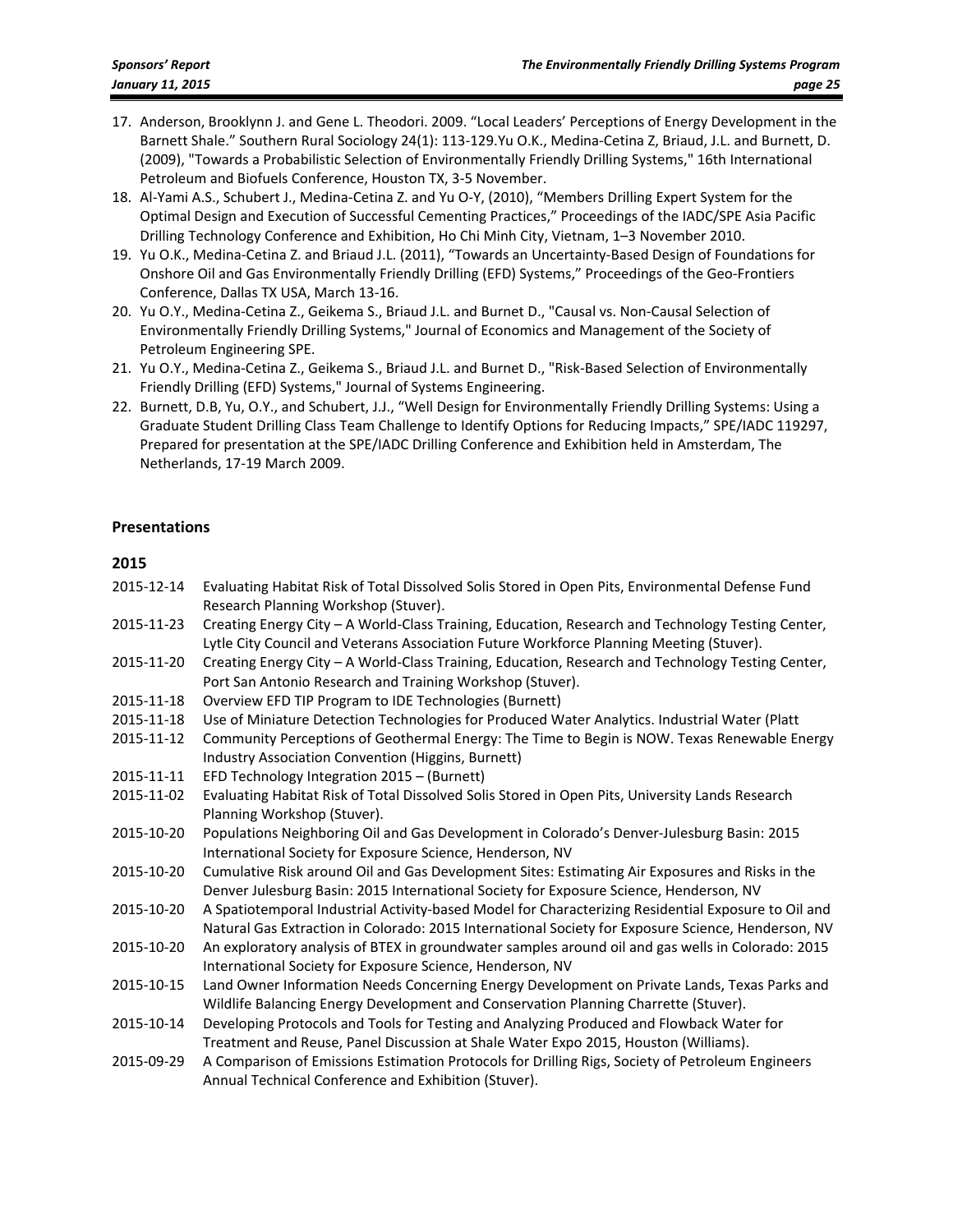| 2015-09-29  | Stakeholder Engagement and Development of Water Management Strategies: GWPC Annual<br>Meeting, Oklahoma City, OK                 |
|-------------|----------------------------------------------------------------------------------------------------------------------------------|
| 2015-09-23  | Overview of EFD Program and Application to Gdansk University of Technology (Burnett)                                             |
| 2015-09-08  | Cheap Energy from Gas Shales. Outreach Presentation Dallas Geological Society (Burnett)                                          |
| 2015-08-26  | Meeting SPE Water Management in a Down Market (Robertson, Burnett, Platt, Vavra)                                                 |
|             |                                                                                                                                  |
| 2015-08-19  | Shale Gas Development and Hydraulic Fracturing: Investigating Public Perceptions, Trust, and                                     |
|             | Community Engagement: XXVI European Society for Rural Sociology Congress, Aberdeen, Scotland                                     |
| 2015-08-19  | The Environmentally Friendly Drilling Systems (EFD) Program - EFD Virtual Sites, PBPA RRC &<br>Legislative Personnel: Austin, TX |
|             | Novel Methods for Measurement of Volatile Organic Compounds at Oil and Gas Production                                            |
| 2015-08-11  | Facilities, RPSEA Onshore Technology Workshop and Field Trip, Denver (Stuver)                                                    |
| 2015-08-09  | Correlates of Perceived Safe Uses of Hydraulic Fracturing Wastewater: Data from the Marcellus                                    |
|             |                                                                                                                                  |
|             | Shale: Rural Sociological Society, Madison, WI                                                                                   |
| 2015-08-08  | Monitoring Community Action in Pennsylvania's Marcellus Shale Play: Rural Sociological Society,                                  |
|             | Madison, WI                                                                                                                      |
| 2015-08-07  | Frac(k)ing Communities, Fractured Communications: A Case Study of Interactions between the Oil                                   |
|             | Industry, Public Officials, and Rural Communities: Rural Sociological Society, Madison, WI                                       |
| 2015-08-06  | Simple Chemistry for Simple Answers A&M Water Treatment Workshop (Vavra, Robertson)                                              |
| 2015-08-05  | Evaluating Habitat Risk of Total Dissolved Solis Stored in Open Pits, Waste Water Short Course,                                  |
|             | College Station (Stuver).                                                                                                        |
| 2015-07-22  | Developing an Environmentally Friendly Workforce, South West Research Institute Collaborative                                    |
|             | Research Planning Workshop and Tour (Stuver).                                                                                    |
| 2015-07-21  | Advanced Methods for Open Path FTIR Technology - Research Update, Unconventional Resources                                       |
|             | Technology Conference, San Antonio (Stuver).                                                                                     |
| 2015-07 -09 | Water Management in the Marcellus & Utica Shales (Vavra Session Chair)                                                           |
| 2015-06-18  | Community Engaged Research: Developing Partnerships for Assessing the Impacts of Oil and Gas                                     |
|             | Development in Greeley and Fort Collins, CO, Society for Epidemiologic Research 48 <sup>th</sup> Annual                          |
|             | Meeting, Denver, CO                                                                                                              |
| 2015-06-17  | Position on Environmental Issues, Proenvironmental Ideology, Perception of the Energy Industry,                                  |
|             | and Engagement in Civic Actions: 21st International Symposium on Society and Resource                                            |
|             | Management, Charleston, SC                                                                                                       |
| 2015-06-11  |                                                                                                                                  |
|             | Environmental Studies at SHAPE Ranch, Dimmit County, Texas, Anadarko and Landowner                                               |
|             | Environmental Planning Charrette, Houston (Stuver).                                                                              |
| 2015-06-10  | Technology Research, Development, Demonstration and Deployment (TRD3)," as part of the briefing                                  |
|             | series by the American Geophysical Union, Energy from the Earth: Energy-Water-Land Connections                                   |
|             | Part 2 - House and Senate, Washington, D.C.                                                                                      |
| 2015-06-05  | GPRI Overview: Produced Water Treatment Technology (Burnett)                                                                     |
| 2015-05-19  | Low Temperature Geothermal Produced Water Treatment. SMU Geothermal Institute (Higgins,                                          |
|             | Burnett)                                                                                                                         |
| 2015-05-12  | Membrane Filtration technology Presentation for BLM. (Webinar Platt)                                                             |
| 2015-05-01  | Power across Texas Energy Innovation Challenge: Water Quality Requirements for Fracturing Fluids                                 |
|             | - Analytic Testing Technology (Robertson, Tidwell, Ghannoum, Clapp, Burnett)                                                     |
| 2015-04-21  | Health Risks Associated with Development of Unconventional Natural Gas Resources: Colorado                                       |
|             | Studies, National Jewish Hospital, Denver CO                                                                                     |
| 2015-04-13  | Congenital Heart Defects and Maternal Proximity to Oil and Gas Development webinar series on                                     |
|             | Fracking, Natural Gas, and Maternal Health sponsored by the Center for Environmental Health                                      |
| 2015-04-01  | Challenges with Air Quality Measurements, AWMA Symposium, San Antonio (Stuver).                                                  |
| 2015-03-25  | State of Energy Development in Texas and Impact on Water Resources, South Africa Delegation, San                                 |
|             | Antonio (Stuver).                                                                                                                |
| 2015-03-17  | Environmentally Friendly Drilling Systems Scorecard: 2015 SPE E&P Health, Safety, Security, &                                    |
|             |                                                                                                                                  |
|             | Environment Conference, Broomfield, CO                                                                                           |
| 2015-04-15  | Produced Water Treatment; Technology and Analytics Testing, SPE Oil Field Chemistry Symposium                                    |
|             | (Burnett)                                                                                                                        |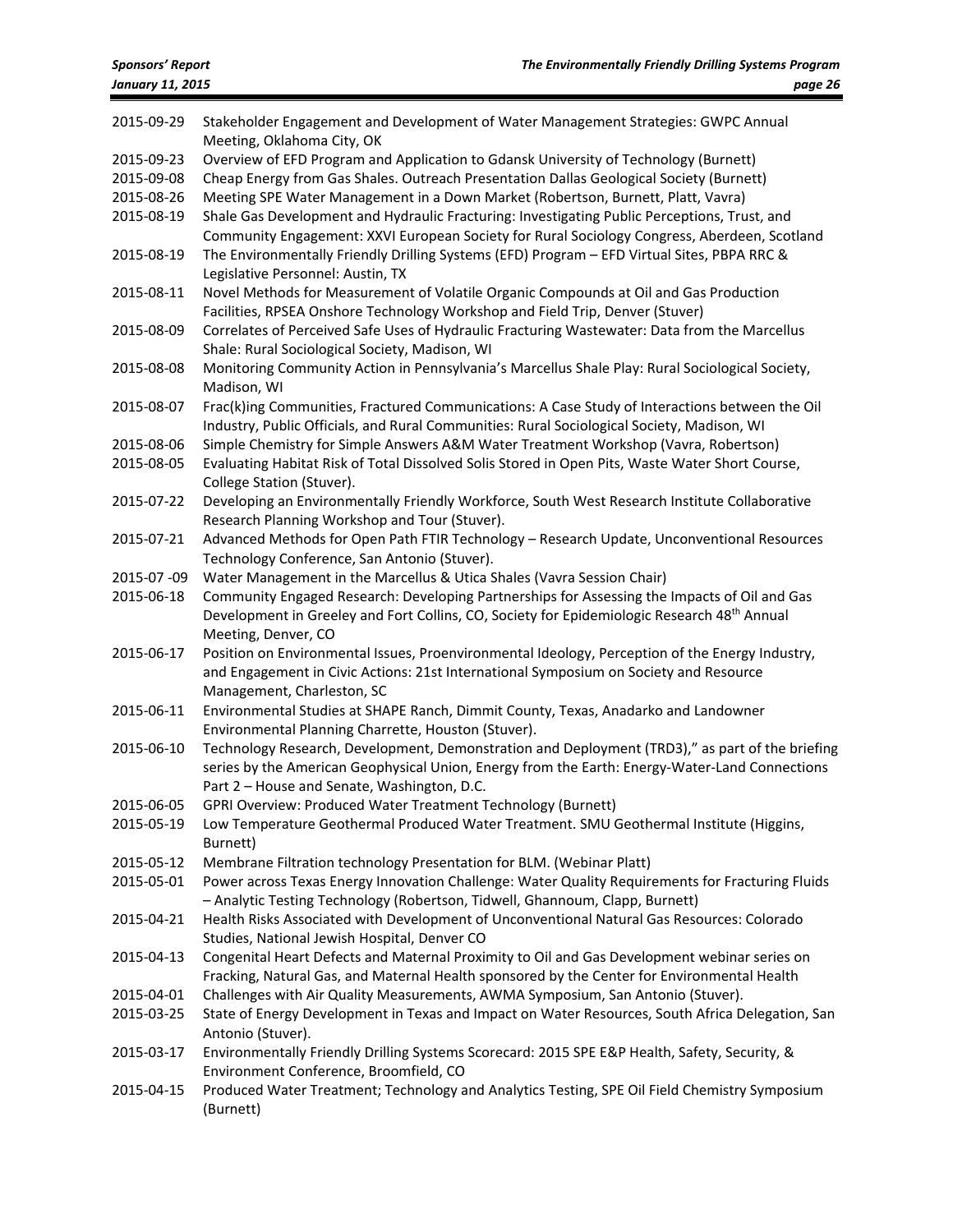| 2015-03-11 | EFD Virtual Sites; A Learning Tool: Houston IPAA Energy High School - Sophomore Class, Houston, TX                                                         |
|------------|------------------------------------------------------------------------------------------------------------------------------------------------------------|
| 2015-03-09 | Update on Advanced Analytical Services for Field Operations Texas A&M Water & Wastewater<br>Workshop (Burnett)                                             |
| 2015-03-07 | Greening the Industry: Documenting Results with the Environmentally Friendly Drilling Program                                                              |
|            | Scorecard: SPE/AAPL Enhancing the Community Conversation From Acquisition Through Production<br>Workshop, San Antonio, TX                                  |
| 2015-03-07 | Health Risks Associated with Development of Unconventional Natural Gas Resources: Colorado                                                                 |
|            | Studies AirWaterGas Teacher Workshop, Boulder CO                                                                                                           |
| 2015-03-03 | Environmental Impacts of Unconventional Gas Development (Fracturing) U. of Michigan (Burnett)                                                              |
| 2015-03-01 | Measuring Cost-Effective Practices to Address Environmental and Societal Issues Associated with Oil                                                        |
|            | & Gas Development: SPE Production and Operations Symposium, Oklahoma City, OK                                                                              |
| 2015-02-24 | Methods for Flare Measurement, EFD Workshop, San Antonio (Stuver)                                                                                          |
| 2015-02-15 | Knowledge of Hydraulic Fracturing and Support for Natural Gas Drilling: Data from Pennsylvania:                                                            |
|            | Southern Rural Sociological Association, Atlanta, GA                                                                                                       |
| 2015-02-03 | Energy Development and Ecosystems: Examining Attitudes and Behaviors of the General Public:<br>Society for Range Management annual meeting, Sacramento, CA |
| 2015-01-20 | Technology Integration Program: Advanced Produced Water Treatment Research - 2015 Projects                                                                 |
|            | Webinar Series (Burnett) Produced Water Society Annual Meeting                                                                                             |
| 2015-01-14 | Advanced Produced Water Treatment: Analytical On-Site Services (Burnett, Platt, Vavra)                                                                     |
| 2015-01-08 | Advanced Analytical Protocol for Measurement of Emissions with Open Path Fourier Transform                                                                 |
|            | Infrared and Integrated Weather Sensors - Research Update, National Energy Technology                                                                      |
|            | Laboratory (Stuver).                                                                                                                                       |
| 2015-01-05 | Advanced Analytical Protocol for Measurement of Emissions with Open Path Fourier Transform                                                                 |
|            | Infrared and Integrated Weather Sensors - Research Update, Webinar, Department of Energy Air                                                               |
|            | Emission Project Meeting (Stuver).                                                                                                                         |
|            |                                                                                                                                                            |

# **2014**

| 2014-11-12 | Documenting Results with the Environmentally Friendly Drilling Program Scorecard, DEA Meeting,<br>Houston, TX |
|------------|---------------------------------------------------------------------------------------------------------------|
| 2014-11-07 | Addressing Environmental Issues Associated with Hydraulic Fracturing, Montgomery, TX                          |
| 2014-11-05 | Gas Flaring: Exploring Economically Feasible and Environmentally Friendly Solutions, EUOGS,<br>Lexington, KY  |
| 2014-10-23 | Addressing Gas Flaring by Utilizing Novel Technologies to Monetize Gas Wellhead -Denver, CO                   |
| 2014-10-08 | Public Perception of the Oil and Gas Industry - Houston, TX                                                   |
| 2014-10-08 | Monitoring Community Action in Pennsylvania's Marcellus Shale Play - Houston, TX                              |
| 2014-10-08 | Understanding Drivers of Environmental Technology Adoption in the Oil and Gas Industry - Houston,             |
|            | ТX                                                                                                            |
| 2014-10-08 | Managing Energy Development in Mississippi – Houston, TX                                                      |
| 2014-10-08 | Fractured Communications in the Eagle Ford Shale - Houston, TX                                                |
| 2014-10-06 | Comparative Databases for Water Quality and Quantity Regulations Pertaining to Oil and Gas                    |
|            | Developments – GWPC Annual Meeting, Seattle, WA                                                               |
| 2014-10-06 | Virtual Hydraulic Fracturing Site – GWPC Annual Meeting, Seattle, WA                                          |
| 2014-09-24 | CH4 Connections: Federal and State Air Quality Rules for Natural Gas Development: The LawAtlas                |
|            | Database - Houston, TX                                                                                        |

2014‐09‐16 Flare Gas: Exploring Economically Feasible & Environmentally Friendly Solutions ‐ Pittsburgh, PA

2014‐09‐10 Flare Gas: Exploring Economically Feasible & Environmentally Friendly Solutions ‐ Houston, TX

2014‐08‐27 Flaring Issues, Solutions, and Technologies (F.I.S.T.) ‐ Denver, CO

2014‐08‐06 The Environmentally Friendly Drilling Systems (EFD) Program, West Texas Legislative Summit – San Angelo, TX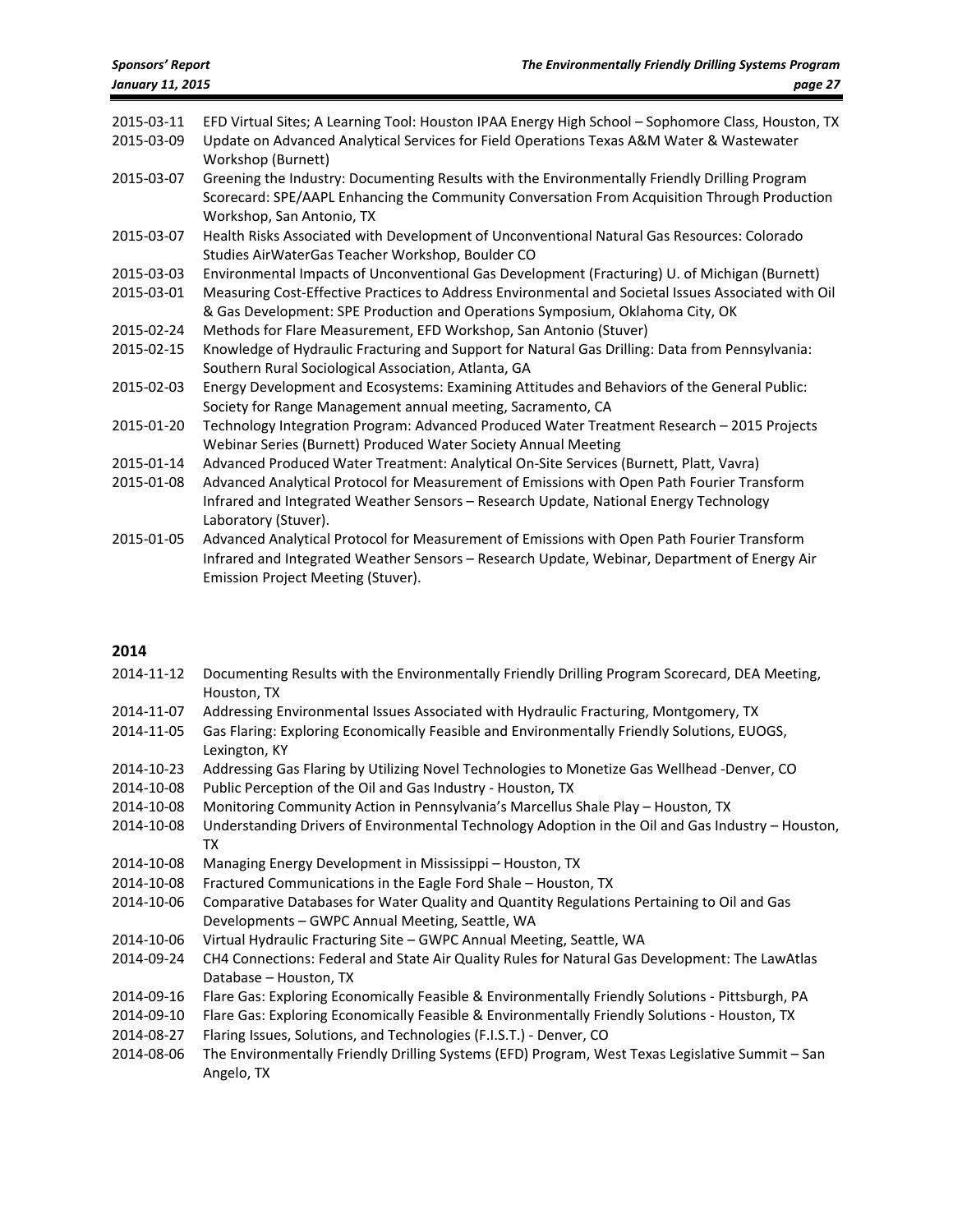| 2014-07-21 | Feasibility of Using Brackish Groundwater Desalination Concentrates as Hydraulic Fracturing Fluid -<br>ASCE Shale Energy Engineering Conference, Pittsburgh, PA                                 |
|------------|-------------------------------------------------------------------------------------------------------------------------------------------------------------------------------------------------|
| 2014-07-21 | VOC Emissions Monitoring in the Eagle Ford Shale Using a Wireless Sensor Network - ASCE Shale<br>Energy Engineering Conference, Pittsburgh, PA                                                  |
| 2014-07-17 | Rocky Mountain Environmental Health and Safety Peer Group: BMP and LawAtlas Projects - Denver,<br>CO                                                                                            |
| 2014-07-16 | Colorado Oil and Gas Conservation Commission: BMP and LawAtlas Projects - Denver, CO                                                                                                            |
| 2014-06-24 | Monitoring and Characterization of VOCs in Ambient Air near Active Gas Wells in the Eagle Ford<br>Shale - A&WMA 107 <sup>th</sup> Annual Conference                                             |
| 2014-06-11 | Shale Gas Development: Trust and Engagement in Individual Civic Actions - 20 <sup>th</sup> International                                                                                        |
|            | Symposium on Society and Resource Management, Hanover, Germany                                                                                                                                  |
| 2014-06-10 | Addressing Environmental Issues and Increasing Environmental Awareness - Shale Development<br>101, Pittsburgh, PA                                                                               |
| 2014-06-09 | Assessment of Desalination Concentrate as an Alternative Water Supply for Hydraulic Fracturing -<br>7 <sup>th</sup> International Conference on Environmental Science & Technology, Houston, TX |
| 2014-06-06 | Addressing Environmental Issues and Increasing Environmental Awareness - Annual Martz Summer<br>Conference, Boulder, CO                                                                         |
| 2014-06-04 | Geology and Resource Potential of Appalachian Shale Gas and Shale-Hosted Liquids Plays -                                                                                                        |
|            | Unconventional Gas & Oil Development: Economic and Environmental Impacts Meeting,<br>Morgantown, WV                                                                                             |
| 2014-04-28 | Analysis and Diagnosis of Membrane Filtration Fouling - 24 <sup>th</sup> Annual Membrane Filtration Short                                                                                       |
|            | Course, College Station, TX                                                                                                                                                                     |
| 2014-04-21 | Hydraulic Fracturing Flowback Treatment: Primary Treatment Design - 2014 Frank H. Dotterweich<br>Senior Design Conference, Kingsville, TX                                                       |
| 2014-04-11 | Hydraulic Fracturing and Shale Gas Development: Examining Public Perceptions, Trust, and<br>Community Engagement - SUNY Conversations in the Disciplines Conference, Binghamton, NY             |
| 2014-04-11 | Monitoring Community Action in Pennsylvania's Marcellus Shale Play - SUNY Conversations in the<br>Disciplines Conference, Binghamton, NY                                                        |
| 2014-04-11 | The Social and Community Implications of Oil and Gas Development in the Eagle Ford Shale - SUNY                                                                                                 |
|            | Conversations in the Disciplines Conference, Binghamton, NY                                                                                                                                     |
| 2014-04-11 | Understanding Drivers of Environmental Technology Adoption in the Oil and Gas Industry - SUNY                                                                                                   |
|            | Conversations in the Disciplines Conference, Binghamton, NY                                                                                                                                     |
| 2014-04-10 | Developing Technologies & Best Management Practices to Minimize the Environmental Impacts of                                                                                                    |
|            | Natural Gas Exploration & Production - HSE for Unconventional Oil and Gas, San Antonio, TX                                                                                                      |
| 2014-04-08 | Air, Water, Land Issues, Global Technology Exchange & GOT Task Area Work Sessions- Florence, IT                                                                                                 |
| 2014-03-28 | Water Quality Data Presentation at Managing Oil and Gas Development in Mississippi, Natchez, MS.                                                                                                |
| 2014-03-20 | Fracking, Water Quality and Public Health: Examining Current Laws and Regulations- The Network<br>for Public Health Law Webinar, St. Paul, MN                                                   |
| 2014-03-18 | Shale Production and the Environment: Key Issues for Compatibility - ASME Energy Forum, San<br>Diego, CA                                                                                        |
| 2014-03-17 | Objective and Perceived Effects of Hydraulic Fracturing and Shale Gas Development: A Sociological<br>Perspective-American Chemical Society National Meeting, Dallas, TX                         |
| 2014-03-12 | Addressing Environmental Issues and Increasing Environmental Awareness- Center for Sustainable<br>Shale Development, Pittsburgh, PA                                                             |
| 2014-03-04 | Natural Gas Power for Shale Development - Using Natural Gas Fuel for Drilling and Hydraulic<br>Fracturing. 2014 IADC/SPE Drilling Conference, Fort Worth, TX                                    |
| 2014-02-19 | New Methods for Air Emission Measurement using Open Path Beam Technologies - Statoil, Houston,<br>TX                                                                                            |
| 2014-02-25 | Oil and Gas Hype and Health Hazards - Life Long Learning Institute Symposium;<br>Houston, TX                                                                                                    |
| 2014-02-18 | Hydraulic Fracturing and Shale Plays: Examining Public Perceptions, Trust, and Community                                                                                                        |
|            | Engagement - Clean Frac'ing Conference, Houston, TX                                                                                                                                             |
| 2014-02-18 | The EFD Program: Addressing Environmental Issues and Increasing Environmental Awareness -<br>Clean Frac'ing Conference, Houston, TX                                                             |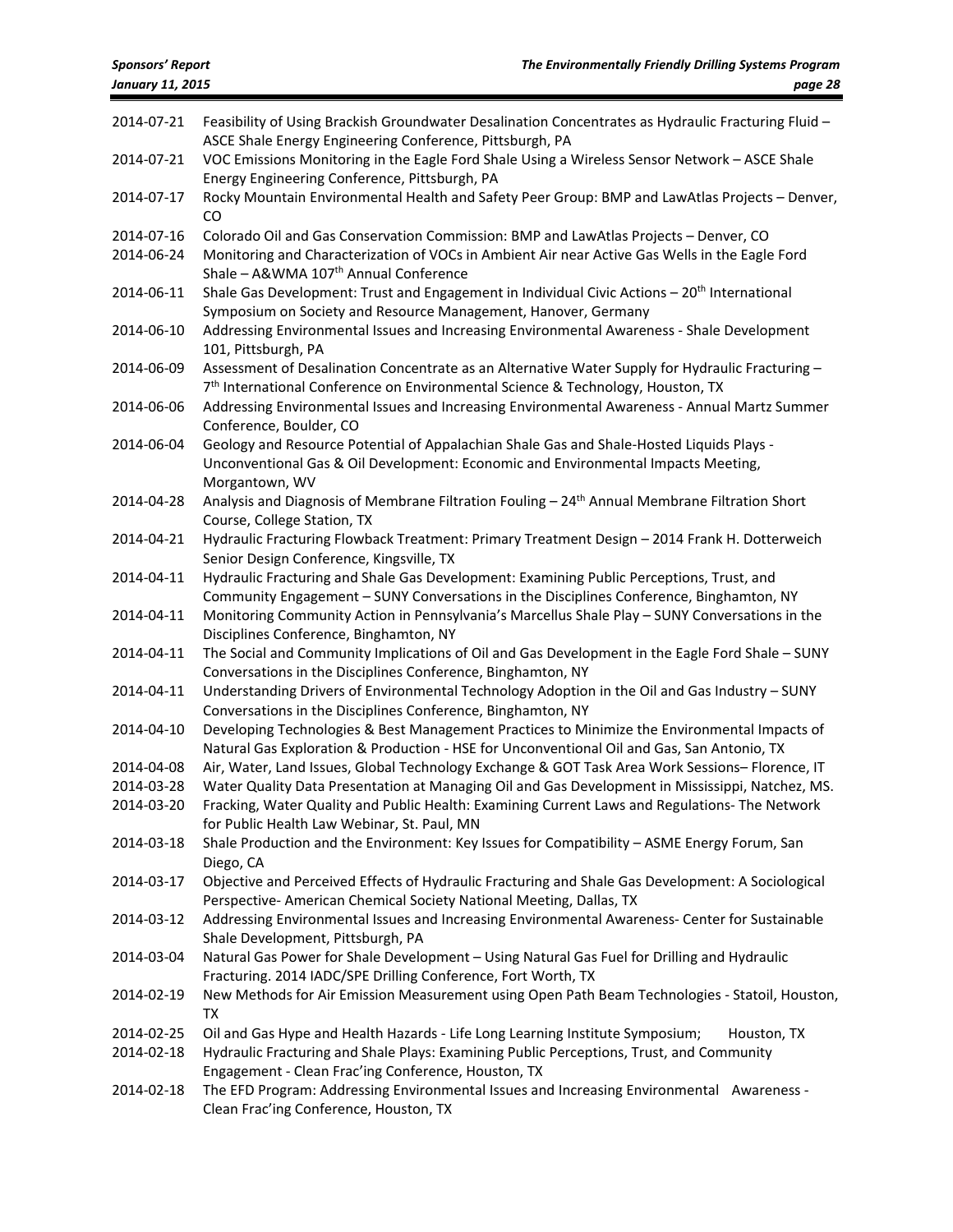| <b>Sponsors' Report</b><br><b>January 11, 2015</b> | The Environmentally Friendly Drilling Systems Program<br>page 29                                                                                                                                    |
|----------------------------------------------------|-----------------------------------------------------------------------------------------------------------------------------------------------------------------------------------------------------|
| 2014-02-17                                         | Advanced Air Emission Inventories for Drilling and Completions - Clean Frac'ing<br>Conference, Houston, TX                                                                                          |
| 2014-02-17                                         | Moderator: Air Innovation Panel Discussion- Clean Frac'ing Conference; Houston                                                                                                                      |
| 2014-02-14                                         | Social Implications of Hydraulic Fracturing - American Association for the Advancement of Science,<br>Chicago, IL                                                                                   |
| 2014-01-29                                         | Overview of Pearsall Shale Development Activities and their Implications for Water Resources<br>Management in South Texas - Water Management for Shale Plays Mid-Continent 2014, San<br>Antonio, TX |
| 2013                                               |                                                                                                                                                                                                     |
| 2013-11-15                                         | "Freshwater use and alternatives for hydraulic fracturing operations." - Sustainable Eagle Ford Shale<br>Water and Transportation - Challenges and Solutions Workshop" - Cotulla, TX                |
| 2013-11-15                                         | "Groundwater quality mapping in Kenedy County, Texas." - Sustainable Eagle Ford Shale Water and<br>Transportation - Challenges and Solutions Workshop - Cotulla, TX                                 |
| 2013-11-12                                         | "Field tests - Air quality monitoring." Environmentally Friendly Drilling Systems Advisory Committee<br>Meeting - The Woodlands, TX                                                                 |
| 2013-11-12                                         | "Local Perceptions of the Oil and Gas Industry in the Eagle Ford Shale." Environmentally Friendly<br>Drilling Systems Program - Advisory Committee Meeting. The Woodlands, TX                       |
| 2013-11-05                                         | "Introduction to air quality topics for oil and gas operations." Supply, Flowback, and Waste Water<br>Treatment Training Course for Hydraulic Fracturing - Kingsville, TX                           |

2013‐11‐05 "Water treatment and management: Secondary and tertiary." Supply, Flowback, and Waste Water Treatment Training Course for Hydraulic Fracturing ‐ Kingsville, TX

2013-10-29 "Management, Disposal, and Reuse of Produced and Frac Flowback Waters: Views from the General Public" ‐ 9th Annual Practical Short Course on Water Desalination, Process and Wastewater Issues & Technologies ‐ College Station, TX

- 2013‐10‐27 "Characterization of desalination plant concentrate discharge impacts on water quality in a Texas coastal area." Professional short‐course presentation at the Water Issues & Technologies: Process Water, Wastewater, and Desalination Short Course, Texas A&M University ‐ College Station, TX
- 2013‐10‐27 "Characterization of desalination plant concentrate discharge impacts on water quality in a Texas coastal area." Water Issues & Technologies: Process Water, Wastewater, and Desalination Short Course, Texas A&M University ‐ College Station, TX
- 2013‐10‐26 "Objective and Perceived Effects of Shale Gas Development." Society of American Foresters 2013 National Convention ‐ Charleston, SC.
- 2013‐09‐25 "How Industry is Partnering/Can Partner with the Communities in Which They Serve: A Sociological Perspective." Shale Insight 2013 ‐ Philadelphia, PA
- 2013-08-15 "Wireless sensor network for monitoring VOC levels near drilling operations." EFD-SRN Joint Air-Water‐Gas Workshop ‐ Golden, CO
- 2013‐08‐07 "Residents' Views of Natural Gas Drilling in the Pennsylvania Marcellus Shale, 2009 and 2012." 76th Annual Meeting of the Rural Sociological Society‐ New York, NY.
- 2013‐07‐11 FracFocus 2.0 Training ‐ GWPC Stray Gas Incidence & Response Forum and Water Management Unconventional Oil & Gas Forum, Grapevine, TX
- 2013‐06‐20 Texas Coastal Impacts Assistance Program ‐ CITP, The Woodlands, TX
- 2013‐06‐05 "Hydraulic Fracturing and the Management, Disposal, and Reuse of Frac Flowback Waters: Views from the Pennsylvania Marcellus Shale Region." 19th International Symposium on Society and Resource Management‐ Estes Park, CO.
- 2013-05-31 Re-Use of Produced Water & Alternate Water Sources GAO-NAS Water & Energy, Washington, D.C.
- 2013‐04‐25 "VOC monitoring at drilling sites using a wireless senor network." Frank H. Dotterweich 2nd Annual College of Engineering Graduate Student Research Poster Competition ‐ Kingsville, TX
- 2013‐04‐18 "Analysis and diagnosis of membrane filtration fouling." 23rd Annual Membrane Filtration Short Course, Texas A&M University ‐ College Station, TX
- 2013‐04‐17 "Analysis and diagnosis of membrane filtration fouling." Water & Wastewater: Issues, Challenges, Solutions and New Technologies Short Course ‐ College Station, TX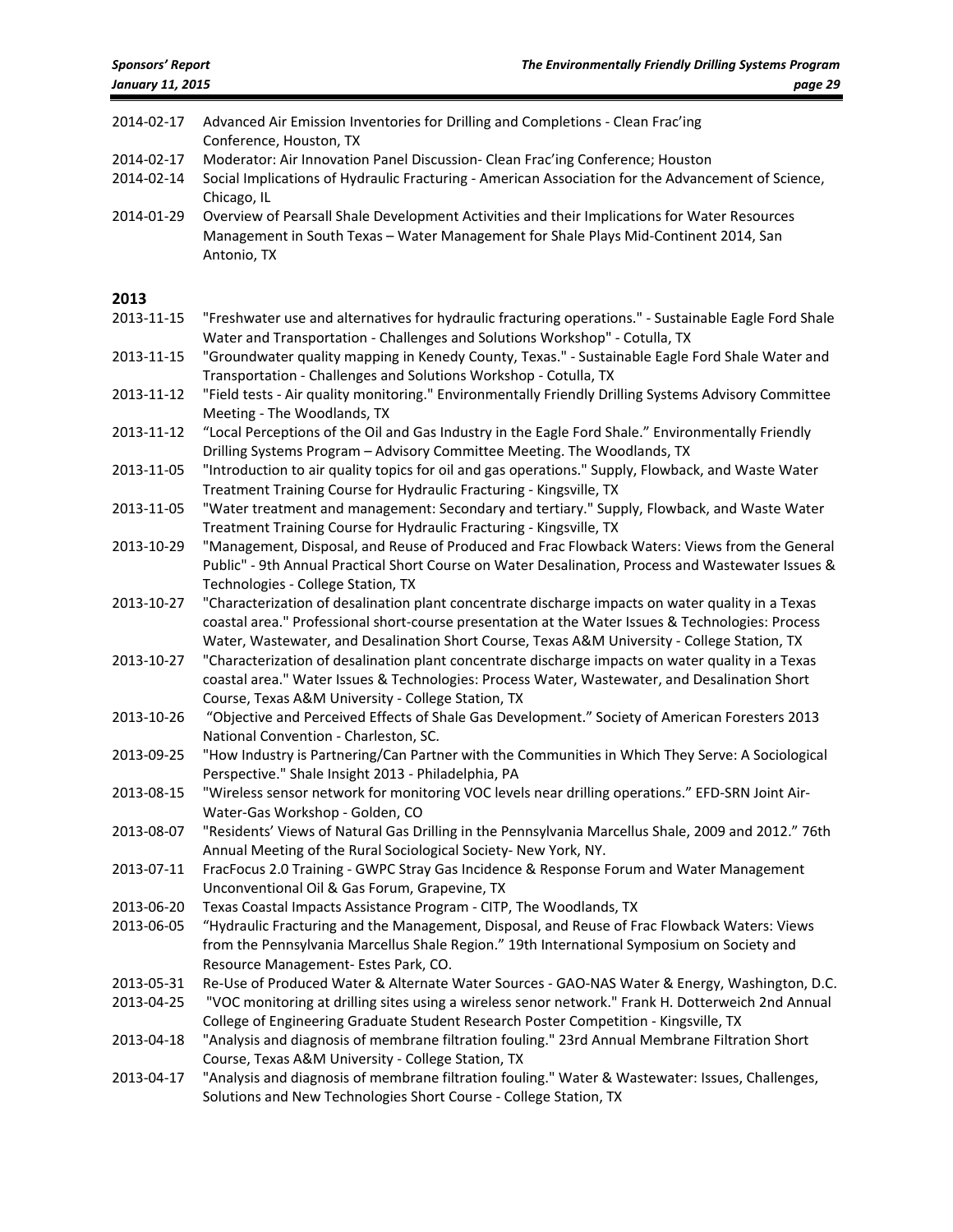| 2013-04-17 | "VOC monitoring using wireless sensor networks." Water & Wastewater: Issues, Challenges,                                                                                                                      |
|------------|---------------------------------------------------------------------------------------------------------------------------------------------------------------------------------------------------------------|
| 2013-04-10 | Solutions and New Technologies Short Course - College Station, TX<br>"The Sociology of Shale Gas Development." Purdue University's Ecological Sciences & Engineering                                          |
|            | Keystone Series Interdisciplinary Panel on High Volume Shale Gas Extraction- West Lafayette, IN                                                                                                               |
| 2013-04-08 | EFD Program: Addressing Environmental Issues & Increasing Environmental Awareness - 2013 IADC                                                                                                                 |
|            | Conference, New York, NY                                                                                                                                                                                      |
| 2301-02-13 | Site Assessment and Baseline Monitoring Measurements in Ohio - EFD Workshop, Columbus, OH                                                                                                                     |
|            |                                                                                                                                                                                                               |
| 2012       |                                                                                                                                                                                                               |
| 2012-11-14 | Proposal: A Study to Identify and Measure the Environmental Impact of Onshore Drilling. Presented<br>to the Drilling Engineering Association http://www.worldoil.com/December-2012-Drilling-<br>advances.html |
| 2012-11-13 | Shale Gas: Environmental Baseline and Environmental Monitoring. Presented to Ukraine<br>Government.                                                                                                           |
| 2012-10-22 | The Environmentally Friendly Drilling Systems Program. Presented at the Eagle Ford Shale<br>Stakeholders Summit, Laredo, TX.                                                                                  |
| 2012-10-17 | Demonstrating Technologies that Reduce Environmental Footprints. Presented at the Texas Alliance                                                                                                              |
|            | of Energy Producers, The 21 <sup>st</sup> Century Energy Technology Conference                                                                                                                                |
| 2012-09-21 | Innovation, Safety & Environment culture and how they should impact your career choices -<br>Colorado School of Mines.                                                                                        |
| 2012-07-16 | Utica Shale Appalachian Basin Research Consortium (focus on industry-government collaborations)                                                                                                               |
|            | presented to representatives from the Shenhua Group; within the DOE Fossil Energy Global<br>Knowledge Network program.                                                                                        |
| 2012-07-16 | Preliminary Results on the Effect of Land-Use Land-Cover Methods of Classification and Data                                                                                                                   |
|            | Resolution on SWAT Model Predictive Ability. Poster presented at the 3rd Biennial Colloquium on                                                                                                               |
|            | Hydrologic Science and Engineering of the Consortium of Universities for the Advancement of                                                                                                                   |
|            | Hydrologic Science Inc. (CUAHSI), Boulder, CO.                                                                                                                                                                |
| 2012-06-19 | Environmentally Friendly Drilling: Air & Waste Management Association Annual Conference &                                                                                                                     |
|            | Exhibition, San Antonio, TX.                                                                                                                                                                                  |
| 2012-06-18 | "Assessing Opposition and Support for Energy Development in Environmentally Sensitive Areas."<br>Presented at the 18 <sup>th</sup> International Symposium on Society and Resource Management in Edmonton,    |
|            | Alberta, Canada.                                                                                                                                                                                              |
| 2012-06-06 | Best Management Practices for Oil and Gas Development. Presentation made at The Institute for<br>Energy Law 3rd Law of Shale Plays Conference in Fort Worth, TX.                                              |
| 2012-06-05 | The EFD Technology Integration Program An opportunity to demonstrate, technologies which will                                                                                                                 |
|            | reduce the environmental impacts. IOGCC, Vancouver.                                                                                                                                                           |
| 2012-06-05 | BMPs on Public Lands: Protecting Water and Wildlife. Public Lands Committee session, Developing                                                                                                               |
|            | North America's Oil and Gas Resources, Interstate Oil and Gas Compact Commission, Midyear<br>Summit, Vancouver, B.C.                                                                                          |
| 2012-06-04 | The EFD Technology Integration Program: IOGCC, Vancouver, B.C.                                                                                                                                                |
| 2012-06-03 | Developing North America's Oil and Gas Resources. Presented at the Interstate Oil and Gas Compact                                                                                                             |
|            | Commission, Midyear Issues Summit (Public Lands Committee) in Vancouver, B.C.                                                                                                                                 |
| 2012-05-24 | Ukraine Shale Gas: Environmental and Regulatory Assessment presentation at the Regional Shale                                                                                                                 |
|            | Gas Workshop in Poland, Ukraine and Kyiv.                                                                                                                                                                     |
| 2012-05-01 | An ArcGIS-Server based framework for oil and gas E&P decision support. PowerPoint resented at the                                                                                                             |
|            | ESRI Petroleum User Group (PUG) Meeting, Houston, TX.                                                                                                                                                         |
| 2012-04-27 | "Public Reaction to Shale Gas Development." Presentation delivered at the Center for Research<br>Excellence in Science and Technology-Research on Environmental Sustainability in Semi-Arid                   |
|            | Coastal Areas (CREST-RESSACA) Environmental and Energy Sustainability Conference. Houston, TX.                                                                                                                |
| 2012-04-25 | Assessing Opposition and Support For Shale Gas Development. Presented at SPE Reducing                                                                                                                         |
|            | Environmental Impact of Unconventional Resource Development workshop, San Antonio, TX.                                                                                                                        |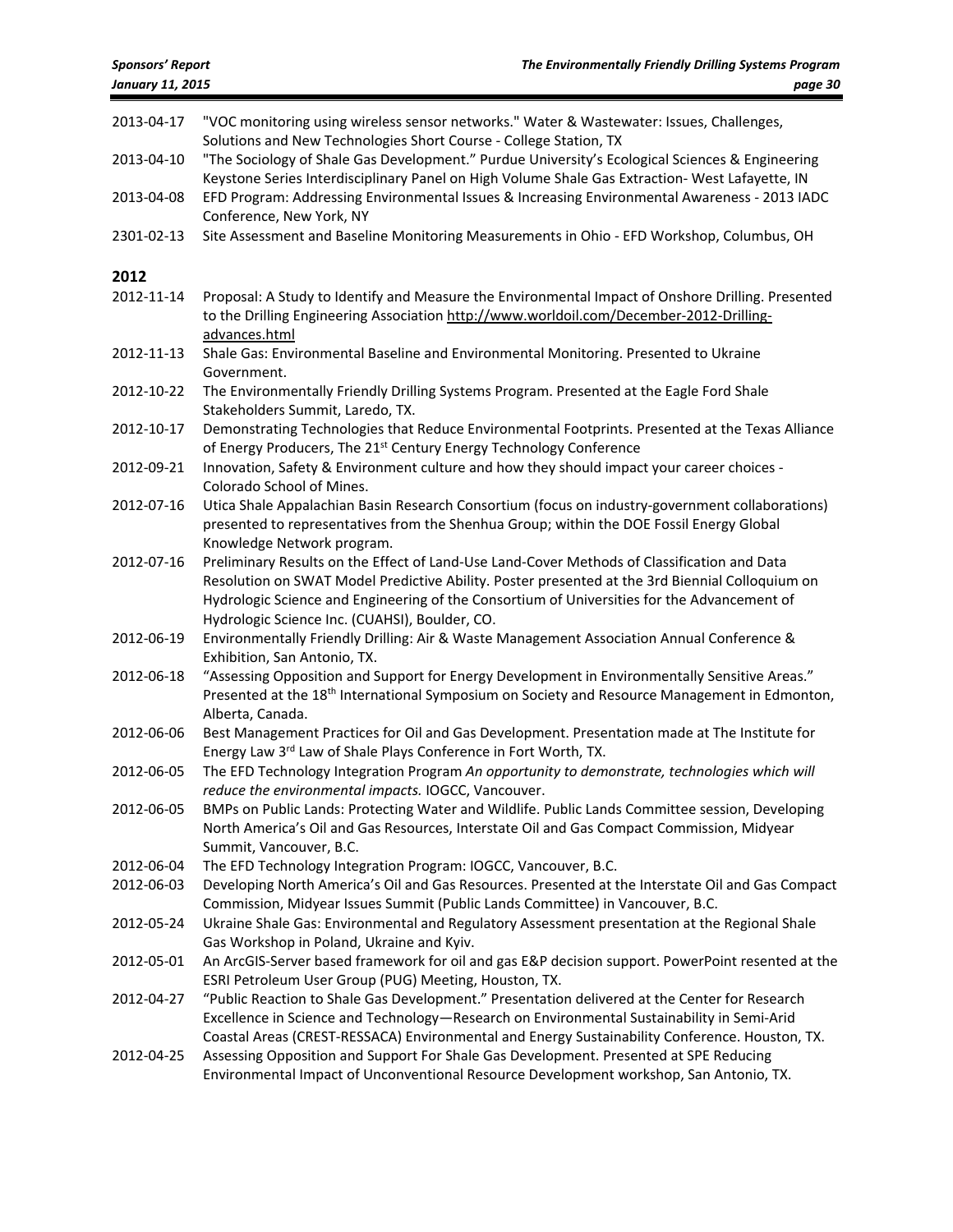| 2012-04-25 | Energy and the Environment: Application of Framing Theory to Gas Shale Development. Presented<br>at SPE Reducing Environmental Impact of Unconventional Resource Development workshop, San<br>Antonio, TX.                                    |
|------------|-----------------------------------------------------------------------------------------------------------------------------------------------------------------------------------------------------------------------------------------------|
| 2012-04-24 | An ArcGIS-Server based framework for oil and gas E&P decision support. PowerPoint presented at<br>the Mid-America GIS Consortium Biennial Meeting, Kansas City, MO.                                                                           |
| 2012-04-24 | The Industry Must Apply Best Practices for Shale Gas Development. Presented at SPE Reducing<br>Environmental Impact of Unconventional Resource Development workshop, San Antonio, TX.                                                         |
| 2012-04-24 | Produce Water Analytical Field Trials and Methodology Development. Presented at SPE Reducing<br>Environmental Impact of Unconventional Resource Development workshop, San Antonio, TX.                                                        |
| 2012-04-23 | Emissions from Oil and Gas Sites are at Risk of being Overestimated. Presented at SPE Reducing<br>Environmental Impact of Unconventional Resource Development workshop, San Antonio, TX.                                                      |
| 2012-04-23 | Advanced Geoprocessing with Python. Workshop presented at the Mid-America GIS Consortium<br>Biennial Meeting, Kansas City, MO.                                                                                                                |
| 2012-04-10 | "Water Management in Oil & Gas Unconventional Developments: A Sociological Perspective."<br>Plenary presentation delivered at the 2012 American Association of Drilling Engineers Fluids<br>Technical Conference and Exhibition. Houston, TX. |
| 2012-03-20 | Modeling the Effects of Non-Riparian Surface Water Diversions on Flow Conditions in the Little Red<br>Watershed. PowerPoint presented at the 2012 Fayetteville Shale Symposium, Fort Smith, AR.                                               |
| 2012-03-11 | Reading and Writing Spatial Data for the Non-Spatial Programmer. Poster presented at the PyCon<br>U.S., Santa Clara, CA.                                                                                                                      |
| 2012-02-17 | Ukraine Shale Gas: Regulatory and Environmental Review: Washington, DC                                                                                                                                                                        |
| 2012-02-07 | Creating A Company's Environmental Culture to Improve Performance in the Energy Industry: IADC<br>Health, Safety, Environmental & Training Conference & Exhibition, Houston, TX.                                                              |
| 2012-02-05 | "A Big Fracing Mess: An Examination of Public Perception of Hydraulic Fracturing." Presented at the<br>annual meeting of the Southern Rural Sociological Association, Birmingham, AL.                                                         |
| 2012-01-24 | Fact-based Regulation for Environmental Protection in Shale Gas Resource Development: Ground<br>Water Protection Council UIC Conference, Austin, TX.                                                                                          |
| 2012-01-18 | Natural Gas Research and Resources at CU Boulder. "Drawing the Blueprint for a Sustainable Natural<br>Gas Future." Presented at the Museum of Nature and Science in Denver, CO.                                                               |
| 2011       |                                                                                                                                                                                                                                               |
| 2011-12-13 | Environmentally Friendly Drilling Programs. Presentation given at the Oklahoma Unconventional<br>Resources Forum, Tulsa, OK.                                                                                                                  |
| 2011-12-08 | Environmentally Friendly Drilling: How Texas A&M can Save America, Burnett, D. B., Texas A&M<br>Crisman Institute                                                                                                                             |
| 2011-12-07 | Low Impact O&G Activity; Environmentally Friendly Drilling Systems. Presentation given at the<br>Crisman Institute for Petroleum Research Forum, College Station, TX.                                                                         |
| 2011-11-30 | Intermountain Oil and Gas Best Management Practices. Presentation given at the RPSEA Onshore<br>Production Conference: Technological Keys to Unlocking Additional Reserves, Golden, CO.                                                       |
| 2011-11-07 | Reducing Environmental Footprints by Providing Unbiased Science for Policy and Cost Effective<br>Operations. Presentation given during panel discussion at the World Shale Gas Conference &<br>Exhibition, Houston, TX.                       |
| 2011-11-01 | Shale Gas - The Energy-Water Nexus. Presented as part of the webinar series Hydraulic Fracturing:<br>Fresh Facts & Critical Choices sponsored by the Clean Water for America Alliance and the American<br>Water Resources Association.        |
| 2011-11-02 | Providing Science and Solutions to Shale Development. Presentation given during special<br>environmental panel discussion at the SPE Annual Technical Conference and Exhibition, Denver, CO.                                                  |
| 2011-11    | Eagle Ford Shale: Impact of Gas Shale Development on South Texas Counties, Burnett, D. B., Texas<br>A&M Agri-Life Extension Service                                                                                                           |

2011‐11 Produced Water "Desalination: Science and Solutions, Burnett, D. B. Drilling Engineering Association, Houston, Nov., 2011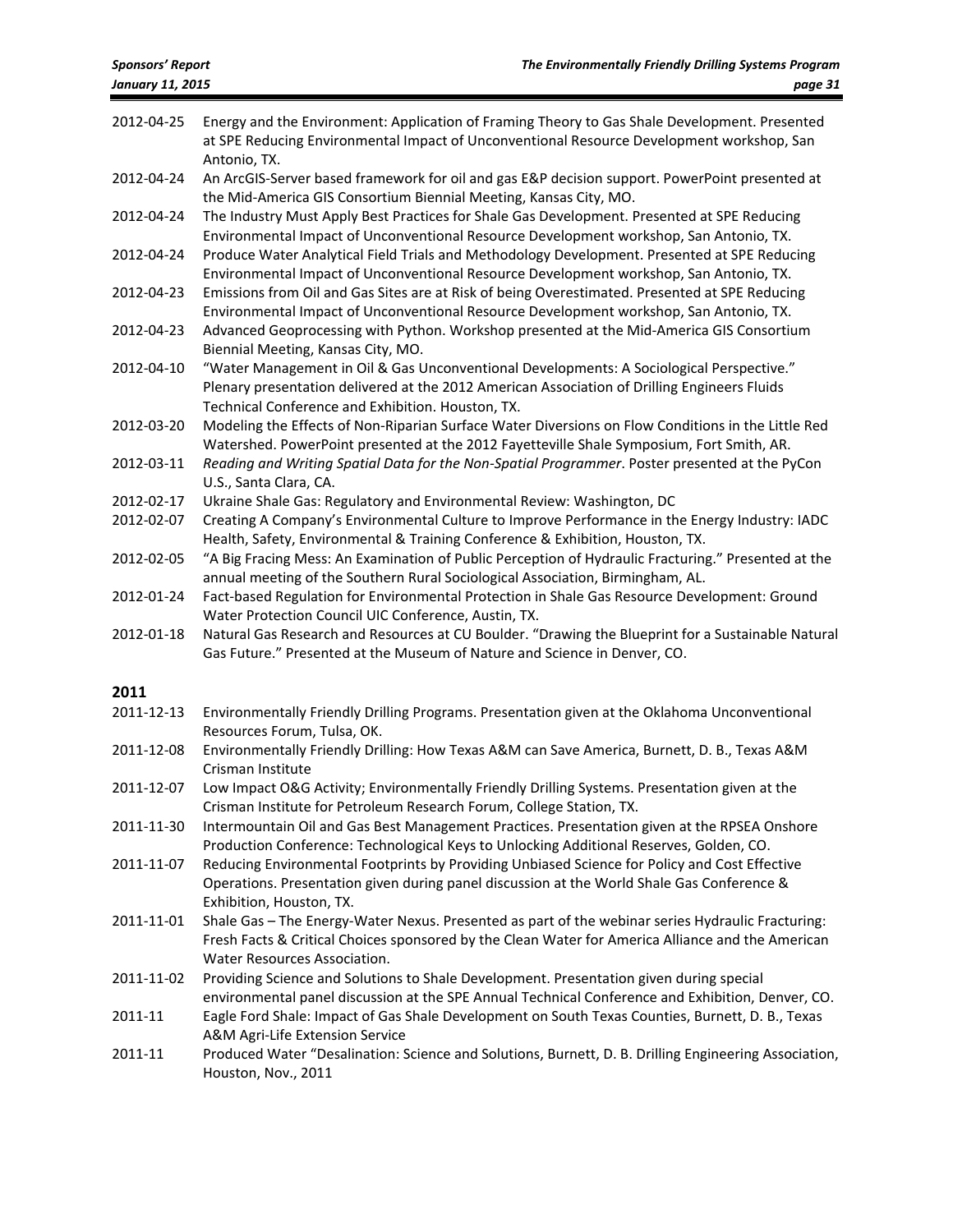| 2011-11    | Technology for Management and Re-Use of Produced Water, Burnett, D. B., McLeroy, K. E., Nieva,<br>Colombia                                                                                                                                                    |
|------------|---------------------------------------------------------------------------------------------------------------------------------------------------------------------------------------------------------------------------------------------------------------|
| 2011-10-27 | Balancing Environmental Tradeoffs - Clearing the Air. Presentation given at the Colorado Oil and Gas<br>Association Western Slope Annual Meeting, Grand Junction, CO.                                                                                         |
| 2011-09    | Lowering the Environmental Footprint of E&P Operations: by the Land, Sea(water), and Air, Burnett,<br>D. B., McLeroy, K. E., Brigham Energy, Austin, TX                                                                                                       |
| 2011-09    | Treatment and Re-Use of Frac Flowback Brine and Produced Water, Burnett, D. B., U. of Wyoming<br>Hydraulic Fracturing Forum Ruckelehouse Energy Institute, Laramie, WY.                                                                                       |
| 2011-08-17 | Drilling the Eagle Ford Shale: Science and Solutions, Burnett, D. B., Nathan, V., presented to Friends<br>of the Shale, Laredo, TX                                                                                                                            |
| 2011-08    | Report on Field Trials of Mobile Filtration Unit. Platt, F. M., Burnett, D. B., Texas A&M<br>Membrane/Filtration Short Course Texas, College Station, TX                                                                                                      |
| 2011-07    | Environmentally Friendly Drilling: South Texas Brine Management Practices, Burnett, D. B., McLeroy,<br>K. E., ConocoPhillips, Houston                                                                                                                         |
| 2011-07    | Lowering the Environmental Footprint of E&P Operations: by the Land, Sea(water), and Air, Burnett,<br>D. B., Chesapeake, Energy, OK City OK                                                                                                                   |
| 2011-06-28 | Testimony given to the Secretary of Energy/Energy Advisory Board/Natural Gas Subcommittee.<br>Washington, DC.                                                                                                                                                 |
| 2011-06-06 | Examining the Effects of Unconventional Natural Gas Development on Community Attachment,<br>Satisfaction, and Action: Data from the Barnett Shale. Presentation given at the 17th International<br>Symposium on Society and Resource Management, Madison, WI. |
| 2011-06-06 | Produced Water Management and Disposal: Toward Beneficial Reuse Practices. Presentation given<br>at the 17 <sup>th</sup> International Symposium on Society and Resource Management, Madison, WI.                                                             |
| 2011-06-02 | Lowering the Environmental Footprint of E&P Operations: by the Land, Sea(water), and Air. Burnett,<br>D. B., McLeroy, K. E., The Environmentally Friendly Drilling Systems Program, Duke University Nichols<br>School of the Environment                      |
| 2011-06    | Societal Issues Related to Leasing Fort Worth Nature Center for (Barnett Shale) Drilling, Higgins, M.<br>E., Burnett, D. B., International Symposium for Society and Resource Management, Madison, WS.,                                                       |
| 2011-05-18 | Public Perception and Reaction to Shale Gas Development. Presentation given at the East Texas<br>Energy Expo, Center, TX.                                                                                                                                     |
| 2011-05-13 | Creating a Company's Environmental Culture to Improve Performance in the Energy Industry.<br>Presentation given at the IADC Environmental Conference & Exhibition, Trinidad.                                                                                  |
| 2011-05-11 | Public Perceptions of Marcellus Shale Knowledge Gaps: Preliminary Findings and New Questions.<br>Paper presented at the Marcellus Shale Multi-State Academic Research Conference. Altoona, PA.                                                                |
| 2011-05-08 | EPA Technical Workshops Office of Research and for the Hydraulic Fracturing Study: Chemical &<br>Analytical Methods.                                                                                                                                          |
| 2011-05    | Desalination as an Alternative to Off-Site Disposal in Conventional Oil, Burnett, D. B., Global Water<br>Intelligence                                                                                                                                         |
| 2011-04-28 | Reducing Environmental Footprint in Shale Gas Development - Emerging Technologies. Presentation<br>given at the SPE ATW Workshop, Pittsburgh, PA.                                                                                                             |
| 2011-04-19 | Environmentally Friendly Drilling Systems. Program review given at RPSEA forum in Denver, CO.                                                                                                                                                                 |
| 2011-04-19 | Shale Gas - The Energy-Water Nexus. Presented at the American Water Resources Association<br>spring specialty conference, Baltimore, MD.                                                                                                                      |
| 2011-04-07 | Mobile Desalination and Disappearing Roads, Burnett, D. B., Texas A&M Agri-Life Extension Services<br>Workshop, Ft. Stockton, TX                                                                                                                              |
| 2011-04-06 | Mobile Desalination and Disappearing Roads, Burnett, D. B., TAMU, Texas A&M Agri-Life Extension<br>Services Workshop, Midland, TX                                                                                                                             |
| 2011-04-05 | Mobile Desalination and Disappearing Roads, Burnett, D. B., TAMU, Texas A&M Agri-Life Extension<br>Services Workshop, Ozona, TX                                                                                                                               |
| 2011-04    | Burnett, D. B., Texas A&M Membrane/Filtration Short Course Texas, College Station, TX                                                                                                                                                                         |
| 2011-04    | Lowering the Environmental Footprint of E&P Operations: By the Land, Sea(water), and Air, Burnett,<br>D. B., Calgary CA.                                                                                                                                      |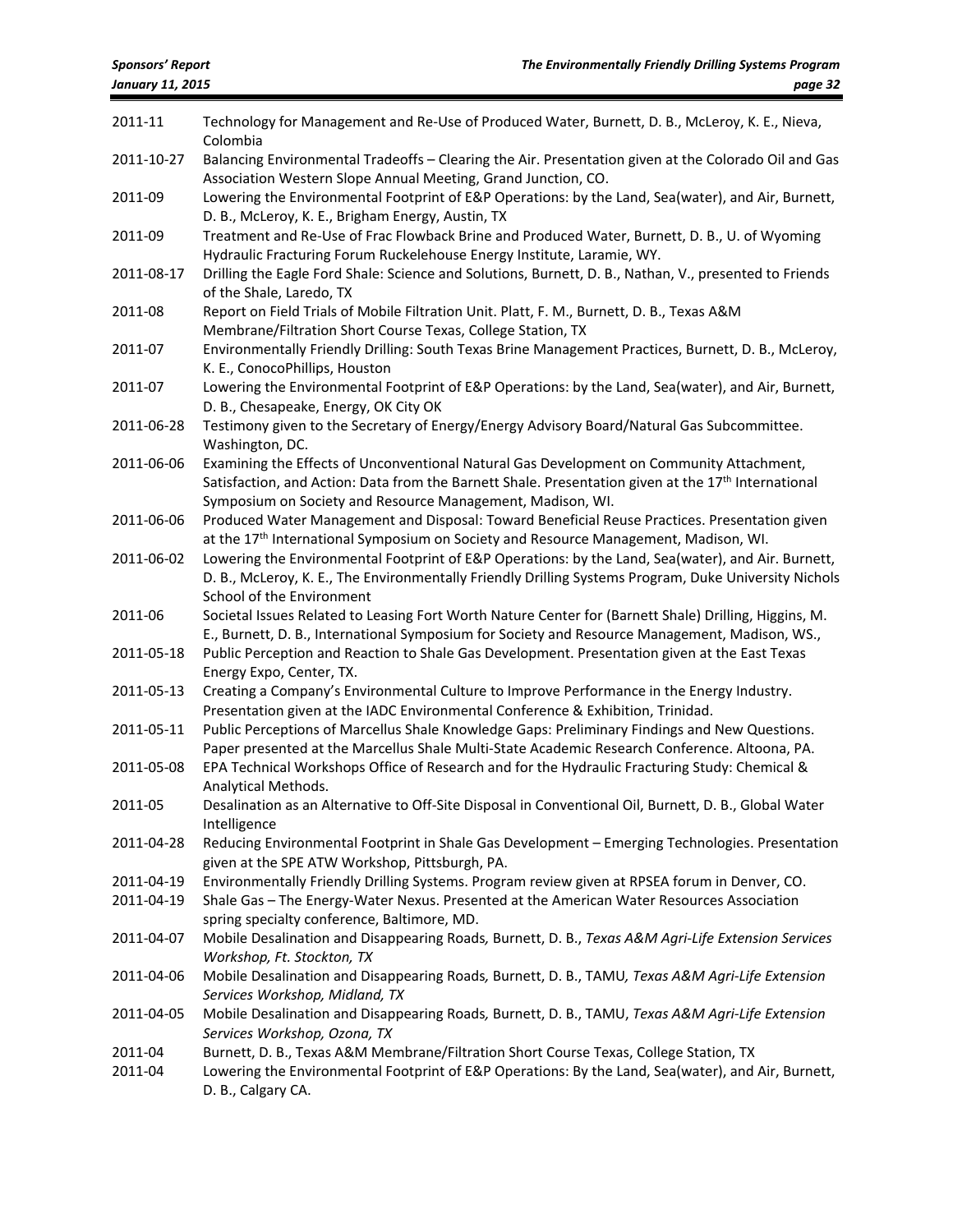| <b>Sponsors' Report</b><br>The Environmentally Friendly Drilling Systems Program<br><b>January 11, 2015</b> |                                                                                                                                                                                                                                                     |
|-------------------------------------------------------------------------------------------------------------|-----------------------------------------------------------------------------------------------------------------------------------------------------------------------------------------------------------------------------------------------------|
| 2011-04                                                                                                     | Reducing Environmental Footprint in Gas Shale Operations, Burnett, D. B., SPE Advanced Technology                                                                                                                                                   |
| 2011-03-29                                                                                                  | Workshop, Pittsburgh, PA.<br>Balancing Environmental Tradeoffs Associated with Natural Gas Production. Presentation given at<br>Cornell University.                                                                                                 |
| 2011-02-06                                                                                                  | This is All New to Us: Rural Residents' Views on Gas Drilling and Water Resources in an Emerging<br>Energy Hotspot. Paper presented at the Annual Meeting of the Southern Rural Sociological<br>Association. Corpus Christi, TX.                    |
| 2011-02-01                                                                                                  | Environmentally Friendly Drilling Systems Program. Presentation given at the USEA Luncheon Forum,<br>Washington, DC.                                                                                                                                |
| 2011-02                                                                                                     | Reducing Water Needs in Energy Production and Lowering Environmental Footprint of Oil and Gas<br>Development, Haut, R., S. Stuver, S., Burnett, D. B., Alamo Area Council of Governments, San<br>Antonio                                            |
| 2011-01-27                                                                                                  | Environmentally Friendly Drilling Systems Program. Presentation given at the SPE Hydraulic<br>Fracturing Forum, The Woodlands, TX.                                                                                                                  |
| 2011-01-27                                                                                                  | Membrane Treatment to Optimize Beneficial Re-Use of Oil Field Brines, Burnett, D. B., Vavra, C.J.,<br>Platt, F. J., McLeroy, K. E., SPE Summit Environmental Issues Related to Hydraulic Fracturing, The<br>Woodlands.                              |
| 2011-01-12                                                                                                  | Reducing Water Needs in Energy Production and Lowering Environmental Footprint of Oil and Gas<br>Development, Burnett, D. B., Vavra, C. J., Platt, F. M., presentation to Cleanwater Solutions, LTD.,<br>College Station, TX.                       |
| $2009 - 2010$                                                                                               |                                                                                                                                                                                                                                                     |
| 2010-11-16                                                                                                  | Geospatial Decision Support for Reducing Environment Impact in Natural Gas Shale Operations,<br>Managing Fayetteville Shale Play Development Workshop. Workshop held in Fayetteville, AR.                                                           |
| 2010-10-28                                                                                                  | Decision-Support System for Pad Siting, West Slope Colorado Oil & Gas Association Environmental<br>Summit, Grand Junction, CO.                                                                                                                      |
| 2010-10-27                                                                                                  | Reducing Environmental Impacts in the Fayetteville Shale Play using Geospatial Decision Support, A<br>Spatial Quest: Twenty Years of Mapping the Natural State, Arkansas GIS User's Forum, Hot Springs,<br>AR.                                      |
| 2010-10-25                                                                                                  | Natural Gas in the New Energy Economy, Panel discussion part of Clean Energy Day, University of<br>Colorado, Boulder, CO.                                                                                                                           |
| 2010-10-22                                                                                                  | Natural Gas Development and Social Well-Being. Presentation delivered at the Pennsylvania State<br>University, Department of Agricultural Economics and Rural Sociology, M.E. John Lecture Series.<br>University Park, PA.                          |
| 2010-10-14                                                                                                  | Geospatial Decision Support for Reducing Environment Impact in Natural Gas Shale Operations,<br>Opportunities and Obstacles to Reducing the Environmental Footprint of Natural Gas Development<br>in the Uintah Basin. Workshop held in Vernal, UT. |
| 2010-10-14                                                                                                  | Intermountain Oil and Gas BMP Project, Presented at the Opportunities and Obstacles to Reducing<br>the Environmental Footprint of Natural Gas Development in the Uintah Basin Conference, Vernal,<br>UT.                                            |
| 2010-10-10                                                                                                  | Minimizing the Surface Footprint for Unconventional Gas, Presented at the 2010 GCAGS/GCSSEPM<br>Annual Meeting, San Antonio, TX.                                                                                                                    |
| 2010-09-26                                                                                                  | Water Availability and Management in Shale Gas Operations, Presented at the Ground Water<br>Protection Council Water/Energy Sustainability Symposium, Pittsburg, PA.                                                                                |
| 2010-09-22                                                                                                  | Public Perception of the Oil and Gas Industry: The Good, the Bad, and the Ugly. Presented at the<br>2010 Society of Petroleum Engineers Annual Technical Conference and Exhibition. Florence, Italy.                                                |
| 2010-09-01                                                                                                  | Water Modeling in the Fayetteville Shale, 17th International Petroleum & BioFuels Environmental<br>Conference, San Antonio, TX.                                                                                                                     |
| 2010-08-31                                                                                                  | Water Availability and Management in Shale Gas Operations, Presented at the 17th International<br>Petroleum and Biofuels Conference, San Antonio, TX, August 31-September 2, 2010.                                                                  |
| 2010-08-31                                                                                                  | The Regulatory Environment, presented at the 17th International Petroleum and Biofuels<br>Conference, San Antonio, TX, August 31-September 2, 2010.                                                                                                 |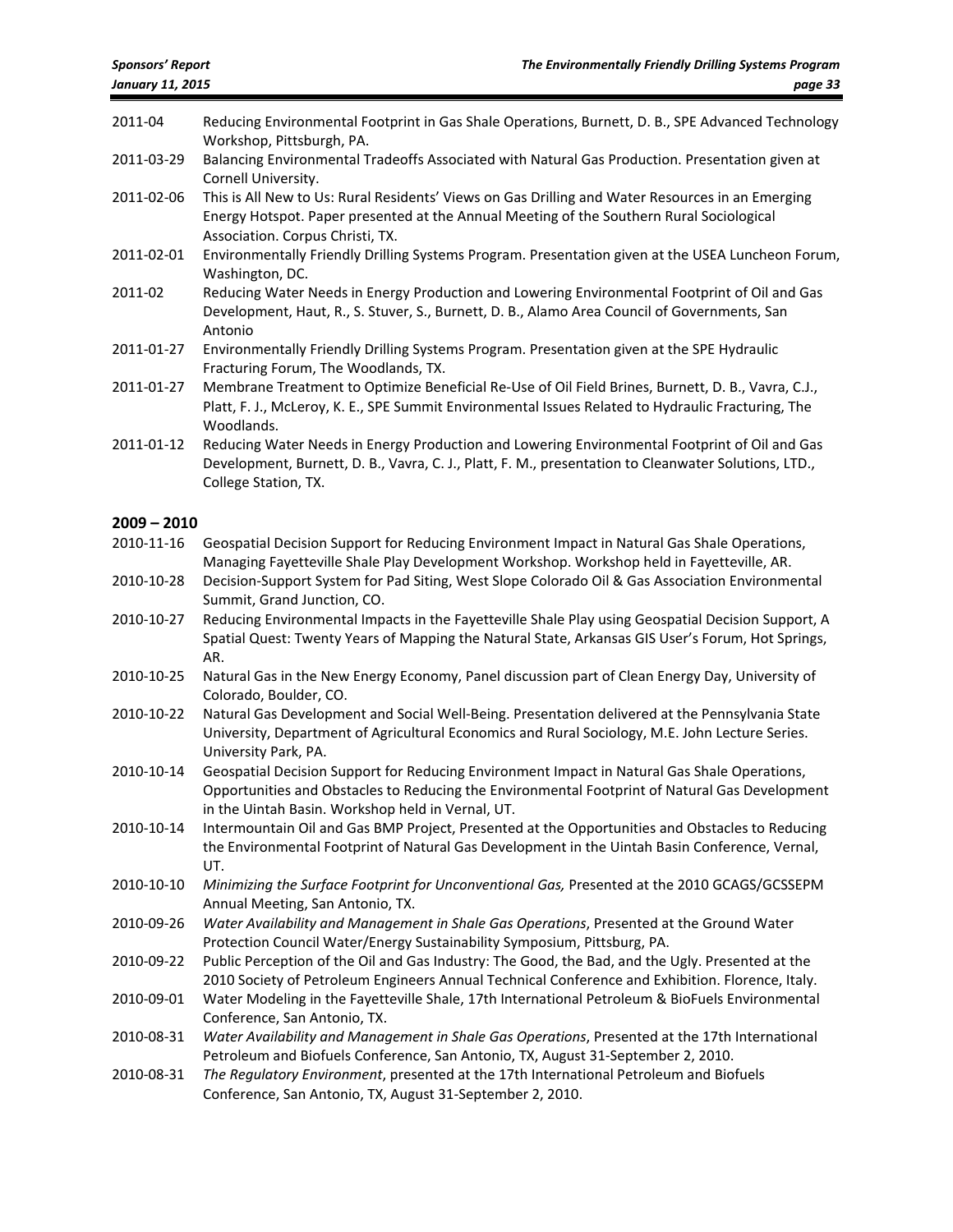| <b>Sponsors' Report</b><br><b>January 11, 2015</b> | The Environmentally Friendly Drilling Systems Program<br>page 34                                                                                                                                                                                                           |
|----------------------------------------------------|----------------------------------------------------------------------------------------------------------------------------------------------------------------------------------------------------------------------------------------------------------------------------|
| 2010-08-12                                         | 'Deep in the Heart of Texas' Barnett Shale Perceived and Objective Community Level Impacts of<br>Unconventional Gas Development, Presented at the annual meeting of the Rural Sociological Society,<br>August 12-15, Atlanta, GA.                                          |
| 2010-08-10                                         | Findings for the Publics' Willingness to Adopt Desalination (Purification) of Oilfield Brine. Presented<br>at the 6th Annual Practical Short Course on Water Desalination, Process and Wastewater Issues &<br>Technologies. College Station, TX                            |
| 2010-07-12                                         | Assessing Opportunities and Barriers to Improving the Environmental Footprint of Oil and Gas<br>Development in Utah. Presented at the Utah Governor's Energy Forum. Salt Lake City, UT.                                                                                    |
| 2010-07-08                                         | Water Management Technologies & Regulatory Requirements for Different Locations and<br>Environments, Workshop presented at the 2010 Summer Meeting of the IOGA of New York, Findley<br>Lake, NY.                                                                           |
| 2010-07-07                                         | The Inextricable Linkage between Water and Energy, Presented at the 2010 Summer Meeting of the<br>IOGA of New York, Findley Lake, NY.                                                                                                                                      |
| 2010-07-07                                         | Exploration and Production of Oil and Natural Gas in Environmentally Sensitive Areas: Views from<br>the Public. Presented at the 15th International Symposium on Society and Resource Management.<br>Vienna, Austria                                                       |
| 2010-06-24                                         | Water and Energy Relationships with a Focus on Oil and Gas Produced Water, Presented at the 10th<br>Biannual Research Review Meeting, National Science Foundation Industry/University Cooperative<br>Research Center for Multiphase Transport Phenomena, East Lansing, MI. |
| 2010-06-17                                         | Minimizing the Surface Footprint for Unconventional Gas, Presented at the 2010 Global<br>Unconventional Gas Forum Amsterdam, Netherlands.                                                                                                                                  |
| 2010-06-15                                         | Water & Energy - Inexorably Entwined Dance Partners, but without Perfect Choreography, Seminar<br>presented to staff at the Oak Ridge National Laboratory, Oak Ridge, TN.                                                                                                  |
| 2010-06-13                                         | Options for Management of Produced Water, Presented at the Goldschmidt Conference, Knoxville,<br>TN.                                                                                                                                                                       |
| 2010-06-07                                         | Opportunities and Barriers to Environmentally Friendly Energy Exploration and Production Practices<br>in the Uinta Basin, Presented at the 16 <sup>th</sup> International Symposium on Society and Resource<br>Management, Corpus Christi, TX.                             |
| 2010-05-25                                         | Produced Water - Nuisance Byproduct or Valuable Resource? Presented at the University of<br>Wyoming Produced Water Conference, Laramie, WY.                                                                                                                                |
| 2010-05-24                                         | Water & Energy - Inexorably Entwined Dance Partners, but without Perfect Choreography, seminar<br>presented to staff at the National Renewable Energy Laboratory, Golden, CO.                                                                                              |
| 2010-05-20<br>2010-04-07                           | Disappearing Roads Competition Finals, Texas A&M University.<br>The Environmentally Friendly Drilling Systems Program, Presented at the RPSEA Unconventional<br>Natural Gas Forum, Golden, CO.                                                                             |
| 2010-04-06<br>2010-03-18                           | Conference Keynote Speaker for the AADE Conference, Houston, TX.<br>Houston Association of Professional Landmen (HAPL), Petroleum Club, Houston, Luncheon                                                                                                                  |
|                                                    | Presentation.                                                                                                                                                                                                                                                              |
| 2010-03-03                                         | Natural Resources and Environmental Issues and Energy Policy: A Sociologist's Perspective,<br>Presented at the Center for Environmental Research, Education, and Outreach, Washington State<br>University, Pullman, WA.                                                    |
| 2010-02-08                                         | Energy Development, Natural Environments and Quality of Life: The Good, the Bad, and the Ugly as<br>Perceived by Texans. Presented at the Annual Meeting of the Southern Rural Sociological<br>Association. Orlando, FL.                                                   |
| 2009-11-05                                         | From the Past to the Future: The Environmentally Friendly Drilling Systems Program, Presented at<br>the 2009 IOGA Conference, Buffalo, NY.                                                                                                                                 |
| 2009-11-03                                         | Environmental Stewardship of Natural Gas Operations, Presented at the 2009 IPEC Conference,<br>Houston, TX.                                                                                                                                                                |
| 2009-11-03                                         | Causal vs. Non-Causal Selection of Onshore Environmentally Friendly Drilling Systems, Presented at<br>the 2009 IPEC Conference, Houston, TX.                                                                                                                               |
| 2009-11-03                                         | Pretreatment Options for Water Based E&P Wastes, Presented at the 2009 IPEC Conference,<br>Houston, TX.                                                                                                                                                                    |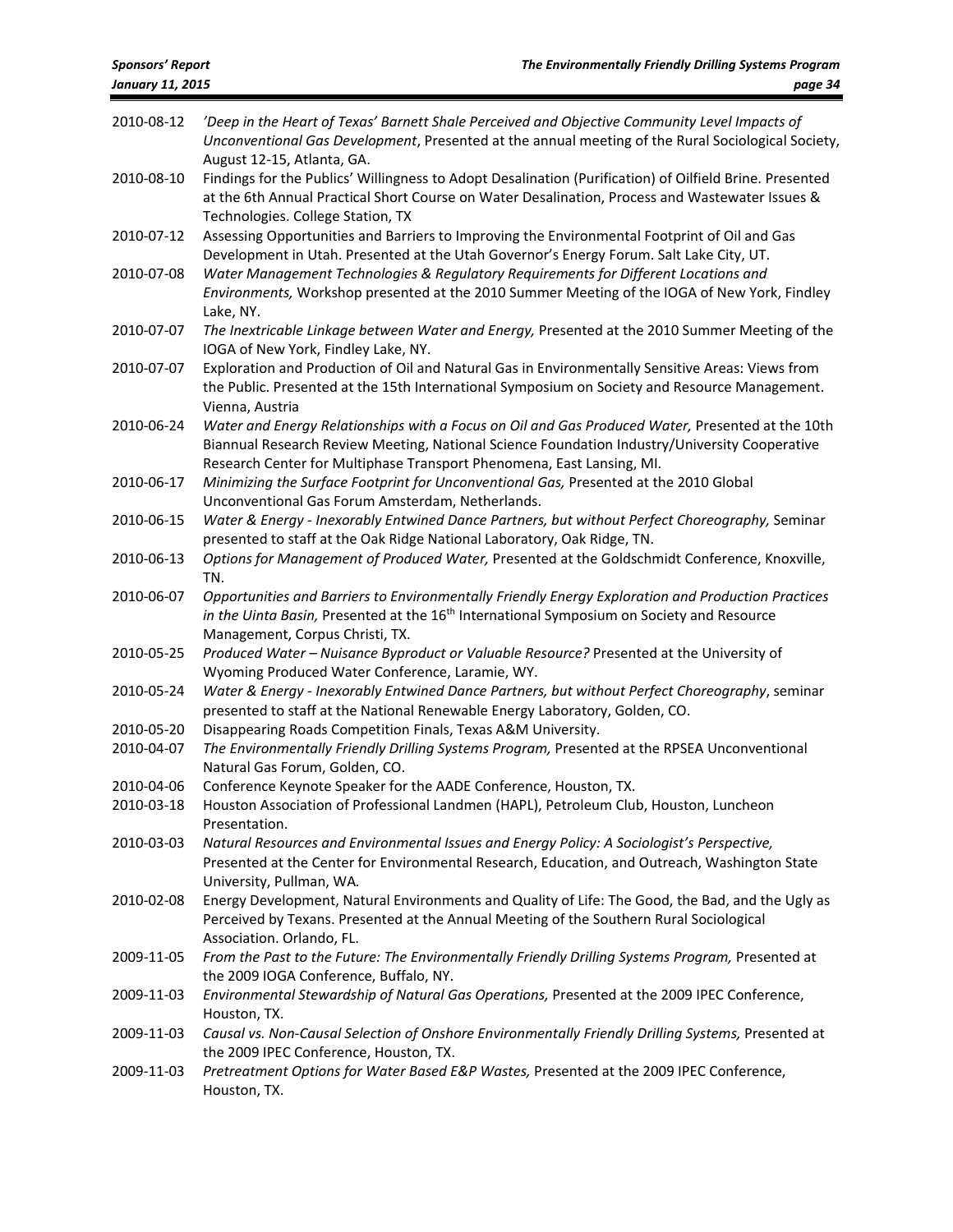| 2009-11-03 | Environmental Benefits of KERS System with Electrical/Diesel Rigs, Presented at the 2009 IPEC       |
|------------|-----------------------------------------------------------------------------------------------------|
|            | Conference, Houston, TX.                                                                            |
| 2009-11-03 | Team Challenge: Environmentally Friendly Drilling Using Low Impact Access Practices for Desert      |
|            | Ecosystems, Presented at the 2009 IPEC Conference, Houston, TX.                                     |
| 2009-11-03 | Public Opinion on Exploration and Production of Oil and Natural Gas in Environmentally Sensitive    |
|            | Areas, Presented at the 2009 IPEC Conference, Houston, TX.                                          |
| 2009-11-03 | Constructed Wetland Treatment Systems for Environmentally Friendly Drilling, Presented at the 2009  |
|            | IPEC Conference, Houston, TX.                                                                       |
| 2009-11-03 | A Crystal Ball View of the Energy Industry in 2025: How Environmentalists Hold the Key to America's |
|            | Future Energy Security, Presented at the 2009 IPEC Conference, Houston, TX.                         |
| 2009-10-14 | Intermountain Oil and Gas BMP Project, Presented at the Best Practices for Community ad             |
|            | Environmental Protection Workshop, Rifle, CO.                                                       |

# **Webinars**

# 

| 2015-12-08 | Land Use Site Selection Information Tool (LUSSIT)                                        |
|------------|------------------------------------------------------------------------------------------|
| 2015-11-19 | EFD-TIP Review – NETL webinar                                                            |
| 2015-10-20 | Turning Flare Gas into Electricity using the Organic Rankine Cycle – Field Demonstration |
| 2015-05-12 | Introduction to the EFD Program – BLM webinar                                            |
| 2015-01-20 | Advanced Produced Water Treatment Research                                               |
|            |                                                                                          |

# **Workshops**

# 

| 2015-11-11 | EFD Annual Sponsors/Advisors Meeting, The Woodlands, TX                                    |
|------------|--------------------------------------------------------------------------------------------|
| 2015-11-08 | Virtual Pad Site - Austin, TX                                                              |
| 2015-10-22 | Electrification for Oil & Gas Operations – The Woodlands, TX                               |
| 2015-09-25 | Downhole Raman Spectroscopy - The Woodlands, TX                                            |
| 2015-07-14 | Utica Shale Play Book Study - Canonsburg, PA                                               |
| 2015-06-10 | Water Management – Utica and Marcellus Shale – Cambridge, OH                               |
| 2015-06-05 | Monitoring Fugitive Gas Emissions – The Woodlands, TX                                      |
| 2015-04-16 | Navigating Those Bumps in the Road on the Way to Drilling a Successful Horizontal Well $-$ |
|            | Morgantown, WV                                                                             |
| 2015-02-24 | Flaring Issues, Solutions and Technologies (FIST) - San Antonio, TX                        |
| 2015-01-14 | Powered by Natural Gas: Flaring Issues, Solutions and Technologies (FIST) – Houston, TX    |

| 2014-12-02 | Hydraulic Fracturing Geomechanics for Unconventionals: Concepts & Practices - Pittsburgh, PA |
|------------|----------------------------------------------------------------------------------------------|
| 2014-11-18 | EFCREO Shale Oil & Gas Development Workshop: Management of Water Resources, Air Resources    |
|            | and Oilfield Waste, San Antonio, TX                                                          |
| 2014-11-13 | EFD Annual Sponsors/Advisors Meeting, The Woodlands, TX                                      |
| 2014-10-23 | Addressing Gas Flaring by Utilizing Novel Technologies to Monetize Gas Wellhead - Denver, CO |
| 2014-10-08 | Addressing Public Perception of the Oil and Gas Industry Workshop - Houston, TX              |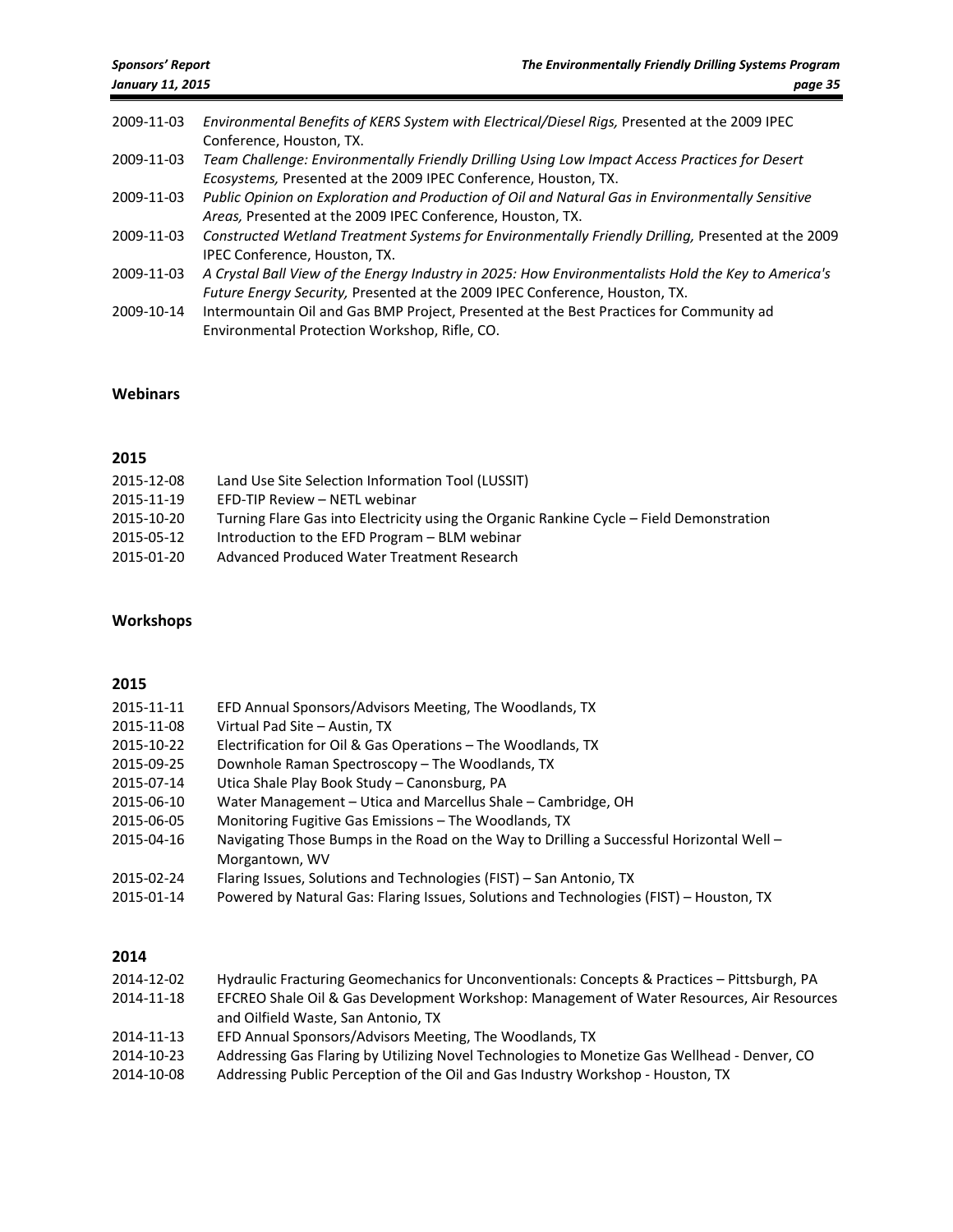| 2014-10-01 | Appalachian Basin Life Cycle Wellbore Integrity: Drilling, Stimulation, Production - Morgantown,<br><b>WV</b> |
|------------|---------------------------------------------------------------------------------------------------------------|
| 2014-09-16 | Flare Gas: Exploring Economically Feasible & Environmentally Friendly Solutions - Pittsburgh, PA              |
| 2014-09-10 | Flare Gas: Exploring Economically Feasible & Environmentally Friendly Solutions - Houston, TX                 |
| 2014-08-27 | Flaring Issues, Solutions, and Technologies (F.I.S.T.) - Denver, CO                                           |
| 2014-06-05 | 2014 Martz Summer Conference: Water and Air Quality Issues in Oil and Gas Development: The                    |
|            | Evolving Framework of Regulation and Management – Boulder, CO                                                 |
| 2014-06-05 | Application of Stable Isotope Geochemistry in the Petroleum Geosciences - Pittsburgh, PA                      |
| 2014-05-12 | NORM and TNORM: Occurrence, Characterizing, Handling and Disposal – Columbus, OH                              |
| 2014-04-28 | Analysis and Diagnosis of Membrane Filtration Fouling - 24th Annual Membrane Filtration Short                 |
|            | Course – College Station, TX                                                                                  |
| 2014-03-11 | Shale Gas and the Environment - Morgantown, WV                                                                |
| 2014-02-10 | ORNL Hydraulic Fracturing Workshop, Oak Ridge, TN                                                             |
| 2014-01-22 | Short Course on Oil and Gas Law - Boulder, CO                                                                 |
| 2014-01-16 | Land Use Site Selection Information Tool (Regulators) Advisory Committee Meeting - Austin, TX                 |
| 2014-01-14 | Land Use Site Selection Information Tool (Operators) Advisory Committee Meeting - The                         |
|            | Woodlands, TX                                                                                                 |

# 

| 2013-11-12 | EFD Advisory Committee Meeting - The Woodlands, TX |
|------------|----------------------------------------------------|
|------------|----------------------------------------------------|

- ‐09‐05 Powered by Natural Gas ‐ Canonsburg, PA
- ‐09‐04 Wellbore Integrity ‐ Canonsburg, PA
- ‐08‐16 Joint EFD‐SRN Workshop ‐ Golden, Colorado
- 2013-07-22 SPE Forum on the Quest to Reduce the Environmental Footprint Ashville, NC
- ‐06‐20 Texas Coastal Impact Assistance Program ‐ The Woodlands, TX
- ‐05‐14 Powered by Natural Gas Workshop ‐ San Antonio, TX
- ‐05‐07 EFD‐EU Workshop ‐ Houston, TX
- 2013-02-13 Site Assessment & Baseline Monitoring Measurements Ohio

# 

| 2012-06-12 | EFD Program: Milestone Review held in The Woodlands, TX. |
|------------|----------------------------------------------------------|
|------------|----------------------------------------------------------|

- ‐05‐17 Best Management Practices for Utica and Marcellus Development Workshop, Morgantown, WV.
- ‐05‐02 EFD Tour of the Offshore Technology Conference, Houston, TX.

# 

| 2011-11-10 | EFD Program: Managing the Eagle Ford Development Workshop held in Kingsville, TX.                 |
|------------|---------------------------------------------------------------------------------------------------|
| 2011-08-17 | Eagle Ford Shale Fracturing: Science and Solutions Workshop held in Laredo, TX.                   |
| 2011-07-26 | Lowering the Environmental Footprint of Marcellus Shale Development Workshop held in              |
|            | Morgantown, WV.                                                                                   |
| 2011-05-26 | Best Management Practices Workshop held in Boulder, CO.                                           |
| 2011-04-13 | Environmentally Friendly Drilling Workshop held at the American Association of Drilling Engineers |
|            | Conference, Houston, TX.                                                                          |
| 2011-03-15 | Managing the Eagle Ford Development Workshop held in San Antonio, TX.                             |

# **– 2010**

- 2010-11-16 EFD Managing Fayetteville Shale Play Development Workshop held at the University of Arkansas, Fayetteville, AR.
- 2010-10-14 EFD/BMP Opportunities and Obstacles to Reducing the Environmental Footprint of Natural Gas Development in the Uintah Basin. Workshop held in Vernal, UT.
- ‐09‐23 EFD Europe Kick‐Off Forum held in Florence, Italy
- ‐08‐24 PTTC‐EFD Workshop/Forum held in Pittsburgh, PA.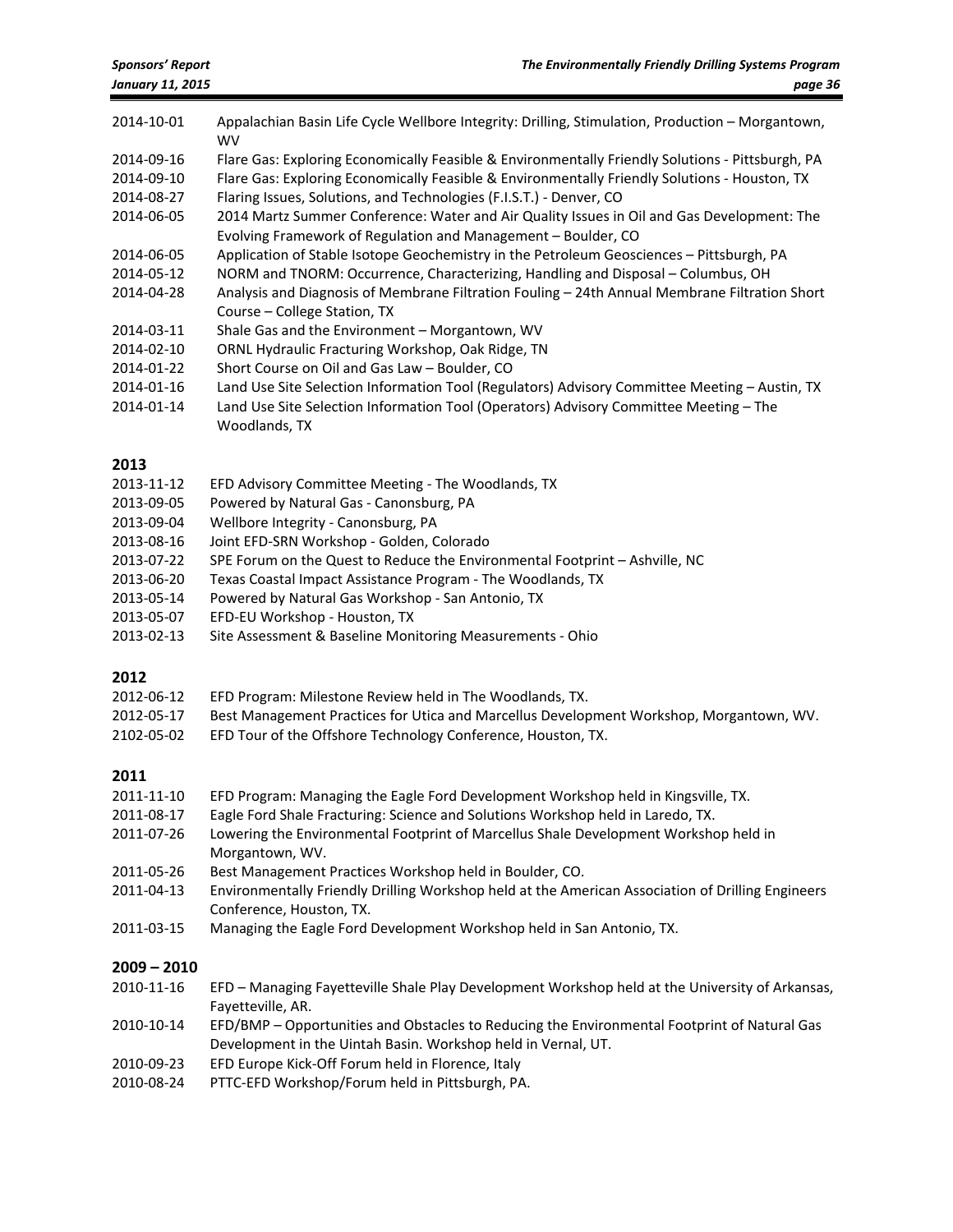| Water Management Technologies & Regulatory Requirements for Different Locations and                  |
|------------------------------------------------------------------------------------------------------|
| Environments, Workshop presented at the 2010 Summer Meeting of the IOGA of New York, Findley         |
| Lake, NY.                                                                                            |
| The Eagle Ford Shale, 16 <sup>th</sup> International Symposium on Society and Resource Management in |
| Corpus Christi, TX.                                                                                  |
| Panel Discussion, Natural Gas Solutions Summit, Aspen, CO.                                           |
| Panel Discussion, Offshore Technology Conference, Houston, TX.                                       |
| The EFD University/National Laboratory Alliance, Oak Ridge, TN, Special workshop with employees      |
| from the Oak Ridge National Laboratory.                                                              |
| Best Practices for Community and Environmental Protection, Rifle CO, Over 160 participants from      |
| academia, industry, environmental organizations, regulators, landowners and others                   |
|                                                                                                      |

# **Exhibits**

# **2015**

| 2015/08/15 | Produced Water Treatment: Field Trials Turbomachinery Convention                              |
|------------|-----------------------------------------------------------------------------------------------|
|            | 2015/07/20-22 Unconventional Resources Technology Conference and Exhibition, San Antonio, TX. |

# **2014**

| 2014/10/18 | <i>Energy Day, Houston, TX. (exhibited Virtual Rig Site at IPAA/PESA booth)</i>          |
|------------|------------------------------------------------------------------------------------------|
|            | 2014/09/22-23 Oil 101. Houston, TX.                                                      |
|            | 2014/08/25-27 Unconventional Resources Technology Conference and Exhibition, Denver, CO. |
|            | 2014/02/17-18 Clean Frac'ing Conference, Houston, TX.                                    |

# **2013**

2013/08/12‐14 *Unconventional Resources Technology Conference and Exhibition*, Denver, CO.

# **2012**

2012/10/17‐18 *Texas Energy Alliance Conference,* Houston, TX.

# **2011**

| 2011/10/15 | <i>Energy Day, Houston, TX.</i>                                         |
|------------|-------------------------------------------------------------------------|
|            | 2011/09/24-28 Groundwater Protection Council Annual Forum, Atlanta, GA. |
|            | 2011/05/17-18 East Texas Energy Expo in Center, TX.                     |

# **2010 – 2009**

|            | 2010/06/07-10 16 <sup>th</sup> International Symposium on Society and Resource Management, Corpus Christi, TX. |
|------------|----------------------------------------------------------------------------------------------------------------|
| 2010/05/20 | <i>IADC Onshore Drilling Conference &amp; Exhibition, Omni Houston Hotel Westside, Houston, TX.</i>            |
|            | 2010/01/26-27 IADC Health, Safety, Environment & Training Conference & Exhibition, Omni Houston Hotel          |
|            | Westside. Houston. TX.                                                                                         |

# **Awards and Nominations**

| 2015-10 | <b>Oil and Gas Awards - VZ Environmental Award for Excellence in Environmental Stewardship</b> |
|---------|------------------------------------------------------------------------------------------------|
| 2015-10 | Finalist - Best Health, Safety, Environmental Program - Onshore, World Oil Awards              |